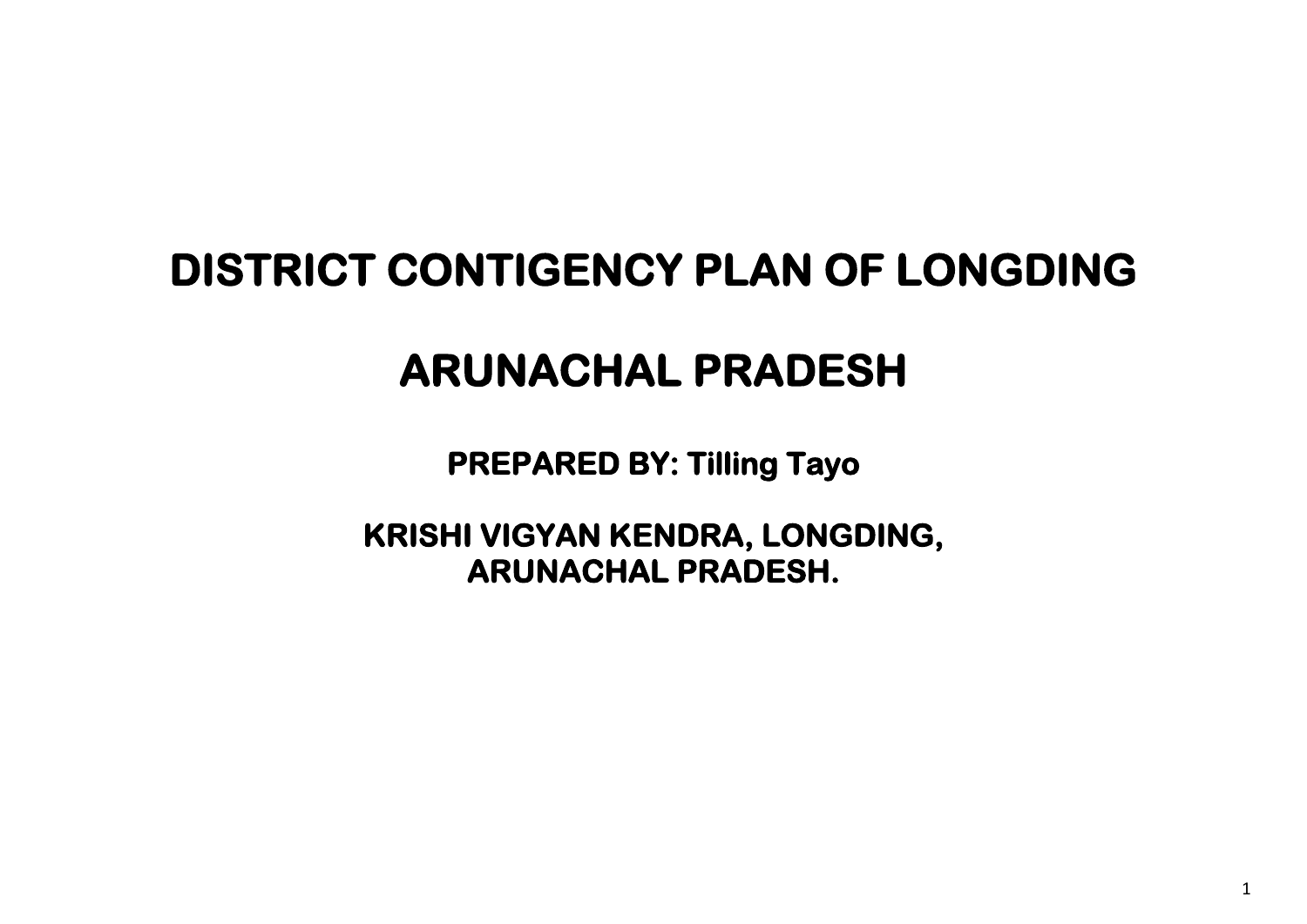#### **STATE: Arunachal Pradesh Agriculture Contingency Plan Longding District**

| 1.1 | <b>Agro-Climatic/Ecological Zone</b>                                                                 |                                                                                                       |                                                                                  |                 |  |  |  |
|-----|------------------------------------------------------------------------------------------------------|-------------------------------------------------------------------------------------------------------|----------------------------------------------------------------------------------|-----------------|--|--|--|
|     | Agro Ecological Sub Region (ICAR)                                                                    | Eastern Himalayas, humid and hot summer and cold winter. (Sub-tropical<br>Plain)                      |                                                                                  |                 |  |  |  |
|     | <b>Agro-Climatic Region (Planning</b><br>Commission)                                                 | Eastern Himalayan Zone (Zone No. 2)                                                                   |                                                                                  |                 |  |  |  |
|     | Agro Climatic Zone (NARP)                                                                            |                                                                                                       | $Sub$ – Tropical plain Zone (NEH-4)                                              |                 |  |  |  |
|     | List all the districts or part thereof<br>falling under the NARP Zone                                | Longding, Tirap.                                                                                      |                                                                                  |                 |  |  |  |
|     | Geographic coordinates of district                                                                   | Latitude                                                                                              | Longitude                                                                        | Altitude        |  |  |  |
|     |                                                                                                      | 93°57'-95°23' E                                                                                       | $27^{\circ}69'$ -29°27' E                                                        | 886 m above msl |  |  |  |
|     | Name and address of the concerned<br>ZRS/ ZARS/ RARS/ RRS/ RRTTS                                     |                                                                                                       | ICAR Research Complex for NEH region, AP Centre, Basar, Arunachal Pradesh-791101 |                 |  |  |  |
|     | Mention the KVK located in the<br>district                                                           | Krishi Vigyan Kendra, Longding, Zibo colony, Longding, Longding District - 792131, Arunachal Pradesh. |                                                                                  |                 |  |  |  |
|     | Name and address of the nearest<br>Agromet Field Unit (AMFU, IMD)<br>for agro-advisories in the Zone |                                                                                                       | ICAR Research Complex for NEH Region, Basar, Arunachal Pradesh                   |                 |  |  |  |

| 1.2 | <b>Rainfall</b>                  | <b>Normal RF</b><br>(mm) | <b>Normal Rainy</b><br>days (number)                                     | Normal Onset (specify week<br>and month) | <b>Normal Cessation (specify week and</b><br>month) |
|-----|----------------------------------|--------------------------|--------------------------------------------------------------------------|------------------------------------------|-----------------------------------------------------|
|     | <b>NE</b> monsoon (Oct-Dec):     | $65 \text{ mm}$          |                                                                          | $2nd$ Week of October                    | Last week of December                               |
|     | Winter (Jan-March)               |                          |                                                                          |                                          |                                                     |
|     | Pre-monsoon/Summer (March-May)   | 345 mm                   | March $= 9$<br>days<br>April $= 2$<br>weeks<br>$May = All$<br>most daily | $2nd$ Week of March                      | Last week of May                                    |
|     | Monsoon (South-West) (June-Sept) | 1145 mm                  |                                                                          | $1st$ Week of June                       | week of September                                   |
|     | Annual                           | 1552 mm                  |                                                                          |                                          |                                                     |

**(Source: Department of Agriculture, Longding, Arunachal Pradesh)**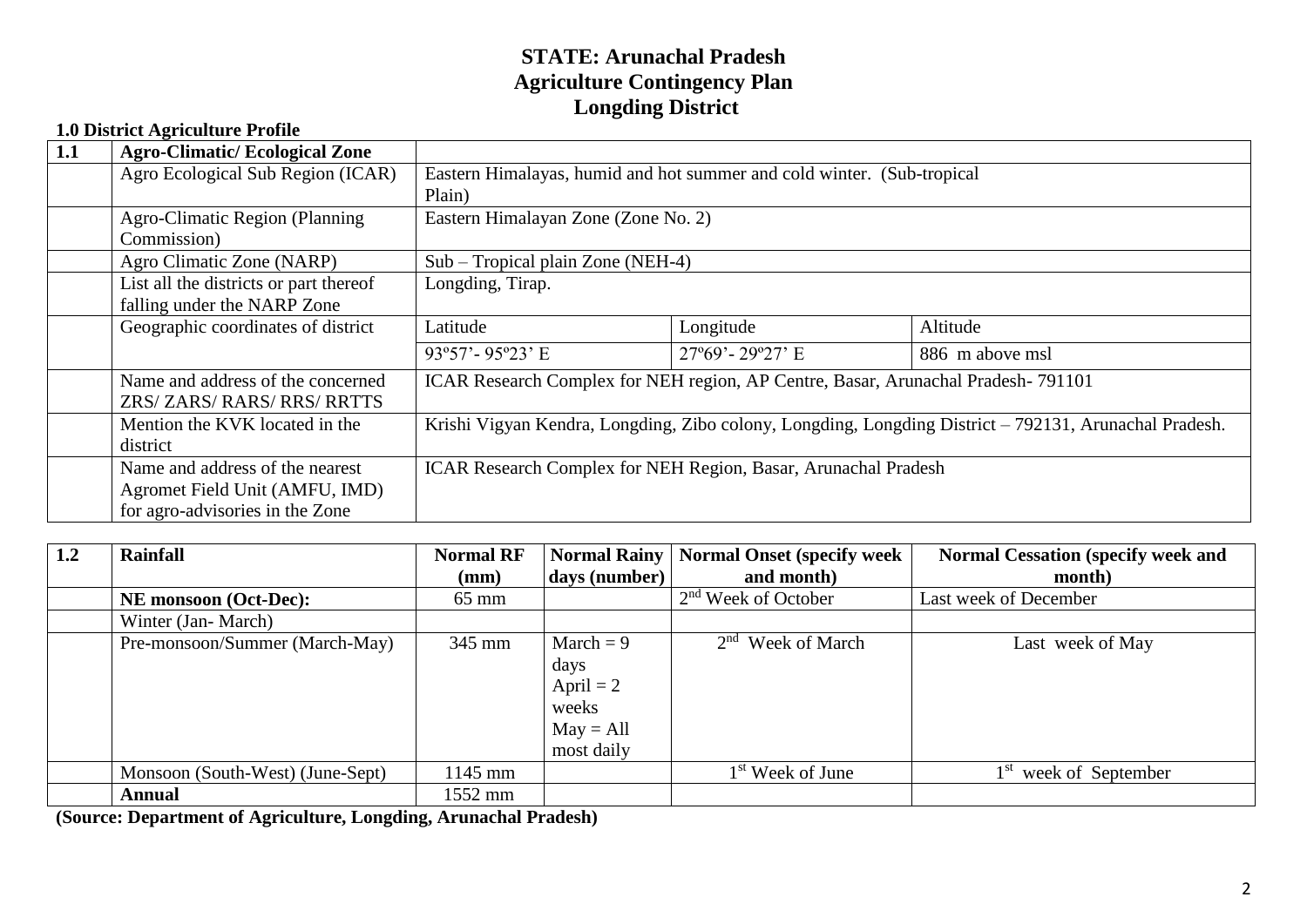| 1.3 | <b>Land use</b><br>pattern of<br>the district<br>(latest) | Geographical Forest area<br>area       |         | <b>Land under</b><br>non-<br>agricultural<br>use | Permanent<br><i>pastures</i> | <b>Cultivable</b><br>wasteland | <b>Land under</b><br>Misc. tree<br>crops and<br>groves | <b>Barren</b> and<br>uncultivable<br>land | <b>Current</b><br>fallows | <b>Other</b><br>fallows | <b>Extent of</b><br>cultivable<br>land |
|-----|-----------------------------------------------------------|----------------------------------------|---------|--------------------------------------------------|------------------------------|--------------------------------|--------------------------------------------------------|-------------------------------------------|---------------------------|-------------------------|----------------------------------------|
|     | statistics)                                               |                                        |         |                                                  |                              |                                |                                                        |                                           |                           |                         |                                        |
|     | Area<br>$^{\circ}000$ ha)                                 | 119.2 00 ha                            | 74.560. | 0.09057                                          | 0.0494                       | 2.58                           | 0.0360                                                 | 0.0547                                    | 0.033                     | 0.031<br>4              | 0.112                                  |
|     |                                                           |                                        |         |                                                  |                              |                                |                                                        |                                           |                           |                         |                                        |
| 1.4 |                                                           | <b>Major Soils (common names like)</b> |         | Area $(900 \text{ ha})$                          |                              |                                |                                                        | Percent $(\% )$ of total                  |                           |                         |                                        |
|     | shallow red soils, etc.)                                  |                                        |         |                                                  |                              |                                |                                                        |                                           |                           |                         |                                        |
|     | 1. Laterite soil                                          |                                        |         | 107                                              |                              | 90 %                           |                                                        |                                           |                           |                         |                                        |
|     | 2. Alluvial                                               |                                        |         | 9.52                                             |                              |                                |                                                        | 8 %                                       |                           |                         |                                        |
|     | 3. Black                                                  |                                        |         | $- -$                                            |                              |                                |                                                        | $--$                                      |                           |                         |                                        |
|     | 4. sandy                                                  |                                        |         | 2.38                                             |                              | 2 %                            |                                                        |                                           |                           |                         |                                        |

| 1.5 | <b>Agricultural land use</b> | $(600 \text{ ha})$<br>Area | Cropping intensity $\%$ : |
|-----|------------------------------|----------------------------|---------------------------|
|     | <b>Net</b><br>t sown area    | .563                       | 102.25<br>ب2.5 تار        |
|     | Area sown more than once     | 0.180                      |                           |
|     | Gross cropped area           | 7.743                      |                           |

| 1.6 | <b>Irrigation</b>                                                                               | Area ('000 ha) |                |                                    |
|-----|-------------------------------------------------------------------------------------------------|----------------|----------------|------------------------------------|
|     | Net irrigated area                                                                              | 0.228          |                |                                    |
|     | Gross irrigated area                                                                            | 1.306          |                |                                    |
|     | <b>Sources of Irrigation</b>                                                                    | <b>Number</b>  | Area ('000 ha) | Percentage of total irrigated area |
|     | Canals                                                                                          | Nil            |                |                                    |
|     | Tanks                                                                                           | Nil            |                |                                    |
|     | Open wells                                                                                      | <b>Nil</b>     |                |                                    |
|     | Bore wells                                                                                      | <b>Nil</b>     |                |                                    |
|     | Lift irrigation                                                                                 | Nil            |                |                                    |
|     | Micro-irrigation                                                                                | Nil            |                |                                    |
|     | Stream flow                                                                                     | 112            |                |                                    |
|     | <b>Total Irrigated Area</b>                                                                     | Nil            | 1.306          | 16.867                             |
|     | Pump sets                                                                                       | <b>Nil</b>     |                |                                    |
|     | No. of Tractors                                                                                 | Nil            |                |                                    |
|     | Groundwater availability and use* (Data source: Department of WRD, Longding, Arunachal Pradesh) |                |                |                                    |
|     | Over exploited                                                                                  |                |                |                                    |
|     | Critical                                                                                        |                |                |                                    |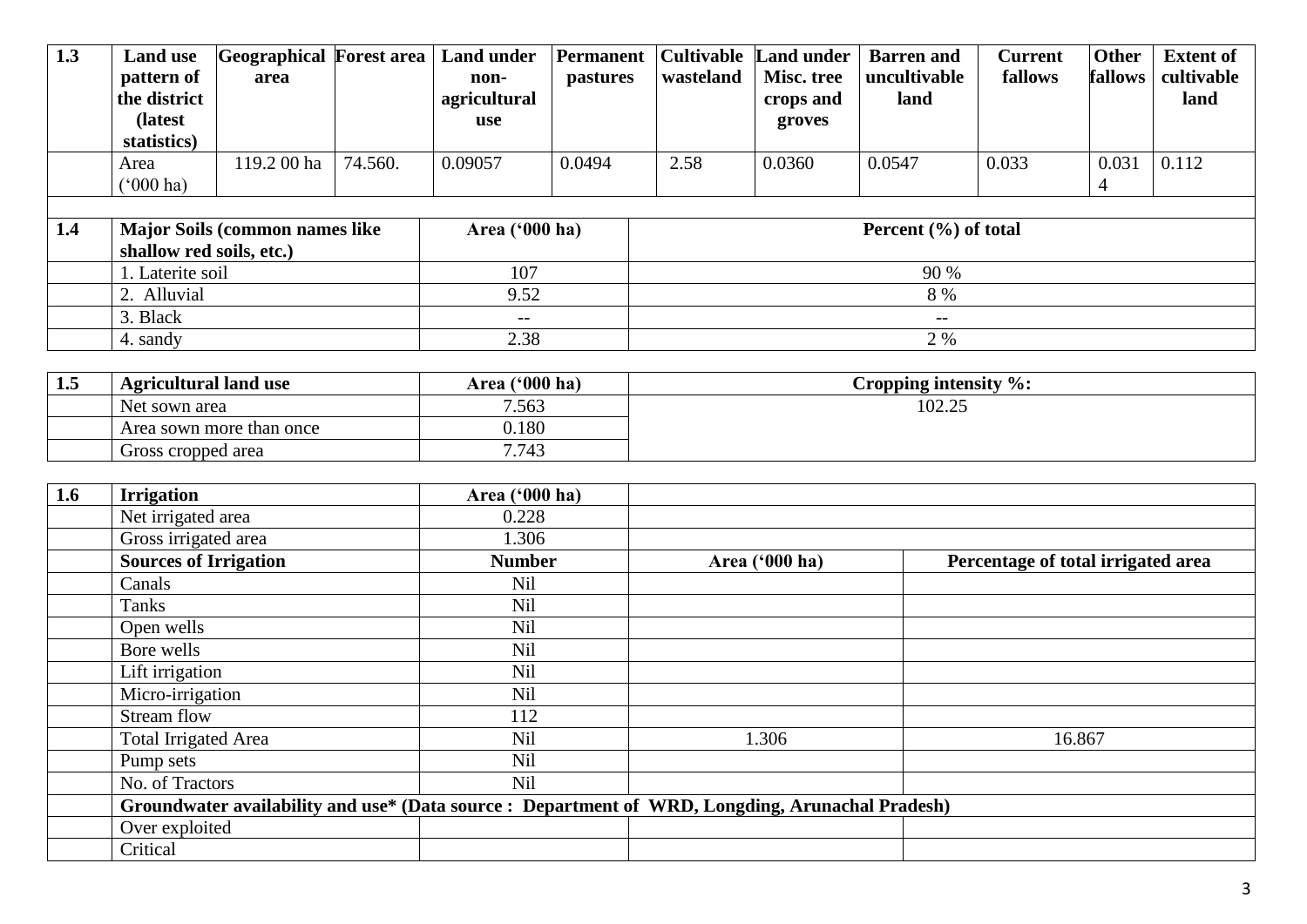| Semi-critical                                                                                             |       |  |
|-----------------------------------------------------------------------------------------------------------|-------|--|
| Safe                                                                                                      | 0.180 |  |
| Wastewater availability and use                                                                           |       |  |
| Ground water quality                                                                                      |       |  |
| *over-exploited: groundwater utilization > 100%; critical: $90-100\%$ ; semi-critical: 70-90%; safe: <70% |       |  |

# **1.7 Area under major field crops & horticulture etc.**

| 1.7a             |    | <b>Major Field Crops cultivated</b>    |                          | Area ('000 ha)           |                          |                          |                          |                |                |  |
|------------------|----|----------------------------------------|--------------------------|--------------------------|--------------------------|--------------------------|--------------------------|----------------|----------------|--|
|                  |    |                                        |                          | <b>Pre-Kharif</b>        |                          | <b>Kharif</b>            |                          | Rabi           |                |  |
|                  |    |                                        | <b>Irrigated</b>         | <b>Rainfed</b>           | <b>Irrigated</b>         | <b>Rainfed</b>           | <b>Irrigated</b>         | <b>Rainfed</b> |                |  |
|                  | 1. | Rice                                   | 2.050                    | 0.850                    | $\blacksquare$           | $\overline{a}$           | $\blacksquare$           |                | 2.900          |  |
|                  | 2. | Maize                                  | $\overline{\phantom{a}}$ | 1.500                    |                          | $\overline{\phantom{a}}$ |                          |                | 1.500          |  |
|                  | 3. | Wheat                                  |                          |                          |                          | $\blacksquare$           |                          |                |                |  |
|                  | 4. | Other cereals                          |                          | $\overline{\phantom{a}}$ |                          | ä,                       | $\overline{\phantom{a}}$ | 2500           | 2.500          |  |
|                  | 5. | Pulses                                 | $\blacksquare$           | $\overline{a}$           |                          | $\overline{a}$           |                          | $\blacksquare$ | $\overline{a}$ |  |
|                  |    | Oilseeds                               |                          | $\overline{a}$           |                          | $\blacksquare$           | $\overline{\phantom{a}}$ | $\blacksquare$ | $\overline{a}$ |  |
|                  |    | Fibres                                 |                          |                          |                          |                          | $\blacksquare$           |                | $\overline{a}$ |  |
| 1.7 <sub>b</sub> |    | <b>Horticulture crops - Fruits</b>     | Total Area ('000 ha)     |                          | <b>Irrigated</b>         |                          |                          | <b>Rainfed</b> |                |  |
|                  | 1. | Banana                                 |                          | 0.106                    |                          |                          |                          | 0.106          |                |  |
|                  | 2. | Guava                                  |                          | 0.021                    |                          |                          | 0.021                    |                | 0.021          |  |
|                  | 3. | Mango                                  |                          | 0.024                    |                          |                          | 0.024                    |                | 0.024          |  |
|                  | 4. | Papaya                                 |                          | 0.021                    |                          |                          | 0.021                    |                | 0.021          |  |
|                  | 5. | Citrus                                 |                          | 0.406                    |                          |                          | 0.406                    |                | 0.406          |  |
|                  | 6. | Kiwi                                   |                          | 0.049                    |                          |                          |                          | 0.049          | 0.049          |  |
|                  | 7. | Pears                                  |                          | 0.029                    |                          |                          |                          | 0.029          | 0.029          |  |
|                  | 8. | Lemon                                  |                          | 0.012                    |                          |                          |                          | 0.012          | 0.012          |  |
|                  | 9  | Pine apple                             |                          | 0.201                    |                          |                          |                          | 0.201          | 0.201          |  |
|                  | 10 | Jack fruir                             |                          | 0.112                    |                          |                          |                          | 0.112          | 0.112          |  |
| 1.7c             |    | <b>Horticulture crops - Vegetables</b> |                          | Total Area ('000 ha)     |                          | <b>Irrigated</b>         |                          | <b>Rainfed</b> |                |  |
|                  | 1. | Potato                                 |                          |                          |                          | $\overline{\phantom{0}}$ |                          | 0.060          | 0.060          |  |
|                  | 2. | Cauliflower                            |                          | $\blacksquare$           |                          | $\overline{\phantom{a}}$ |                          | 0.035          | 0.035          |  |
|                  | 3. | Cabbage                                |                          | $\blacksquare$           |                          | $\overline{\phantom{a}}$ |                          | 0.040          | 0.040<br>0.015 |  |
|                  |    | Tomato                                 |                          | $\blacksquare$           |                          | $\overline{\phantom{a}}$ |                          | 0.015          |                |  |
|                  |    | Beans                                  |                          | $\blacksquare$           | $\overline{\phantom{a}}$ |                          |                          | 0.025          | 0.025          |  |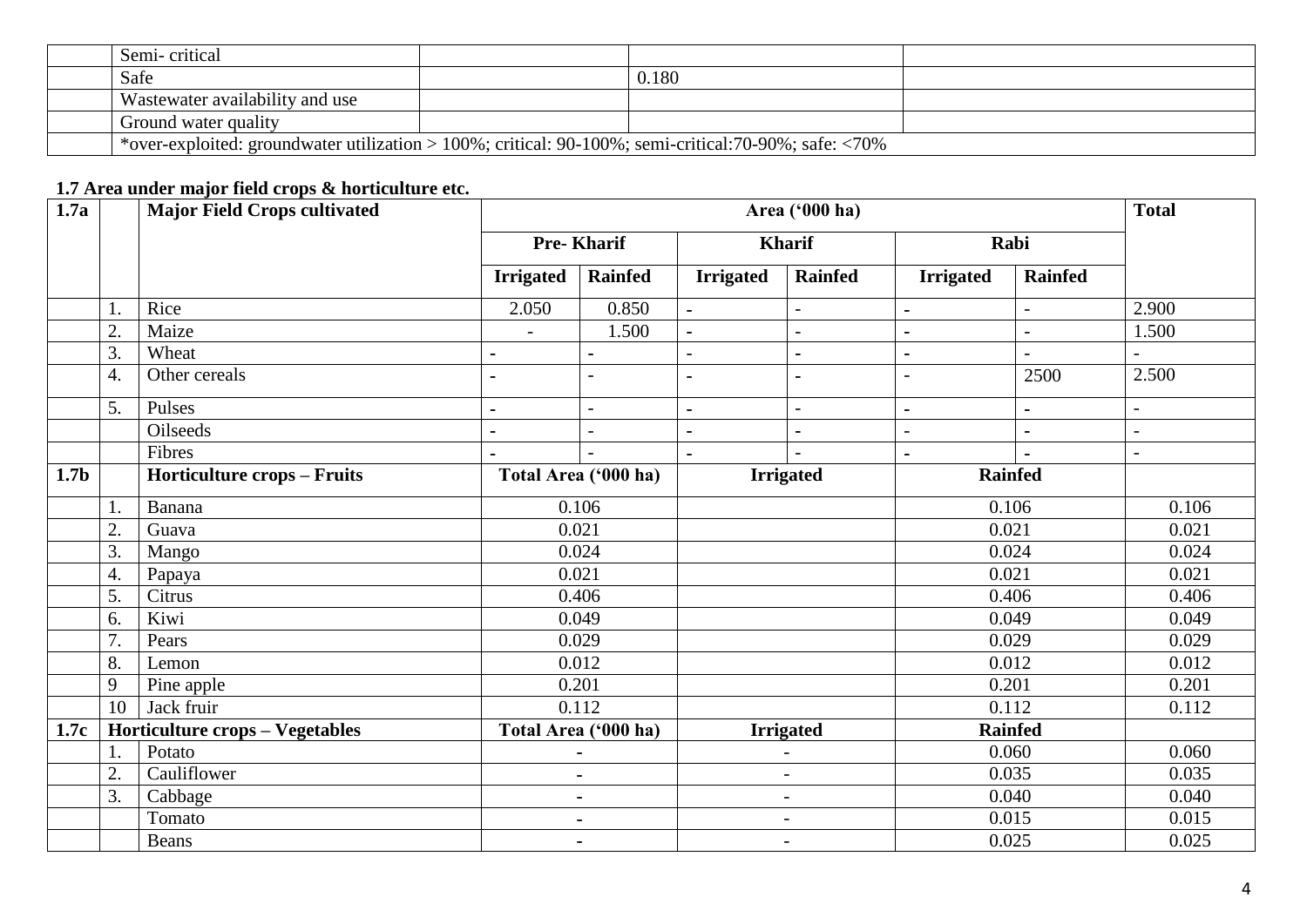|                  |    | Pumpkin                             | 0.040                |                  | $\qquad \qquad$          | 0.040   |
|------------------|----|-------------------------------------|----------------------|------------------|--------------------------|---------|
| 1.7d             |    | <b>Medicinal and Aromatic crops</b> | Total Area ('000 ha) | <b>Irrigated</b> | <b>Rainfed</b>           |         |
|                  |    |                                     |                      |                  |                          |         |
|                  | ī. | Ginger                              | 0.170                | $\blacksquare$   | $\qquad \qquad$          | 0.170   |
|                  | 2. | Large Cardamom                      | 0.107                |                  | $\overline{\phantom{0}}$ | 0.107   |
|                  | 3. | Betel vine                          | 0.060                |                  |                          | 0.060   |
| 1.7e             |    | <b>Plantation crops</b>             | <b>Total Area</b>    | <b>Irrigated</b> | <b>Rainfed</b>           |         |
|                  | ī. | Arecanut                            | 0.521                |                  |                          | 0.521   |
| 1.7f             |    | Fodder                              | <b>Total Area</b>    | <b>Irrigated</b> | <b>Rainfed</b>           |         |
|                  | 1. |                                     | $\blacksquare$       |                  | $\qquad \qquad -$        |         |
|                  | 2. |                                     |                      |                  | $\qquad \qquad$          |         |
|                  |    | Total fodder crop area              |                      |                  |                          |         |
| 1.7g             |    | Grazing land                        | $\blacksquare$       |                  | $\qquad \qquad$          |         |
| 1.7 <sub>h</sub> |    | Sericulture etc                     | 0.00117 ha           |                  |                          | 0.00117 |
|                  |    | Others (specify)                    |                      |                  | $\overline{\phantom{0}}$ |         |

| 1.8 | <b>Livestock</b>                            | <b>Male ('000)</b>       | Female ('000)             | <b>Total ('000)</b> |
|-----|---------------------------------------------|--------------------------|---------------------------|---------------------|
|     | Non descriptive Cattle (local low yielding) | 7.357                    | 4.957                     | 12.314              |
|     | Crossbred cattle                            |                          | $\overline{\phantom{a}}$  |                     |
|     | Non descriptive Mithun (local low yielding) |                          | $\overline{\phantom{a}}$  |                     |
|     | <b>Graded Mithun</b>                        |                          | $\overline{\phantom{a}}$  |                     |
|     | Goat                                        | 8.271                    | 7.985                     | 32.512              |
|     | Sheep                                       | $\overline{\phantom{a}}$ | $\sim$                    |                     |
|     | Others (Camel, Pig, Yak, Buffalo etc.)      | 0.055                    | 0.035                     | 0.080               |
|     | Pig (Indigenous non descript)               | 6.087                    | 3.755                     | 9.842               |
|     | Pig crossbreed                              |                          |                           |                     |
|     | Rabbit                                      |                          |                           |                     |
|     | Commercial dairy farms (Number)             |                          |                           |                     |
| 1.9 | <b>Poultry</b>                              | No. of farms             | Total No. of birds ('000) |                     |
|     | Commercial                                  |                          |                           |                     |
|     | Backyard                                    | $- - -$                  | 34.257                    | 34.257              |
|     | Ducks (Deshi)                               |                          |                           |                     |
|     | Duck (Improved)                             |                          |                           |                     |

**Source: State Veterinary Department, Longding, Govt. of Arunachal Pradesh**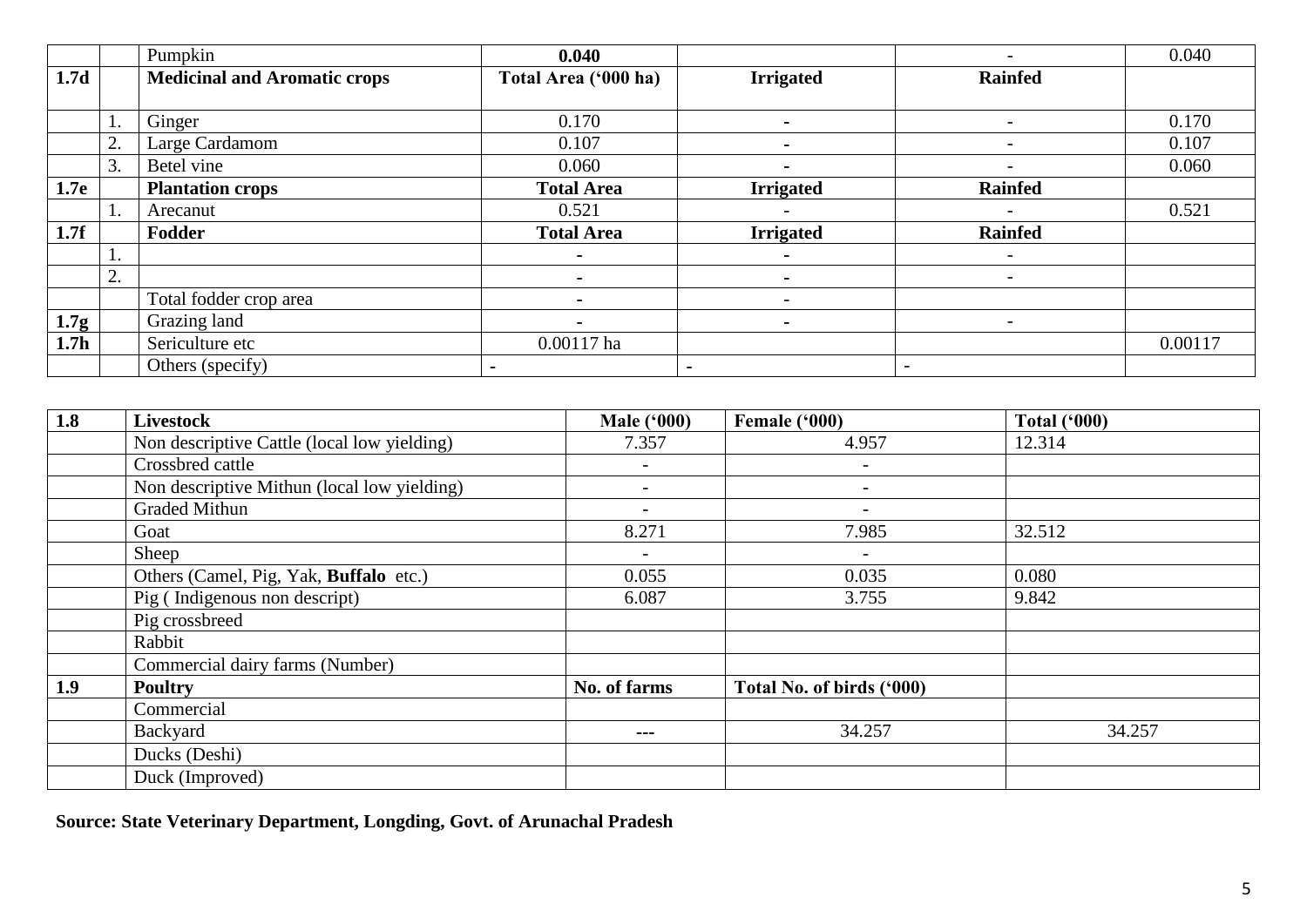| 1.10 | <b>Fisheries</b>                                                  |           |                               |                |                                          |                                                         |                                |  |
|------|-------------------------------------------------------------------|-----------|-------------------------------|----------------|------------------------------------------|---------------------------------------------------------|--------------------------------|--|
|      | A. Capture                                                        |           |                               |                |                                          |                                                         |                                |  |
|      | i) Marine                                                         | No. of    |                               | <b>Boats</b>   |                                          |                                                         | <b>Storage facilities (Ice</b> |  |
|      |                                                                   | fisherman | Mechanized                    | Non-mechanized | Mechanized<br>(Trawl nets,<br>Gill nets) | Non-mechanized<br>(Shore seines, stake)<br>$&$ trap net | plants etc.)                   |  |
|      |                                                                   |           |                               |                |                                          |                                                         |                                |  |
|      | ii) Inland (Data source:                                          |           | No. Farmer owned ponds        |                | <b>No. of Reservoirs</b>                 |                                                         | <b>No. of Village tanks</b>    |  |
|      | <b>Fisheries Department</b> )                                     | $126$ nos |                               | Nil            |                                          |                                                         | <b>Nil</b>                     |  |
|      | <b>B.</b> Culture                                                 |           |                               |                |                                          |                                                         |                                |  |
|      |                                                                   |           | <b>Water Spread Area (ha)</b> | Yield (t/ha)   |                                          | Production ('000 tons)hb                                |                                |  |
|      | i) Brackish water (Data<br>source: MPEDA/Fisheries<br>Department) |           |                               |                | $\blacksquare$                           |                                                         |                                |  |
|      | ii) Fresh water (Data<br>source: Fisheries<br>Department)         |           | 40 ha                         |                | 0.06 t/ha per year                       |                                                         | $24$ /year                     |  |
|      | <b>Others</b>                                                     |           | <b>Nil</b>                    |                | Nil                                      |                                                         | Nil                            |  |

**(Source: Department of Fisheries, Longding, Arunachal Pradesh)**

#### **1.11 Production and Productivity of major crops (Average of last 5 years)**

| 1.11         | Name of crop | <b>Kharif</b> |              |                          | Rabi                                                              | <b>Summer</b>            |                          | <b>Total</b> |              | Crop              |
|--------------|--------------|---------------|--------------|--------------------------|-------------------------------------------------------------------|--------------------------|--------------------------|--------------|--------------|-------------------|
|              |              | Production    | Productivity | Production               | Productivity                                                      | Production               | Productivity             | Production   | Productivity | <b>Residue as</b> |
|              |              | (2000 t)      | (kg/ha)      | (2000 t)                 | (kg/ha)                                                           | (2000 t)                 | (kg/ha)                  | ('000 t)     | (kg/ha)      | fodder ('000      |
|              |              |               |              |                          |                                                                   |                          |                          |              |              | tons)             |
|              |              |               |              |                          | Major Field crops (Crops to be identified based on total acreage) |                          |                          |              |              |                   |
| Crop 1       | Rice         | 4.350         | 1415.00      |                          |                                                                   | $\overline{\phantom{a}}$ | $\overline{\phantom{0}}$ | 4.350        | 1415.00      |                   |
| Crop 2       | Maize        | 3.750         | 986.350      | $\overline{\phantom{0}}$ |                                                                   | $\overline{\phantom{a}}$ | $\overline{\phantom{a}}$ | 3.750        | 986.350      |                   |
| Crop 3       | Potato       |               |              | 1.120                    | 7800.223                                                          |                          |                          | 1.120        | 7800.223     |                   |
| Crop 4       | Pulses       |               |              | 0.214                    | 1200.121                                                          |                          |                          | 0.214        | 1200.121     |                   |
| Crop 5       | Oilseeds     |               |              |                          |                                                                   |                          |                          |              |              |                   |
| Others       |              |               |              |                          |                                                                   |                          |                          |              |              |                   |
| Horticulture |              |               |              |                          |                                                                   |                          |                          |              |              |                   |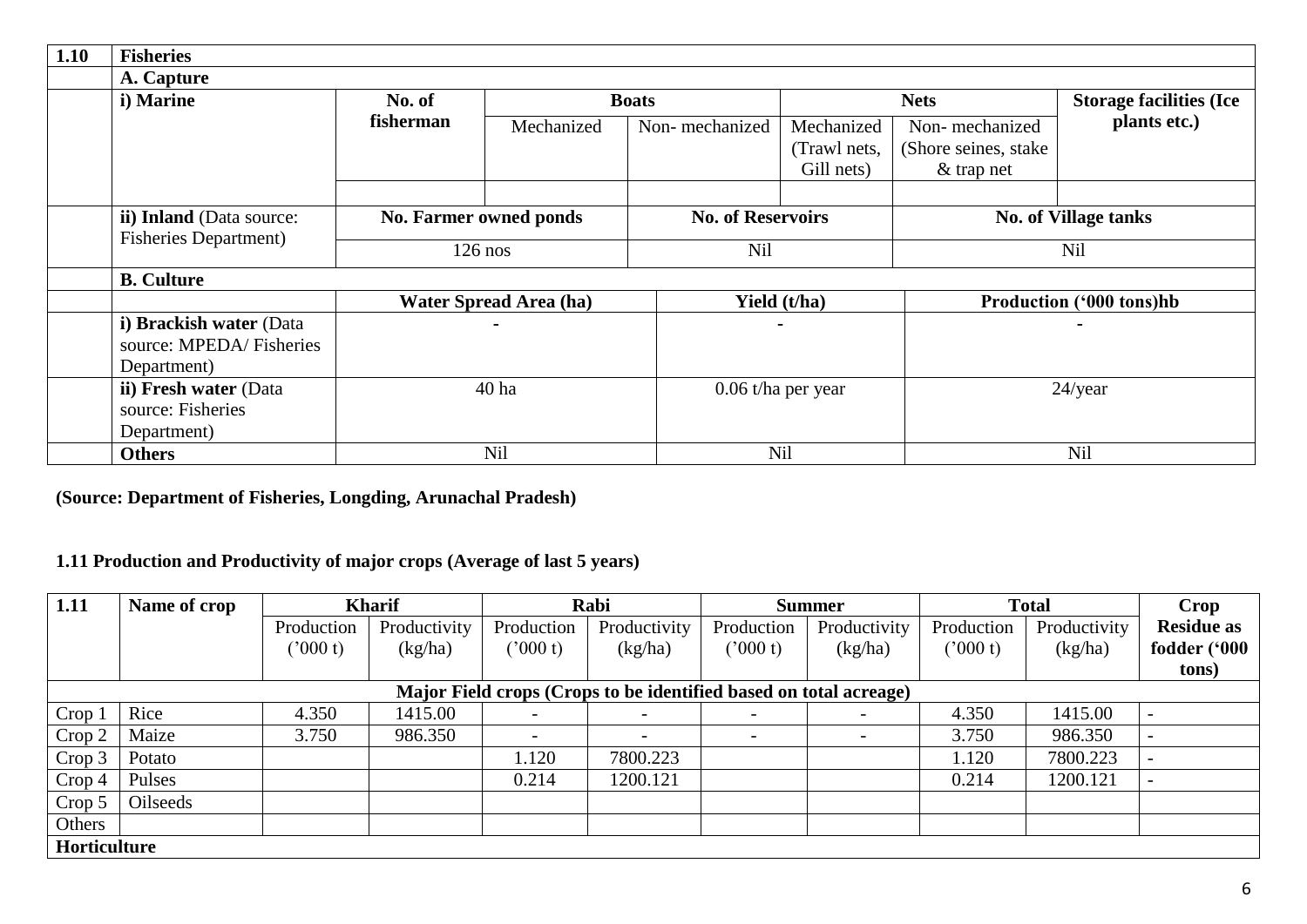| Crop 1 | Khasi mandarin      | 1.218 | 0.0024                    | $\overline{\phantom{a}}$ |         | $\overline{\phantom{a}}$ | $\overline{\phantom{a}}$ | 1.218                    | 0.0024 |         |                          |
|--------|---------------------|-------|---------------------------|--------------------------|---------|--------------------------|--------------------------|--------------------------|--------|---------|--------------------------|
| Crop 2 | Pineapple           | 8.120 | 0.0031                    |                          |         |                          |                          | 8.120                    | 0.0031 |         | $\overline{\phantom{a}}$ |
| Crop 3 | Banana              | 3.180 | 0.0028                    |                          |         |                          |                          | 3.180                    | 0.0028 |         | $-$                      |
| Crop 4 | Large               |       |                           | 0.0266                   | 170.154 |                          |                          | 0.0266                   |        | 170.154 |                          |
|        | Cardamom            |       |                           |                          |         |                          |                          |                          |        |         |                          |
| Crop 5 | Pear                |       |                           |                          |         |                          |                          |                          |        |         |                          |
| Crop 6 | Ginger              |       |                           |                          |         |                          |                          |                          |        |         |                          |
| Crop 7 | Turmeric            |       |                           |                          |         |                          |                          |                          |        |         |                          |
| 1.12   | Sowing window for   |       |                           |                          |         |                          |                          |                          |        |         |                          |
|        | 5 major field crops |       |                           |                          |         |                          |                          |                          |        |         | Crop 5: Fox tail         |
|        | (start and end of   |       | <b>Crop 1: Jhum Paddy</b> | <b>Crop 2: WRC Paddy</b> |         | <b>Crop 3: Maize</b>     |                          | Crop 4: Potato           |        |         | millets                  |
|        | normal sowing       |       |                           |                          |         |                          |                          |                          |        |         |                          |
|        | period)             |       |                           |                          |         |                          |                          |                          |        |         |                          |
|        | Kharif-Rainfed      |       | Feb-March                 | May-June                 |         | March-May                |                          |                          |        |         | Feb-March                |
|        | Kharif-Irrigated    |       | $\overline{a}$            |                          |         |                          |                          | $\overline{\phantom{a}}$ |        |         | $\overline{\phantom{a}}$ |
|        | Rabi-Rainfed        |       |                           |                          |         | Sept-Oct                 |                          | Oct-Nov.                 |        |         |                          |
|        | Rabi-Irrigated      |       |                           |                          |         | $\overline{\phantom{a}}$ |                          |                          |        |         |                          |
|        | Summer-Irrigated    |       | $\overline{\phantom{0}}$  | $\overline{\phantom{a}}$ |         | $\overline{\phantom{a}}$ |                          | $\overline{\phantom{a}}$ |        |         | $\overline{\phantom{a}}$ |

| 1.13 | What is the major contingency the district is prone to? (Tick mark) | Regular | <b>Occasional</b> | <b>None</b> |
|------|---------------------------------------------------------------------|---------|-------------------|-------------|
|      | <b>Drought</b>                                                      |         |                   |             |
|      | Flood                                                               |         |                   |             |
|      | Cyclone                                                             |         |                   |             |
|      | <b>Hail storm</b>                                                   |         |                   |             |
|      | <b>Heat wave</b>                                                    |         |                   |             |
|      | <b>Cold wave</b>                                                    |         |                   |             |
|      | Frost                                                               |         |                   |             |
|      | Sea water intrusion                                                 |         |                   |             |
|      | Pests and disease outbreak (specify)                                |         |                   |             |
|      | <b>Others (specify)</b>                                             |         |                   |             |
|      | Landslide                                                           |         |                   |             |

**2 out of 10 years = Regular**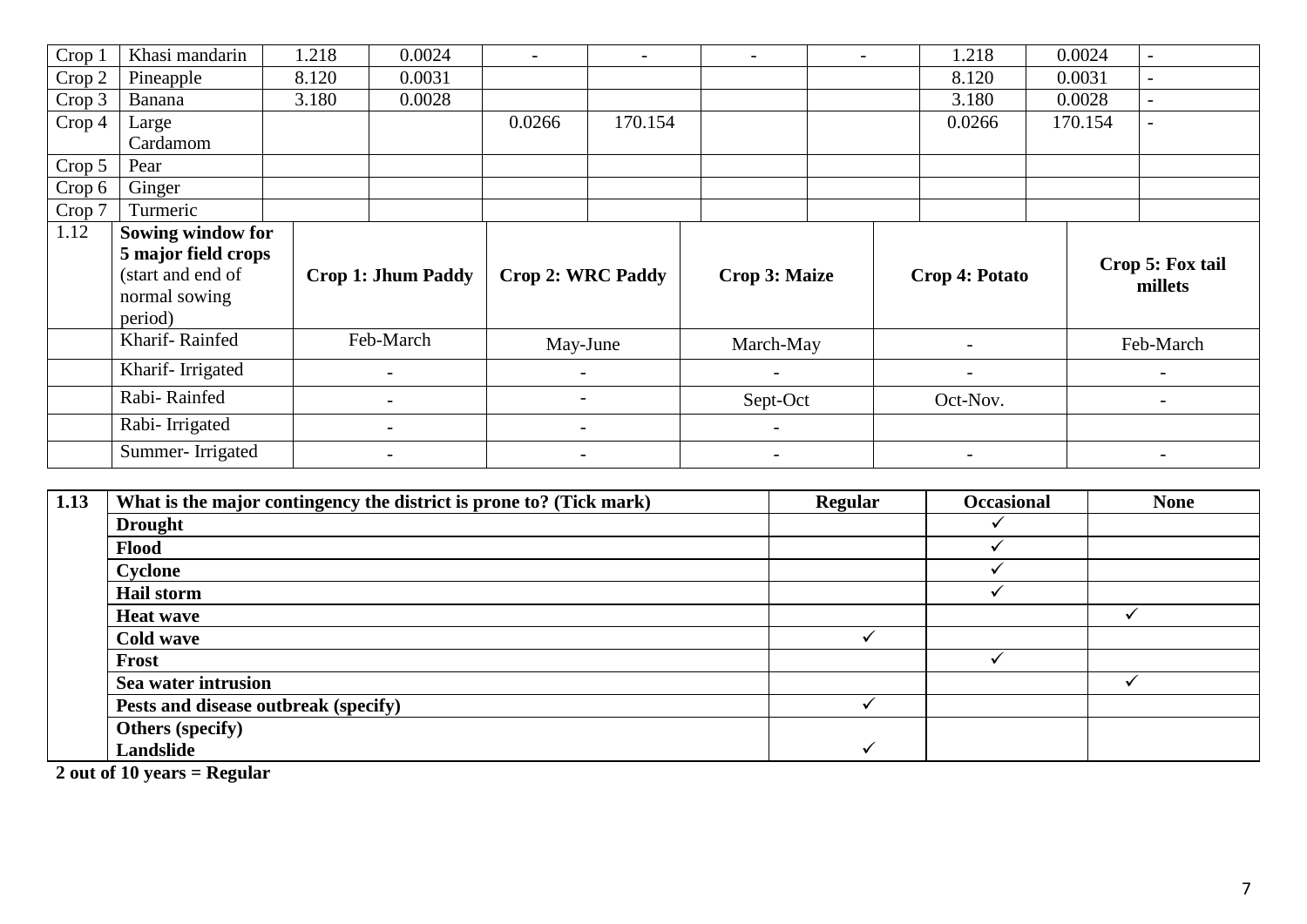| 1,14 | Include Digital maps of the | . within State as .<br>Annexure<br>n map of district<br>Location | $\overline{\phantom{0}}$<br>Enclosed:<br>Y es          |  |
|------|-----------------------------|------------------------------------------------------------------|--------------------------------------------------------|--|
|      | .<br>district for           | Annexure 2<br>Mean annual rainfall<br>- as                       | $\overline{\phantom{0}}$<br>Y es<br>Enclosed:          |  |
|      |                             | $\sim$<br>. map as<br>Annexure 3<br><b>SO11</b>                  | $\overline{\phantom{0}}$<br>Not available<br>Enclosed: |  |

# **Mean average rainfall for 3 years in mm**

| <b>Year/Month</b> | 2015       | 2016       | 2017 | <b>Mean</b> |
|-------------------|------------|------------|------|-------------|
| <b>January</b>    | Nil        | <b>Nil</b> | Nil  | 0.00        |
| February          | 50         | Nil        | Nil  | 16.67       |
| <b>March</b>      | 26         | 25         | 23   | 24.67       |
| <b>April</b>      | 32         | 30         | 31   | 31.00       |
| <b>May</b>        | 200        | 180        | 178  | 186.00      |
| June              | 350        | 274        | 280  | 301.33      |
| July              | 370        | 369        | 370  | 369.67      |
| <b>August</b>     | 350        | 339        | 325  | 338.00      |
| <b>September</b>  | 165        | 160        | 120  | 148.33      |
| October           | 53         | 54         | 45   | 50.67       |
| <b>November</b>   | 20         | 11         | 10   | 13.67       |
| <b>December</b>   | <b>Nil</b> | <b>Nil</b> | Nil  | 0.00        |

**(Source: Department of Agriculture, Longding, Arunachal Pradesh)**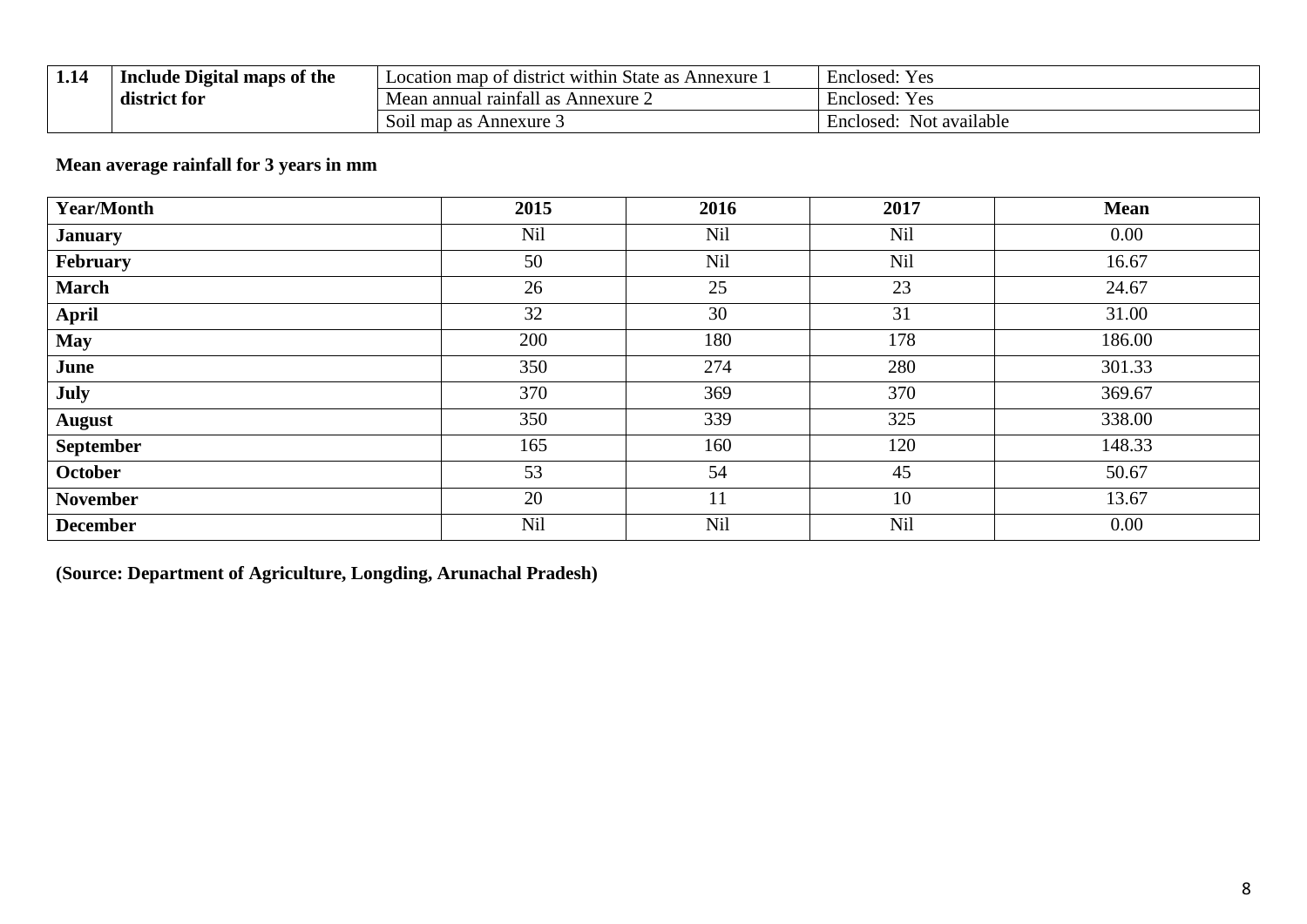

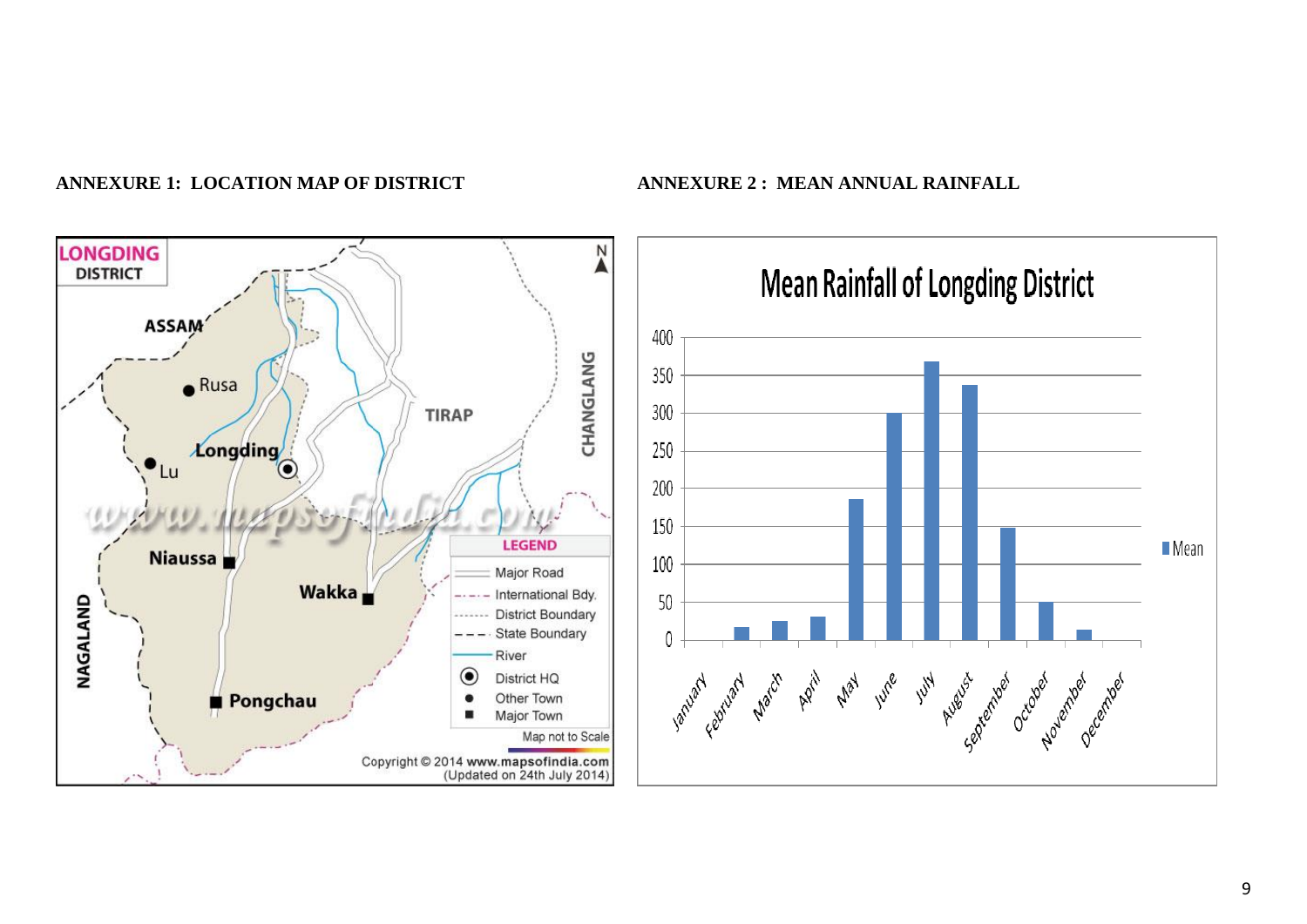#### **2.0: Strategies for weather related contingencies**

**1.1 Drought-Pre-Monsoon (Last week of March to First week of April) Normal**

| <b>Condition</b>            |                                                                                   |                             | <b>Suggested Contingency measures</b>                                                                                                                                  |                                                                                                                                                                                              |                                               |  |
|-----------------------------|-----------------------------------------------------------------------------------|-----------------------------|------------------------------------------------------------------------------------------------------------------------------------------------------------------------|----------------------------------------------------------------------------------------------------------------------------------------------------------------------------------------------|-----------------------------------------------|--|
| <b>Early season drought</b> | <b>Major Farming</b>                                                              | <b>Normal Crop/cropping</b> | <b>Change</b> in                                                                                                                                                       | Agronomic measures d                                                                                                                                                                         | <b>Remarks</b> on                             |  |
| (delayed onset)             | situation <sup>a</sup>                                                            | system b                    | crop/cropping system c                                                                                                                                                 |                                                                                                                                                                                              | Implementation <sup>e</sup>                   |  |
|                             | AES-I (Very steeply                                                               |                             |                                                                                                                                                                        |                                                                                                                                                                                              |                                               |  |
| Delay by 2 weeks            | sloping<br>hills-shallow                                                          |                             |                                                                                                                                                                        |                                                                                                                                                                                              |                                               |  |
| $(2nd$ to $3rd$ week of     | loamy soils), rainfed                                                             |                             |                                                                                                                                                                        |                                                                                                                                                                                              |                                               |  |
| April)                      | AES-II (Steeply sloping<br>side slopes of hills-very<br>deep fine soils), rainfed | Rice base                   | 1.Introduction of short<br>duration and<br>suitable<br>Jhum Rice<br>Variety-<br>CAU R1<br>2. Growing drought<br>tolerant var. Subhadra,<br>Satya etc.                  | 1.Zero<br>tillage<br>and<br>dibbling of seeds instead<br>of broadcasting.<br>2. Balance fertilizer<br>application<br>3. Soil conservation<br>contour bund and pest<br>and disease management | Line<br>Schemes<br>from<br>Deptt. /RKVY/ ATMA |  |
|                             |                                                                                   | Maize                       | 1.Short duration<br>Crops/varieties like<br>HQPM-9, RCM-75 and<br>RCM-76 (75-80 days).<br>2. Inter cropping with<br>green gram, cowpea as<br>it helps in risk sharing. | 1. balance nutrient<br>application, weeding,<br>pest and disease mgt.<br>mulching                                                                                                            | $-do-$                                        |  |
|                             |                                                                                   | <b>Foxtail Millet</b>       | 1. Introduction of short<br>duration varieties.<br>2. Growing of drought<br>tolerant varieties like<br>PR-202, VL-315, VR-<br>708 etc.                                 | 1. Proper and timely<br>weeding.<br>2. balance application of<br>fertilizer                                                                                                                  | $-do-$                                        |  |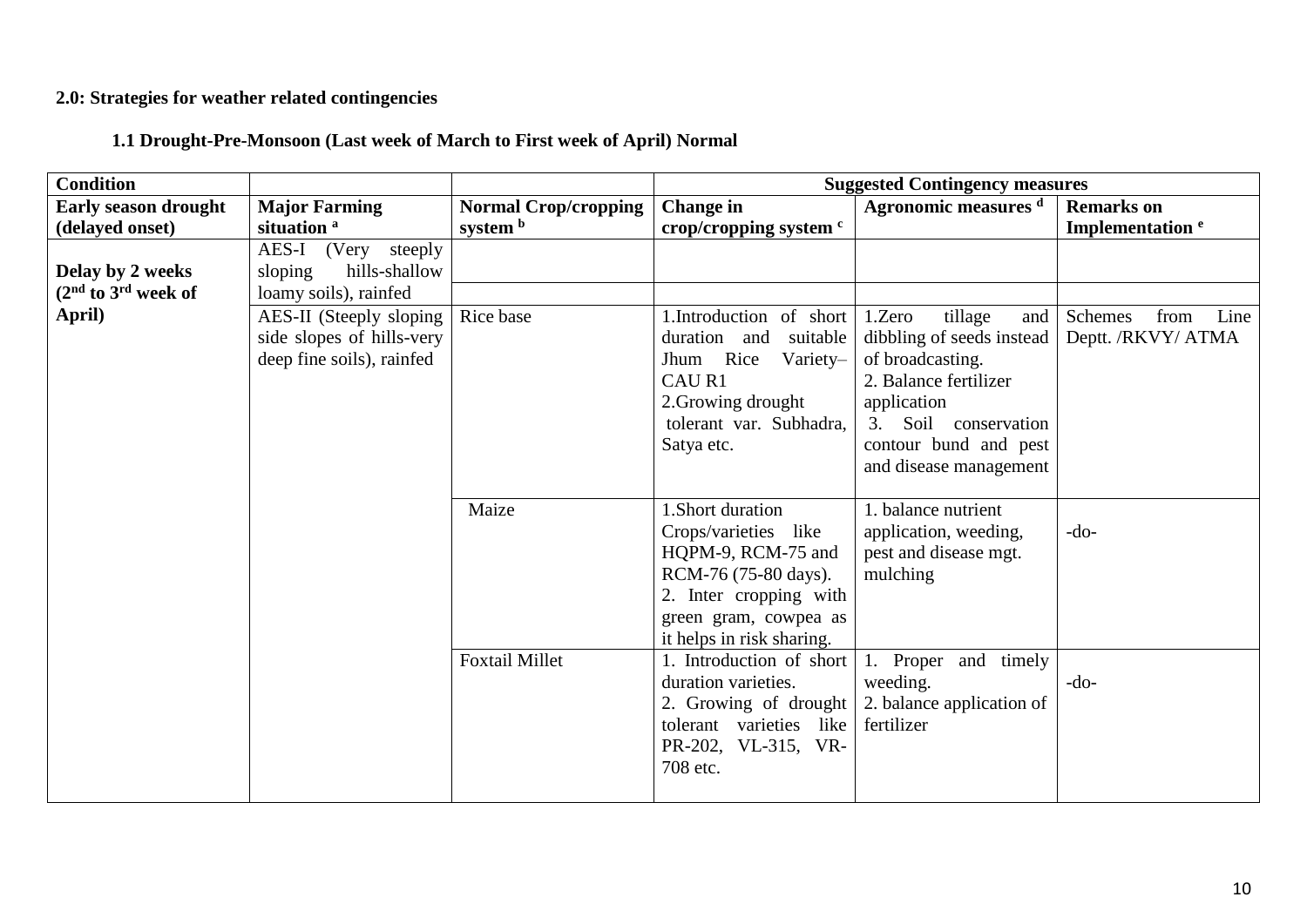|                                                                     | Colocasia             | 1. Instead of cultivating<br>local cultivar, introduce<br>variety like Kandyam -<br>C, ML-1, ML-9 etc.                                                                      | 1. Proper and timely<br>weeding.<br>2. Appleation of<br>fertilizer.                                                                                                                            | $-do-$                                               |
|---------------------------------------------------------------------|-----------------------|-----------------------------------------------------------------------------------------------------------------------------------------------------------------------------|------------------------------------------------------------------------------------------------------------------------------------------------------------------------------------------------|------------------------------------------------------|
|                                                                     | Tapioca               | 1.Introduction of short<br>duration Tapioca variety<br>i.e. $CO(TP)$ 4,<br>2. Growing of drought<br>resistance varieties i.e.<br>H-87, Sree Viajya.                         | 1. Proper and timely<br>weeding.<br>2. Appleation of<br>fertilizer<br>3. Integrated Pest<br>Management.                                                                                        | $-do-$                                               |
| AES-III<br>(Moderately<br>side slopes of hills- deep<br>fine soils) | Paddy                 | 1. Introduction of Short<br>Rice<br>duration<br>Jhum<br>varieties like Salli rice<br>2. Growing drought<br>tolerant<br>varieties<br>Subhadra, Satya etc.                    | 1.Zero<br>tillage<br>and  <br>dibbling of seeds instead<br>of broadcasting.<br>2. Balance fertilizer<br>application<br>3. Soil conservation<br>contour bund and pest<br>and disease management | Schemes<br>from<br>Line<br>Deptt. /RKVY/ ATMA        |
|                                                                     | Maize                 | 1.Short duration<br>varieties like HQPM -9,<br>RCM-75 and RCM-76<br>$(75-80 \text{ days}).$<br>2. Inter cropping with<br>green gram, cowpea as<br>it helps in risk sharing. | 1. balance application of<br>fertilizer, weeding,<br>veg.mulching, pest mgt.                                                                                                                   | Schemes from Line<br>Deptt. /RKVY/ ATMA              |
|                                                                     | <b>Foxtail Millet</b> | 1. Introduction of short<br>duration varieties.<br>2. Growing of drought<br>tolerant varieties like<br>PR-202, VL-315, VR-<br>708 etc.                                      | balance application of<br>fertilizer, weeding,<br>veg.mulching, pest mgt                                                                                                                       | from<br><b>Schemes</b><br>Line<br>Deptt. /RKVY/ ATMA |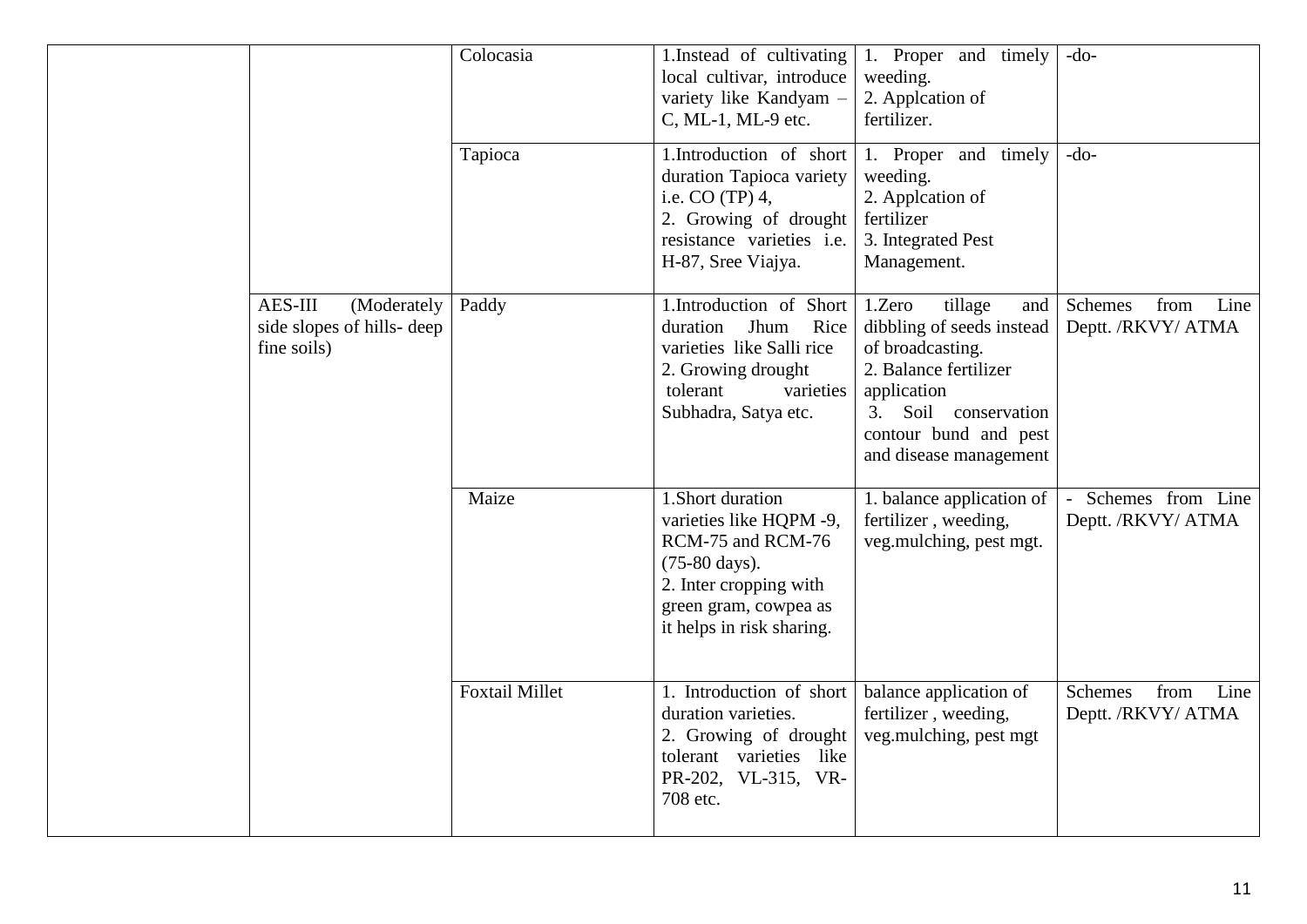| Colocasia | local cultivar, introduce weeding.<br>variety like Kandyam $-$ 2. Appleation of<br>C, ML-1, ML-9 etc. | 1. Instead of cultivating $\vert$ 1. Proper and timely<br>fertilizer |  |
|-----------|-------------------------------------------------------------------------------------------------------|----------------------------------------------------------------------|--|
| Tapioca   |                                                                                                       | 1. Introduction of short 1. Proper and timely                        |  |
|           | duration variety like CO weeding.<br>$(TP)$ 4,                                                        | 2. Appleation of balance                                             |  |
|           | 2. Growing of drought fertilizer.                                                                     |                                                                      |  |
|           | resistance varieties i.e. 3. Integrated Pest                                                          |                                                                      |  |
|           | H-87, Sree Viajya.                                                                                    | Management.                                                          |  |

# **1.2.Rainfed situation-South west-Monsoon (First week of June) Normal**

| <b>Condition</b>              |                           |                             | <b>Suggested Contingency measures</b> |                          |                             |  |
|-------------------------------|---------------------------|-----------------------------|---------------------------------------|--------------------------|-----------------------------|--|
| <b>Early season drought</b>   | <b>Major Farming</b>      | <b>Normal Crop/cropping</b> | Change in                             | Agronomic measures d     | <b>Remarks</b> on           |  |
| (delayed onset)               | situation <sup>a</sup>    | system b                    | crop/cropping system $\degree$        |                          | Implementation <sup>e</sup> |  |
| Delay by 2 weeks              | AES-I<br>(Very<br>steeply |                             |                                       |                          |                             |  |
| 3 <sup>rd</sup> week of June) | hills-shallow<br>sloping  |                             |                                       |                          |                             |  |
|                               | loamy soils)              |                             |                                       |                          |                             |  |
|                               |                           |                             |                                       |                          |                             |  |
|                               | AES-II (Steeply sloping)  | Paddy                       | 1. Grow medium                        | 1. Apply life saving     | Schemes from Line           |  |
|                               | side slopes of hills-very |                             | duration rice varieties               | irrigation at critical   | Deptt. /RKVY/ ATMA          |  |
|                               | deep fine soils)          |                             | like Satya, Basundhara                | stages                   |                             |  |
|                               |                           |                             | etc.                                  | 2. When the mortality of |                             |  |
|                               |                           |                             | 2. select drought                     | seedlings is less than   |                             |  |
|                               |                           |                             | tolerant var. like Luit,              | 50% gap filling should   |                             |  |
|                               |                           |                             | Kapilee, Vandana,                     | be done                  |                             |  |
|                               |                           |                             | Anjali etc.                           | 3. In-situ rain water    |                             |  |
|                               |                           |                             |                                       | conservation, practices  |                             |  |
|                               |                           |                             |                                       | like deep summer         |                             |  |
|                               |                           |                             |                                       | ploughing, intercultural |                             |  |
|                               |                           |                             |                                       | tillage practices, weed  |                             |  |
|                               |                           |                             |                                       | control                  |                             |  |
|                               |                           |                             |                                       | 4.balance application of |                             |  |
|                               |                           |                             |                                       | nutrient                 |                             |  |
|                               |                           |                             |                                       | 5. IPM should be taken   |                             |  |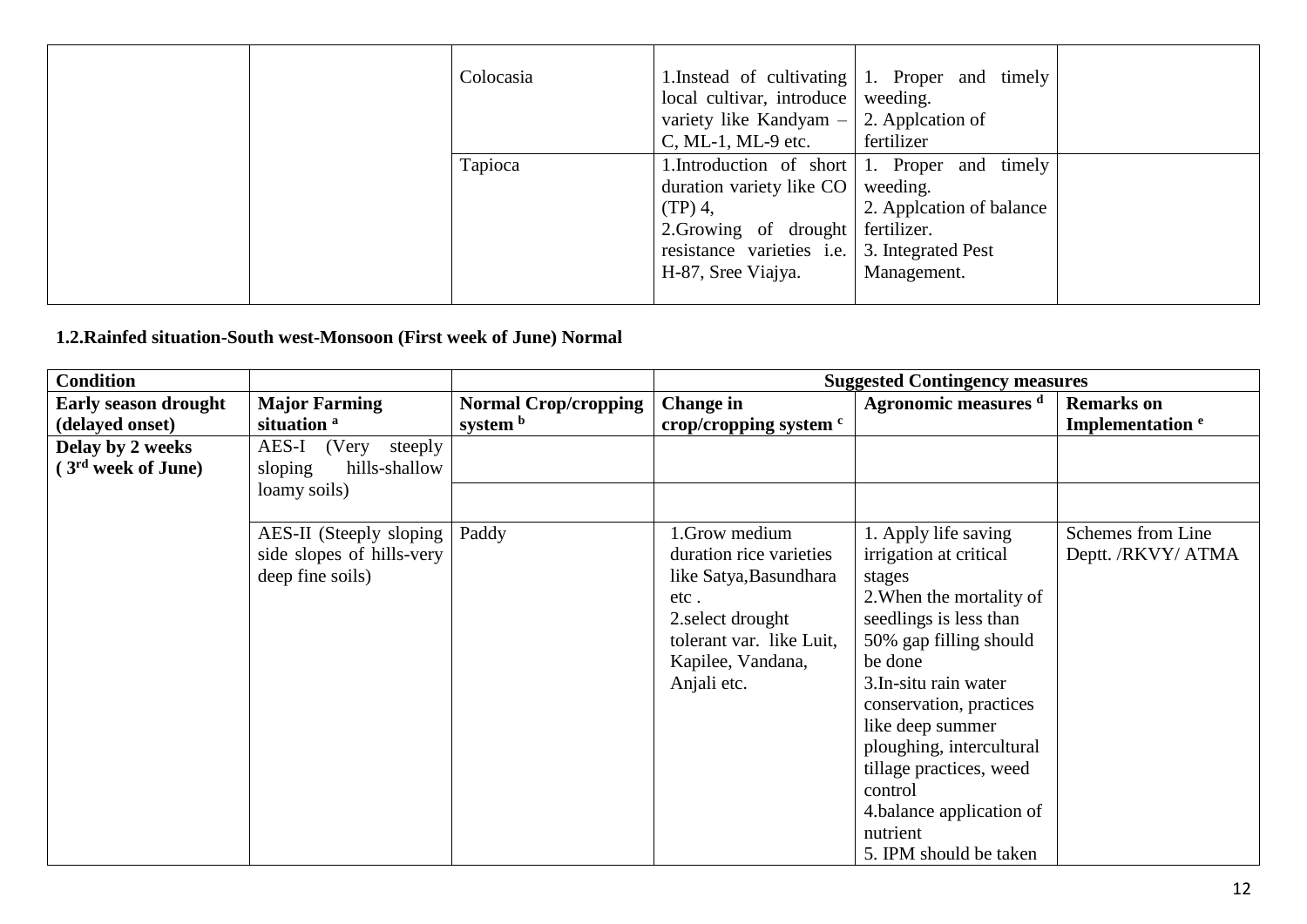|  |  |                       |                                                                                                                                                                            | up                                                                                                                                     |  |
|--|--|-----------------------|----------------------------------------------------------------------------------------------------------------------------------------------------------------------------|----------------------------------------------------------------------------------------------------------------------------------------|--|
|  |  | Maize                 | 1.Short duration<br>varieties like HQPM 9,<br>RCM-75 and RCM-76<br>$(75-80 \text{ days}).$<br>2. Inter cropping with<br>green gram, cowpea as<br>it helps in risk sharing. | 1. Conservation of pre-<br>monsoon soil moisture<br>through soil/straw/grass<br>mulching practices,<br>furrow sowing                   |  |
|  |  | <b>Foxtail Millet</b> | suitable<br>duration<br>varieties.<br>2. Growing of drought<br>tolerant varieties like<br>PR-202, VL-315, VR-<br>708 etc.                                                  | 1. Introduction of short $\vert$ 1. Proper and timely<br>weeding.<br>2. Appleation of<br>fertilizer and lifesaving<br>irrigation.      |  |
|  |  | Colocasia             | 1. Instead of cultivating<br>local cultivar, introduce<br>variety like Kandyam -<br>C, ML-1, ML-9 etc.                                                                     | 1. Proper and timely<br>weeding.<br>2. Appleation of<br>fertilizer and life saving<br>irrigation                                       |  |
|  |  | Tapioca               | 1.Introduction of short<br>duration variety like CO<br>$(TP)$ 4,<br>2.Growing of drought<br>resistance varieties like<br>H-87, Sree Viajya.                                | 1. Proper and timely<br>weeding.<br>2. Appleation of<br>fertilizer and life saving<br>irrigation.<br>3. Integrated Pest<br>Management. |  |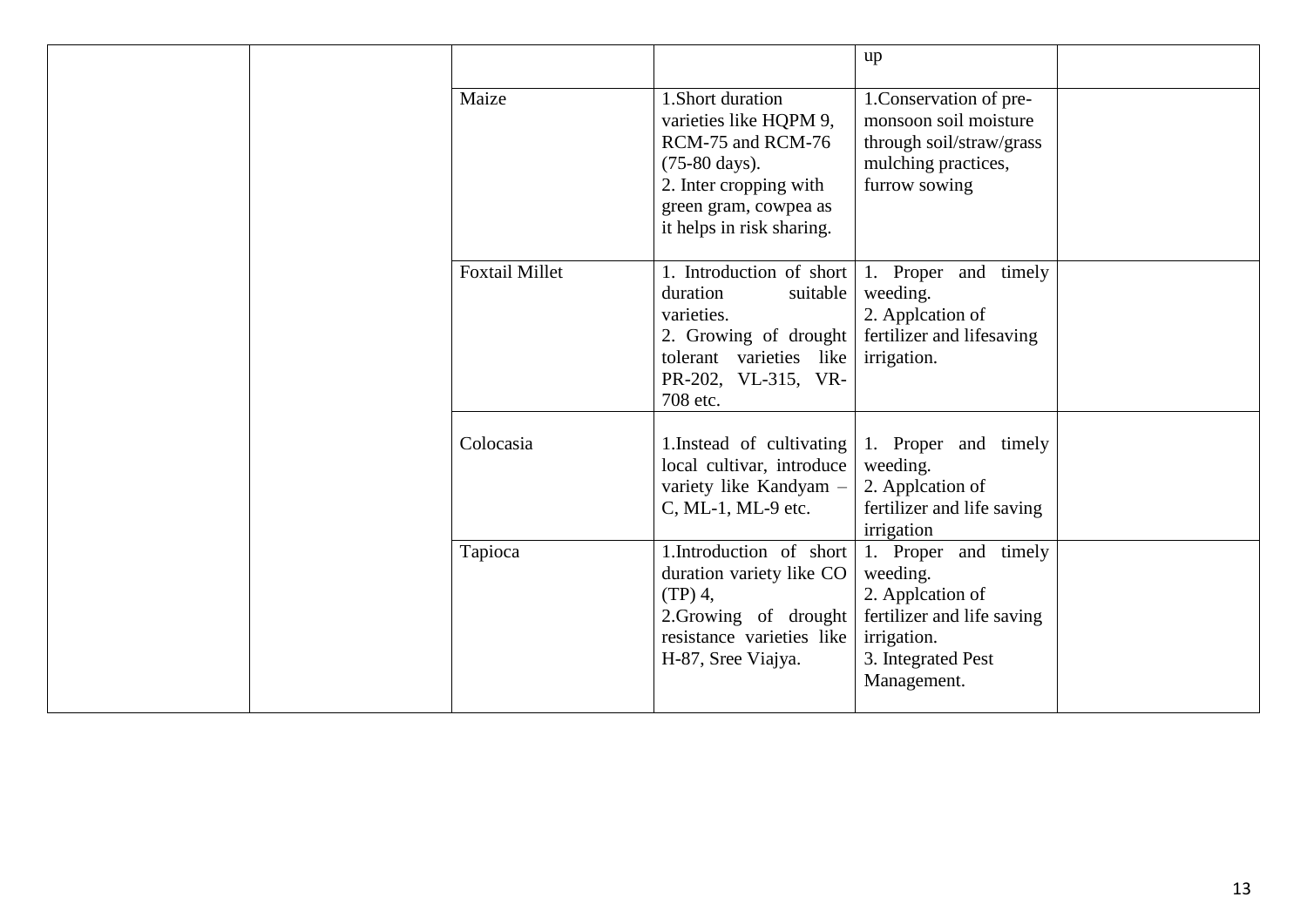| <b>AES-III</b><br>(Moderately<br>side slopes of hills- deep<br>fine soils) | Paddy    | 1.Grow medium<br>duration rice varieties<br>like Satya,<br>Basundhara etc.<br>2. Prefer drought<br>tolerant varieties like<br>Luit, Kapilee,<br>Vandana, Anjali etc.                | 1. Apply life saving<br>irrigation to maintain<br>nursery<br>2. When the mortality of<br>seedlings 30% or less,<br>gap filling should be<br>done<br>3. In-situ rain water<br>conservation, practices<br>like summer ploughing,<br>interculture, tillage<br>practices, weed control. | Schemes from Line<br>Deptt. /RKVY/ ATMA |
|----------------------------------------------------------------------------|----------|-------------------------------------------------------------------------------------------------------------------------------------------------------------------------------------|-------------------------------------------------------------------------------------------------------------------------------------------------------------------------------------------------------------------------------------------------------------------------------------|-----------------------------------------|
|                                                                            | Maize    | 1.Short duration<br>Crops/varieties like<br>QPM 9, RCM-75 and<br>RCM-76 (75-80 days).<br>2. Inter cropping with<br>crops like green gram,<br>cowpea as it helps in<br>risk sharing. | 1. Conservation of pre-<br>monsoon soil moisture<br>through soil/straw/grass<br>mulching practices, gap<br>filling                                                                                                                                                                  |                                         |
|                                                                            | Cowpea   | 1. Select drought tolerant<br>varieties like VCP<br>16, CO 6 and CO (CP)<br>711                                                                                                     | 1.Mulching<br>2. Maintain proper dept<br>of sowing.<br>3. Adoption of moisture<br>conservation practices<br>like deep summer<br>ploughing.                                                                                                                                          |                                         |
|                                                                            | Soyabean | 1. Select drought<br>tolerant and shorter<br>duration varieties such<br>as MAUS-71, MAUS-<br>162.                                                                                   | 1. proper weeds mgt,<br>2. intercropping<br>cropping with Maize.<br>3. During large spell of<br>drought, lifesaving<br>irrigation at critical<br>stage to be provided<br>4. Deep Tillage.                                                                                           |                                         |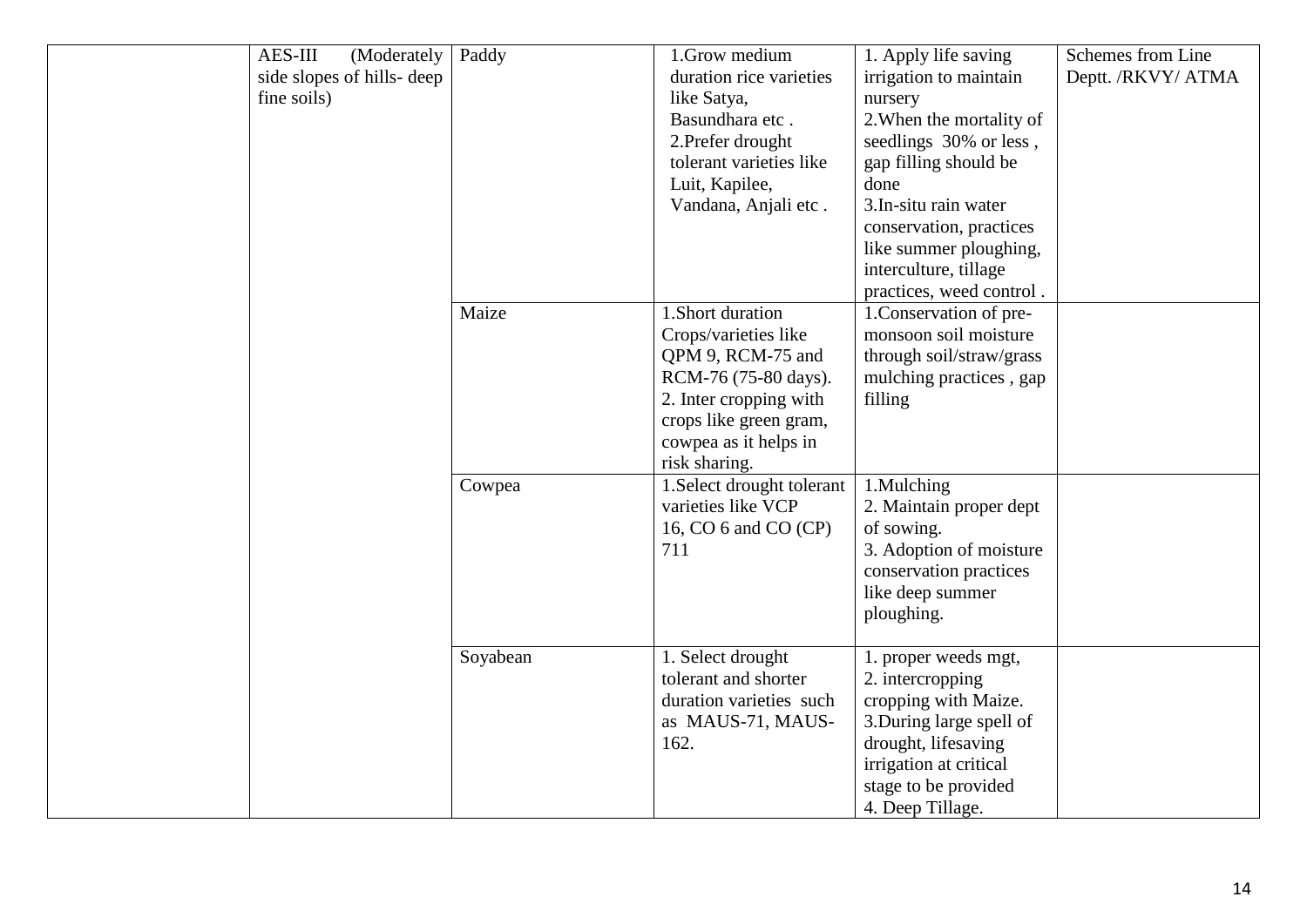| <b>Foxtail Millet</b>   | 1. Introduction of short  | 1. Proper and timely       |  |
|-------------------------|---------------------------|----------------------------|--|
|                         | duration varieties.       | weeding.                   |  |
|                         | 2. Growing drought        | 2. Balance application of  |  |
|                         | tolerant varieties like   | fertilizer and provision   |  |
|                         | PR-202, VL-315, VR-       | of life saving irrigation  |  |
|                         | 708 etc.                  | aat critical stages        |  |
| Vegetable crops (Bottle | Selecting short duration  | 1. Provide lifesaving      |  |
| gourd, Chilli, beans,   | crops varieties           | irrigation from any        |  |
| okra, brinjal)          |                           | available water sources    |  |
|                         |                           | 2. Prefer Drip/sprinkler   |  |
|                         |                           | irrigation if possible     |  |
|                         |                           | 3. Deep Tillage.           |  |
|                         |                           | 4. Enhancing               |  |
|                         |                           | cucurbitaceous             |  |
|                         |                           | vegetables by raising      |  |
|                         |                           | nursery in polythene       |  |
|                         |                           | bags and furrow            |  |
|                         |                           | planting in order to skip  |  |
|                         |                           | 2-3 irrigations.           |  |
| Tapioca                 | 1.Introduction of short   | 1. Proper and timely       |  |
|                         | duration variety i.e. CO  | weeding.                   |  |
|                         | $(TP)$ 4,                 | 2.balance application of   |  |
|                         | 2. Growing of drought     | fertilizer and provision   |  |
|                         | resistance varieties i.e. | of life saving irrigation. |  |
|                         | H-87, Sree Viajya.        | 3. Integrated Pest         |  |
|                         |                           | Management.                |  |
|                         |                           |                            |  |

| <b>Condition</b>               |                                 |                             | <b>Suggested Contingency measures</b> |                        |                             |
|--------------------------------|---------------------------------|-----------------------------|---------------------------------------|------------------------|-----------------------------|
| <b>Early season drought</b>    | <b>Major Farming</b>            | <b>Normal Crop/cropping</b> | Change in                             | Agronomic measures d   | <b>Remarks</b> on           |
| (delayed onset)                | situation <sup>a</sup>          | system b                    | crop/cropping system $\degree$        |                        | Implementation <sup>e</sup> |
| Delay by 4 weeks               | AES-I<br>(Very<br>steeply       |                             |                                       |                        |                             |
| (1 <sup>st</sup> week of July) | sloping<br>hills-shallow        |                             |                                       |                        |                             |
|                                | loamy soils)                    |                             |                                       |                        |                             |
|                                |                                 |                             |                                       |                        |                             |
|                                | AES-II (Steeply sloping   Paddy |                             | 1, Short duration rice                | 1. Apply life saving   | Schemes from Line           |
|                                | side slopes of hills-very       |                             | varieties like RCM-                   | irrigation to maintain | Deptt. /RKVY/ ATMA          |
|                                | deep fine soils)                |                             | 11, RCM-12 (90-100)                   | nursery                |                             |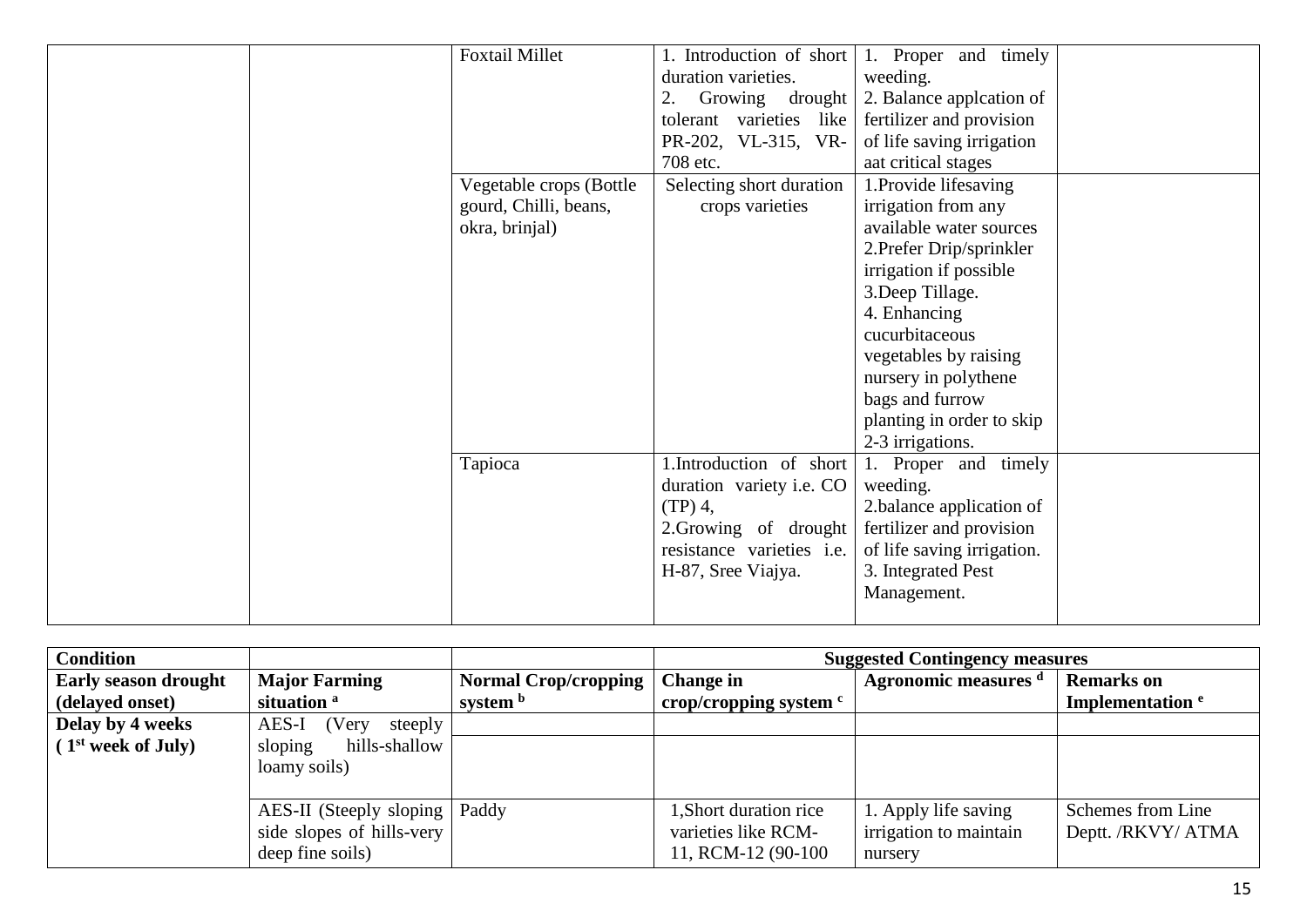|  |                       | days) etc.<br>2. drought tolerant<br>varieties crop i.e.<br>Luit, Kapilee,<br>Vandana, Anjali etc                                                                                   | 2. When the mortality of<br>seedlings is less than<br>50% gap filling should<br>be done<br>3. In-situ rain water<br>conservation, practices<br>like summer ploughing, |  |
|--|-----------------------|-------------------------------------------------------------------------------------------------------------------------------------------------------------------------------------|-----------------------------------------------------------------------------------------------------------------------------------------------------------------------|--|
|  |                       |                                                                                                                                                                                     | interculture tillage<br>practices, weeds and<br>pest control.                                                                                                         |  |
|  | Maize                 | 1.Short duration<br>crops/varieties like<br>QPM 9, RCM-75 and<br>RCM-76 (75-80 days).<br>2. Inter cropping with<br>crops like green gram,<br>cowpea as it helps in<br>risk sharing. | 1. Conservation of pre-<br>monsoon soil moisture<br>through soil/straw/grass<br>mulching practices                                                                    |  |
|  | <b>Foxtail Millet</b> | 1. Introduction of short<br>duration suitable foxtail<br>varieties.<br>2. Growing of drought<br>tolerant varieties like<br>PR-202, VL-315, VR-<br>708 etc.                          | 1. Proper and timely<br>weeding.<br>2. Appleation of<br>fertilizer and proper<br>irrigation.                                                                          |  |
|  | Colocasia             | 1. Instead of cultivating<br>local cultivar, introduce<br>variety like Kandyam -<br>C, ML-1, ML-9 etc.                                                                              | 1. Proper and timely<br>weeding.<br>2. Balance application<br>of fertilizer, mulchign<br>and providing life<br>saving irrigation at<br>critical stages                |  |
|  | Tapioca               | 1.Introduction of short<br>duration variety i.e. CO<br>$(TP)$ 4,<br>2.Growing<br>drought<br>tolerant varieties such as providing life saving                                        | 1. Proper and timely<br>weeding.<br>2. Balance application<br>of fertilizer and                                                                                       |  |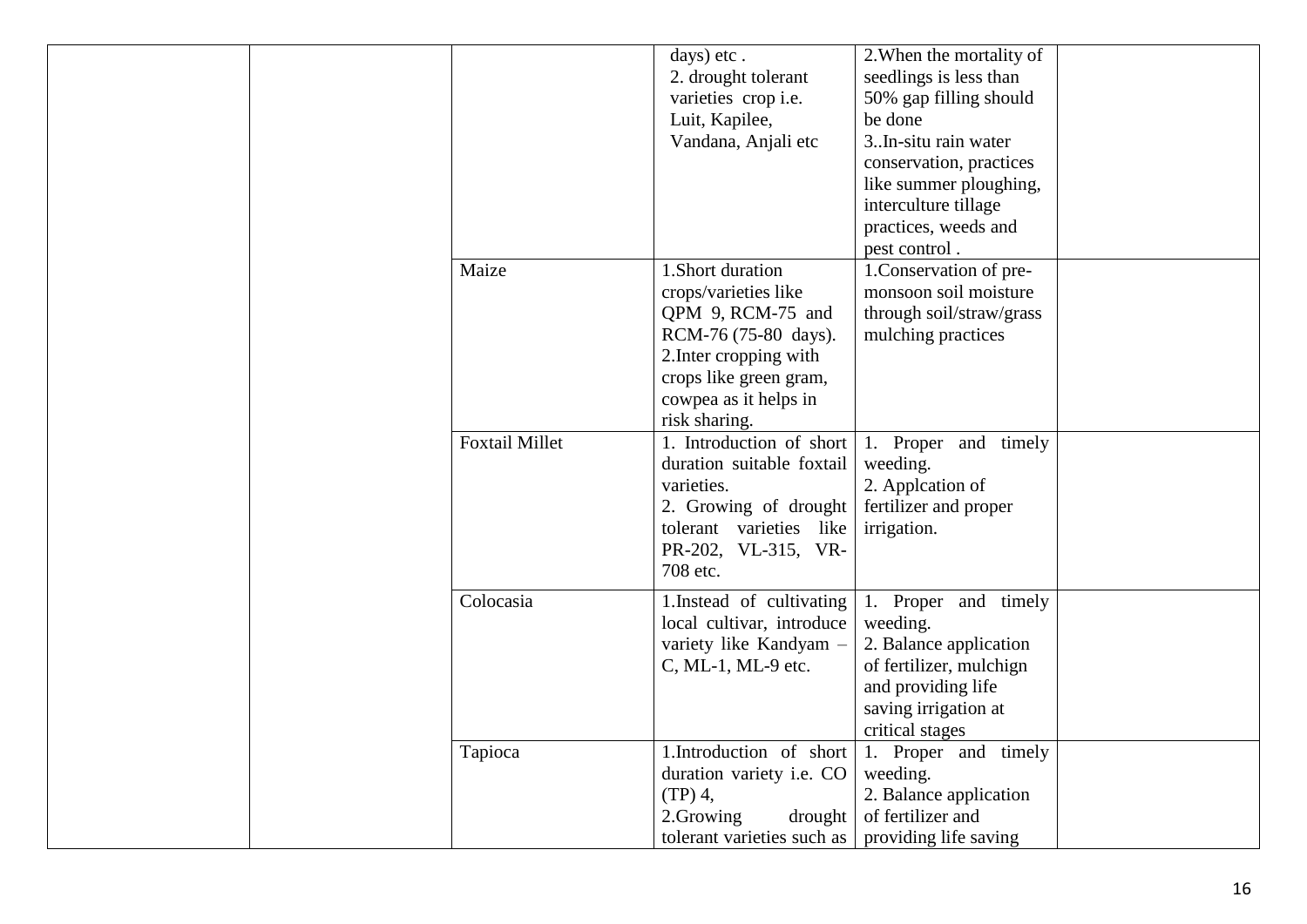|                                                                     |          | H-87, Sree Viajya.                                                                                                                                                                             | irrigation during critical<br>stages.<br>3. Integrated Pest<br>Management.                                                                                                                                                                                    |                                         |
|---------------------------------------------------------------------|----------|------------------------------------------------------------------------------------------------------------------------------------------------------------------------------------------------|---------------------------------------------------------------------------------------------------------------------------------------------------------------------------------------------------------------------------------------------------------------|-----------------------------------------|
| AES-III<br>(Moderately<br>side slopes of hills- deep<br>fine soils) | Paddy    | Short duration<br>varieties like RCM-<br>11, RCM-12 (90-<br>100days), select<br>drought tolerant<br>varieties i.e. Luit,<br>Kapilee, Vandana,<br>Anjali etc                                    | 1. Provide life saving<br>irrigation<br>2. When the mortality of<br>seedlings 30% or less,<br>gap filling should be<br>done<br>3. In-situ rain water<br>conservation, practices<br>like summer ploughing,<br>interculture tillage<br>practices, weed control. | Schemes from Line<br>Deptt. /RKVY/ ATMA |
|                                                                     | Maize    | 1.Short duration<br>Crops/varieties like<br>QPM 9, RCM-75 and<br>drought tolerant like<br>RCM-76 (75-80 days).<br>2. Inter cropping with<br>green gram, cowpea as<br>it helps in risk sharing. | 1. Conservation of pre-<br>monsoon soil moisture<br>through soil/straw/grass<br>mulching practices,<br>deeper ploughing                                                                                                                                       |                                         |
|                                                                     | Cowpea   | Select drought tolerant<br>varieties like VCP<br>16, CO 6 and CO (CP)<br>711                                                                                                                   | 1.Mulching<br>2. Maintain proper dept<br>of sowing.<br>3. Application of<br>organic manures before<br>sowing & deep<br>ploughing 2-3 times.                                                                                                                   |                                         |
|                                                                     | Soyabean | 1. Introduction of short<br>and semi drought<br>resistant varieties like<br>MAUS-71, MAUS-162.                                                                                                 | 1. Timely weeding.<br>2. Intercropping with<br>Maize.<br>3. During large spell of<br>drought life saving                                                                                                                                                      |                                         |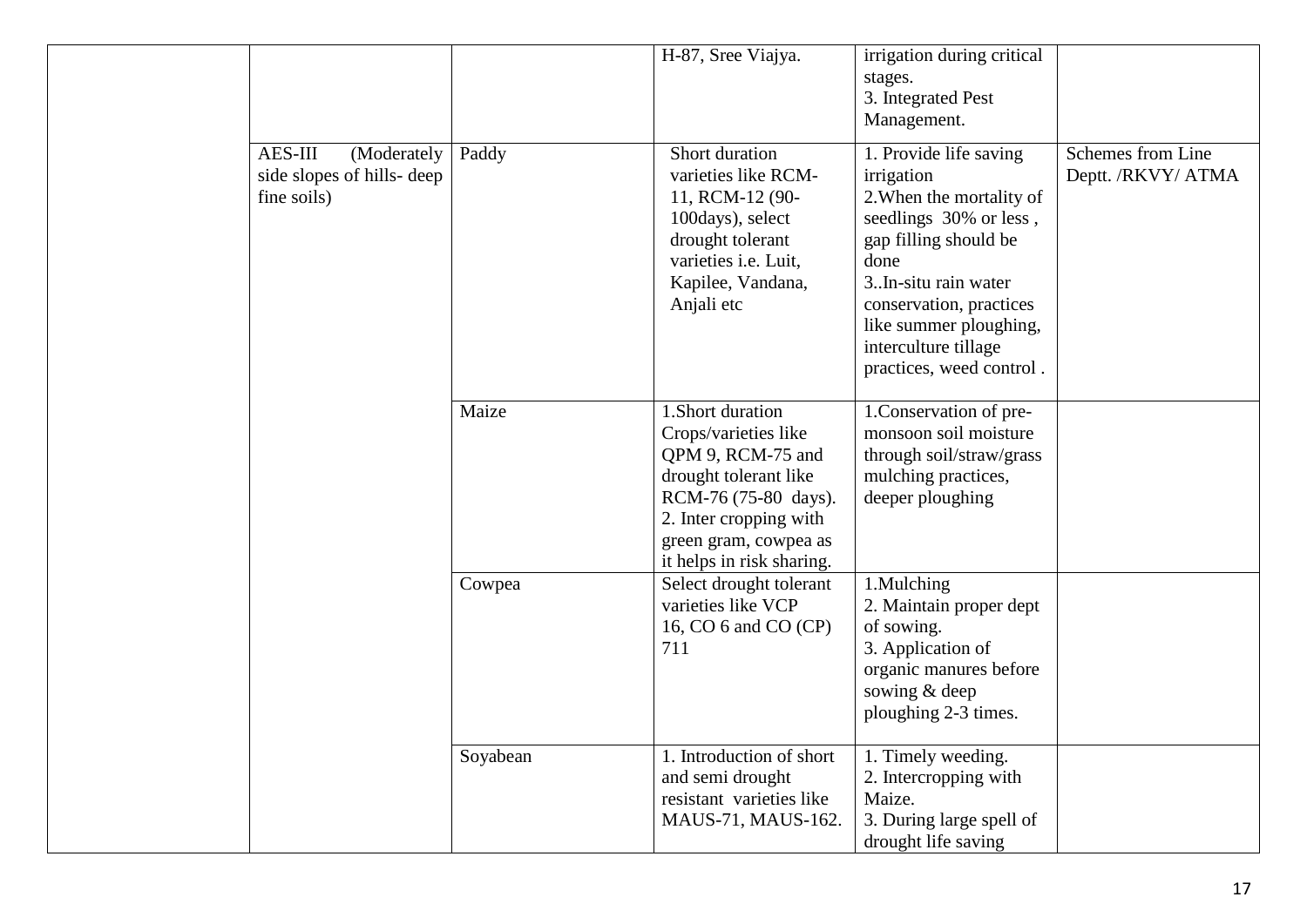|  |                                                                    |                                                                                                                                                           | irrigation should be<br>provided from any<br>available water sources                                                                                                                                    |  |
|--|--------------------------------------------------------------------|-----------------------------------------------------------------------------------------------------------------------------------------------------------|---------------------------------------------------------------------------------------------------------------------------------------------------------------------------------------------------------|--|
|  | Vegetable crops (Bottle<br>gourd, Chilli, beans,<br>okra, brinjal) |                                                                                                                                                           | 1. Prefer Drip/sprinkler<br>irrigation if possible to<br>save water<br>2. Conserved moisture<br>through deep tillage<br>4. Enhancing<br>cucurbitaceous<br>vegetables by raising<br>nursery in polythene |  |
|  |                                                                    |                                                                                                                                                           | bags and furrow<br>planting to skip 2-3<br>irrigations.                                                                                                                                                 |  |
|  | <b>Foxtail Millet</b>                                              | 1. Introduction of short<br>duration varieties.<br>2. Growing of drought<br>tolerant varieties like<br>PR-202, VL-315, VR-<br>708 etc.                    | 1. Proper and timely<br>weeding.<br>2. Balance application<br>of fertilizer and life<br>saving irrigation                                                                                               |  |
|  | Colocasia                                                          | 1. Instead of cultivating<br>local cultivar, introduce<br>variety like Kandyam -<br>C, ML-1, ML-9 etc.                                                    | 1. Proper and timely<br>weeding.<br>2. Balance application<br>of fertilizer and life<br>saving irrigation                                                                                               |  |
|  | Tapioca                                                            | 1.Introduction of short<br>duration Tapioca variety<br>i.e. $CO(TP)$ 4,<br>2.Growing of drought<br>resistance varieties <i>i.e.</i><br>H-87, Sree Viajya. | 1. Proper and timely<br>weeding.<br>2. balance application of<br>fertilizer and life saving<br>irrigation.<br>3. Integrated Pest<br>Management.                                                         |  |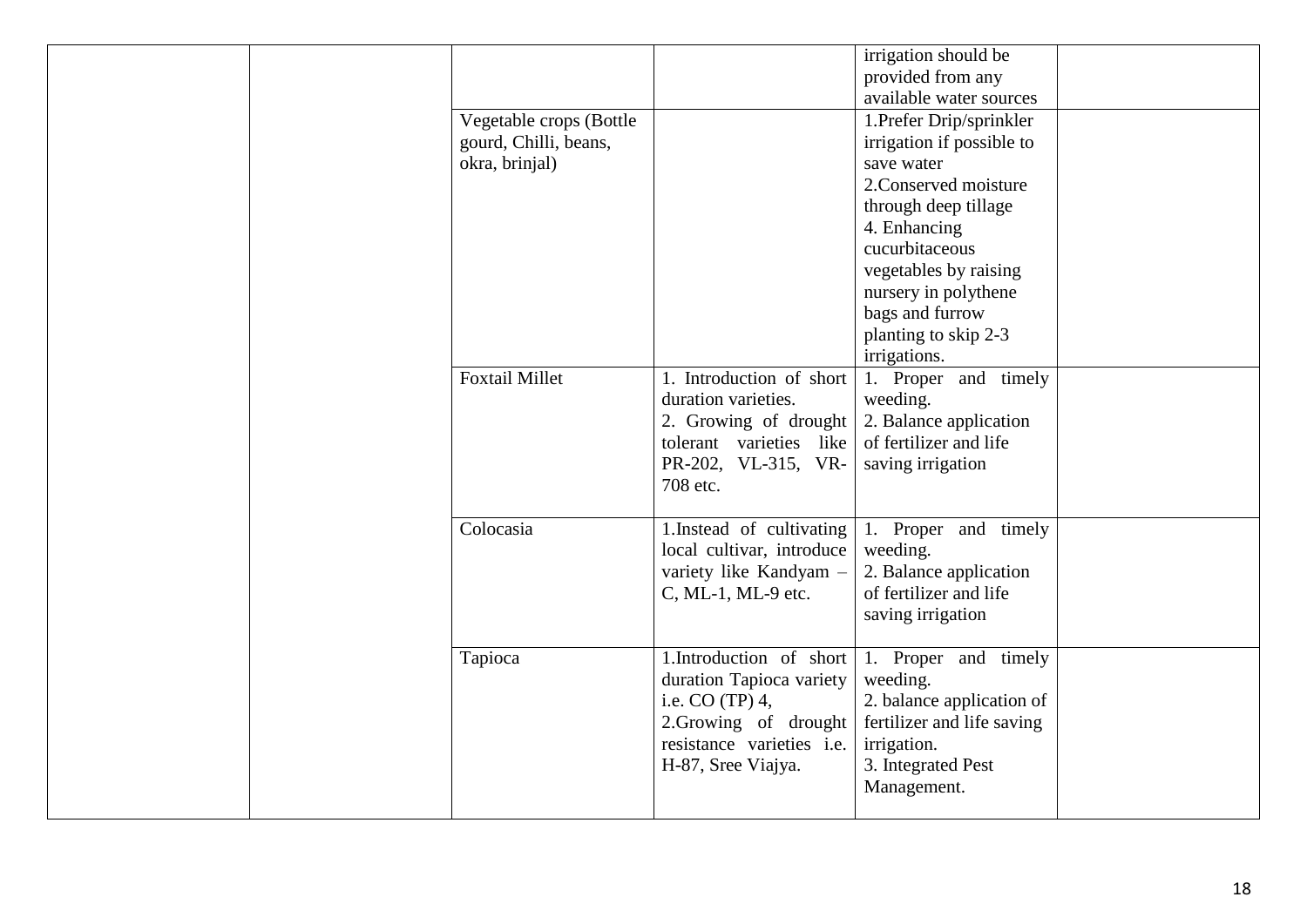| <b>Condition</b>                                                                                                          |                                                                          |                                         |                                                                                                                                                                   | <b>Suggested Contingency measures</b>                                                                                                 |                                                  |
|---------------------------------------------------------------------------------------------------------------------------|--------------------------------------------------------------------------|-----------------------------------------|-------------------------------------------------------------------------------------------------------------------------------------------------------------------|---------------------------------------------------------------------------------------------------------------------------------------|--------------------------------------------------|
| <b>Early season drought</b><br>(Normal onset)                                                                             | <b>Major Farming</b><br>situation <sup>a</sup>                           | <b>Normal Crop/cropping</b><br>system b | Crop management <sup>c</sup>                                                                                                                                      | Soil nutrient &<br>moisture conservation<br>measures <sup>d</sup>                                                                     | <b>Remarks</b> on<br>Implementation <sup>e</sup> |
| <b>Normal onset followed</b><br>by 15-20 days dry spell<br>after sowing leading to<br>poor germination/crop<br>stand etc. | AES-I (Very steeply<br>hills-shallow<br>sloping<br>loamy soils)          |                                         |                                                                                                                                                                   |                                                                                                                                       |                                                  |
|                                                                                                                           | AES-II (Steeply sloping<br>side slopes of hills-very<br>deep fine soils) | Paddy                                   | 1. Gap filling to be done<br>to maintain optimum<br>plant density<br>2. Foliar spray of anti<br>transpirant.                                                      | 1. Mulching with locally<br>available biomass.<br>2. Adoption of Integrated<br>Nutrient Management.<br>3. Adoption of IPM and<br>IDM. | Schemes from Line<br>Deptt. /RKVY/ ATMA          |
|                                                                                                                           |                                                                          | Maize                                   | 1. Short duration and<br>drought tolerant<br>varieties like RCM-76.<br>2. Inter cropping with<br>crops like green gram,<br>cowpea as it helps in<br>risk sharing. | 1. Proper and timely<br>weeding.<br>2. Appleation of<br>fertilizer and proper<br>irrigation                                           |                                                  |
|                                                                                                                           |                                                                          | <b>Foxtail Millet</b>                   | 1. Introduction of short<br>duration varieties.<br>2. Growing of drought<br>tolerant varieties like<br>PR-202, VL-315, VR-<br>708 etc.                            | 1. Proper and timely<br>weeding.<br>2. Appleation of<br>fertilizer and proper<br>irrigation.                                          |                                                  |
|                                                                                                                           |                                                                          | Colocasia                               | 1. Instead of cultivating<br>local cultivar, introduce<br>variety like Kandyam -<br>C, ML-1, ML-9 etc.                                                            | Proper<br>timely<br>and<br>weeding.<br>2. Appleation of<br>fertilizer and proper<br>irrigation.                                       |                                                  |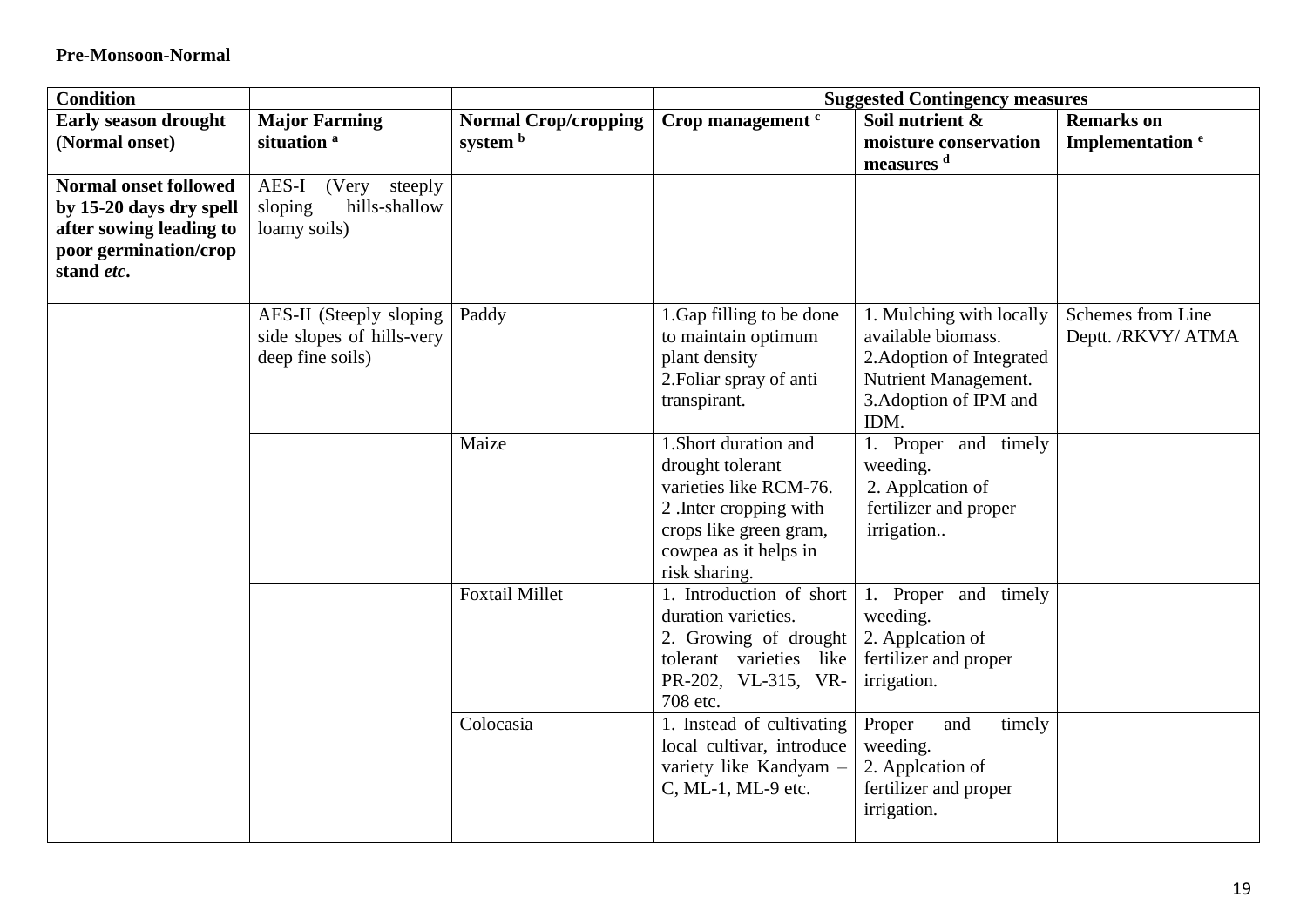| <b>AES-III</b><br>(Moderately | Paddy                   | 1. Gap filling to be done  | 1. Mulching with locally  | Schemes from Line  |
|-------------------------------|-------------------------|----------------------------|---------------------------|--------------------|
| side slopes of hills- deep    |                         | to maintain optimum        | available biomass.        | Deptt. /RKVY/ ATMA |
| fine soils)                   |                         | plant density              | 2. Adoption of Integrated |                    |
|                               |                         | 2. Foliar spray of anti    | Nutrient Management.      |                    |
|                               |                         | transpirant.               | 3. Adoption of IPM and    |                    |
|                               |                         |                            | IDM.                      |                    |
|                               | Maize                   | 1. Short duration and      | 1. Mulching with locally  |                    |
|                               |                         | drought tolerant           | available biomass.        |                    |
|                               |                         | varieties like RCM-76.     | 2. Adoption of Integrated |                    |
|                               |                         |                            | Nutrient Management.      |                    |
|                               |                         |                            | 3. Adoption of IPM and    |                    |
|                               |                         |                            | IDM.                      |                    |
|                               | Cowpea                  | 1. Prefer drought tolerant | 1.Mulching                |                    |
|                               |                         | varieties like VCP         | 2. Maintain proper dept   |                    |
|                               |                         | 16, CO 6 and CO (CP)       | of sowing.                |                    |
|                               |                         | 711                        | 3. Adoption of moisture   |                    |
|                               |                         |                            | conservation practices    |                    |
|                               |                         |                            | like ploughing.           |                    |
|                               |                         |                            | 4. Application of         |                    |
|                               |                         |                            | organic manures before    |                    |
|                               |                         |                            | sowing & deep             |                    |
|                               |                         |                            | ploughing 2-3 times.      |                    |
|                               | Soyabean                | 1. Introduction of         | 1. Timely weeding.        |                    |
|                               |                         | soyabean varieties like    | 2. Intercropping with     |                    |
|                               |                         | MAUS-71, MAUS-162.         | Maize.                    |                    |
|                               |                         |                            | 3. During large spell of  |                    |
|                               |                         |                            | drought, irrigation can   |                    |
|                               |                         |                            | be provided.              |                    |
|                               | Vegetable crops (Bottle |                            | 1. Provide irrigation     |                    |
|                               | gourd, Chilli, beans,   |                            | from the available        |                    |
|                               | okra, brinjal)          |                            | sources                   |                    |
|                               |                         |                            | 2. Prefer Drip/sprinkler  |                    |
|                               |                         |                            | irrigation                |                    |
|                               |                         |                            | 3. Enhancing              |                    |
|                               |                         |                            | cucurbitaceous            |                    |
|                               |                         |                            | vegetables by raising     |                    |
|                               |                         |                            | nursery in polythene      |                    |
|                               |                         |                            | bags                      |                    |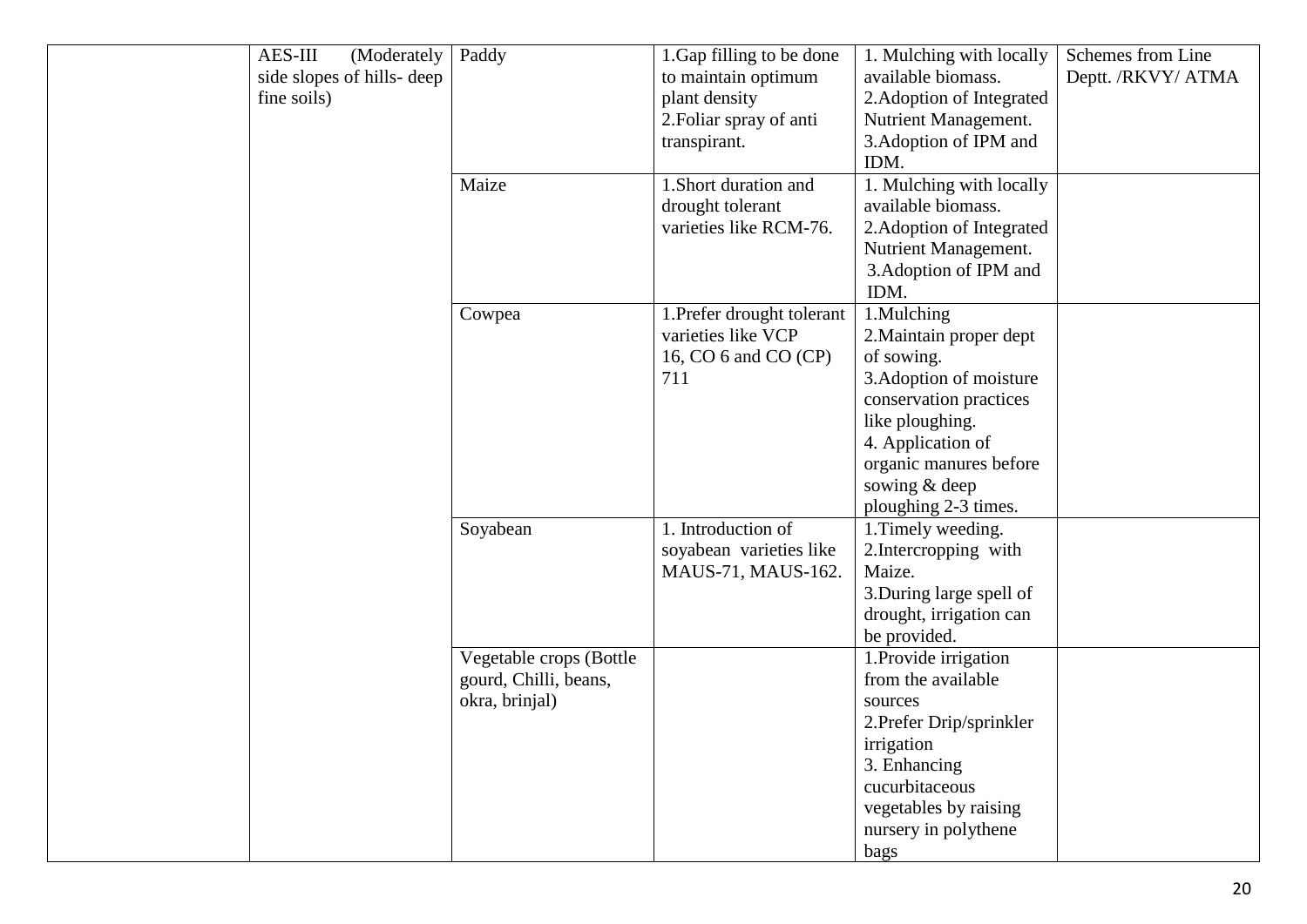|                       |                                                                                                                                                                  | followed by<br>transplanting in order to                                                                                                 |  |
|-----------------------|------------------------------------------------------------------------------------------------------------------------------------------------------------------|------------------------------------------------------------------------------------------------------------------------------------------|--|
| <b>Foxtail Millet</b> | duration suitablr foxtail<br>varieties.<br>2. Growing of drought fertilizer and proper<br>tolerant varieties like irrigation.<br>PR-202, VL-315, VR-<br>708 etc. | save 2-3 irrigations.<br>1. Introduction of short 1. Proper and timely<br>weeding.<br>2. Appleation of                                   |  |
| Colocasia             | 1. Instead of cultivating<br>local cultivar, introduce<br>variety like Kandyam -<br>C, ML-1, ML-9 etc.                                                           | timely<br>Proper and<br>weeding.<br>2. Appleation of<br>fertilizer and proper<br>irrigation.                                             |  |
| Tapioca               | duration Tapioca variety<br>i.e. CO $(TP)$ 4,<br>2. Growing of drought   fertilizer and proper<br>resistance varieties i.e.<br>H-87, Sree Viajya.                | 1. Introduction of short $\vert$ 1. Proper and timely<br>weeding.<br>2. Appleation of<br>irrigation.<br>3. Integrated Pest<br>Management |  |

| <b>Condition</b> |                        |                     |                                     | <b>Suggested Contingency measures</b> |                                               |
|------------------|------------------------|---------------------|-------------------------------------|---------------------------------------|-----------------------------------------------|
| Mid season       | <b>Major Farming</b>   | Normal              | <b>Trop management <sup>c</sup></b> | $\vert$ Soil nutrient $\&$ moisture   | <b>Remarks on Implementation <sup>e</sup></b> |
| drought          | situation <sup>a</sup> | Crop/cropping       |                                     | conservation measures "               |                                               |
| (Long dry        |                        | system <sup>p</sup> |                                     |                                       |                                               |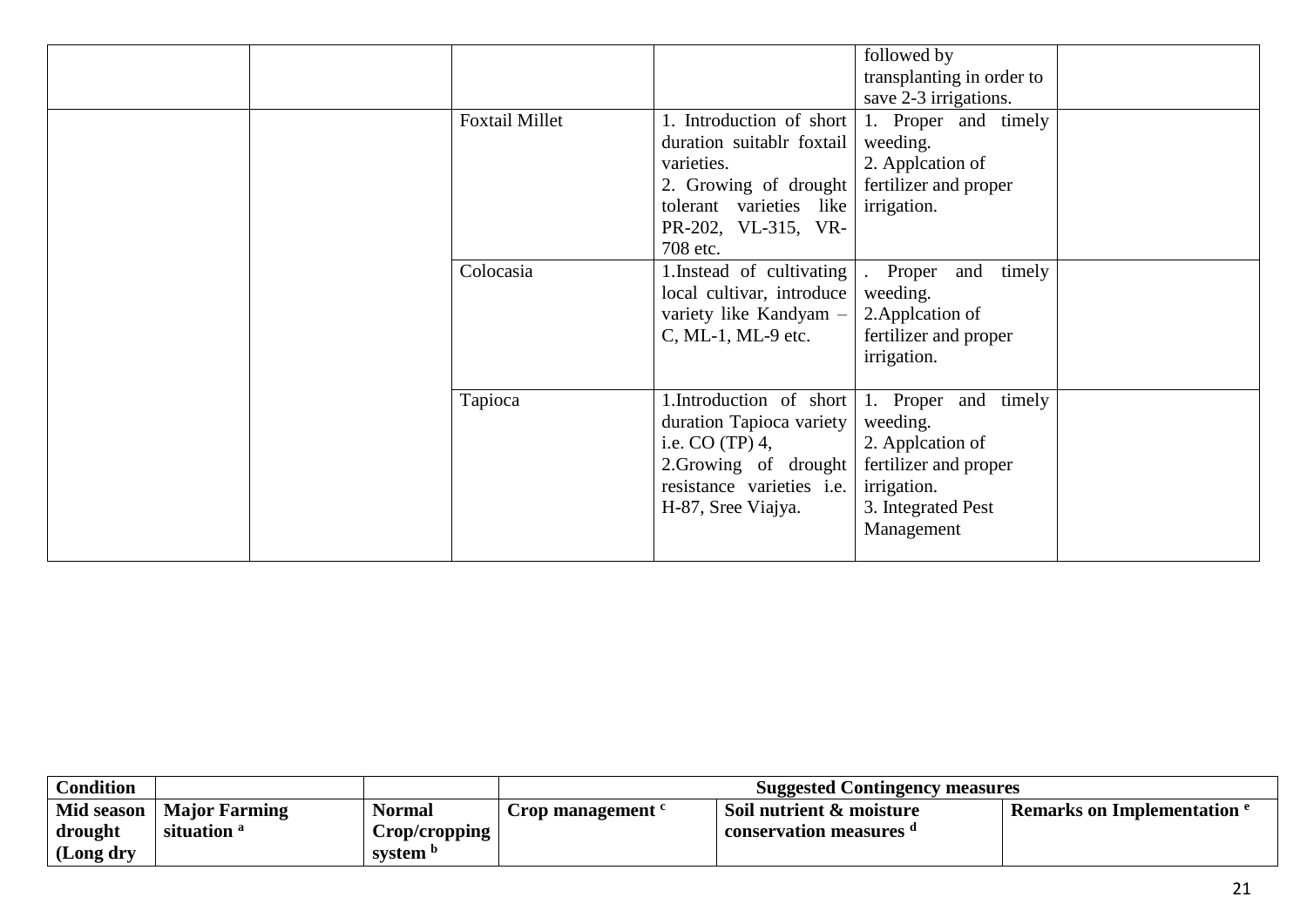| spell<br>consecutive<br>2 weeks<br>rainless $($              | AES-I<br>(Very<br>steeply<br>sloping<br>hills-shallow<br>loamy soils)    |                       |                                                                                                                                                                                |                                                                                                                                                                                                                                                                                                                           |                                         |
|--------------------------------------------------------------|--------------------------------------------------------------------------|-----------------------|--------------------------------------------------------------------------------------------------------------------------------------------------------------------------------|---------------------------------------------------------------------------------------------------------------------------------------------------------------------------------------------------------------------------------------------------------------------------------------------------------------------------|-----------------------------------------|
| $2.5$ mm $)$<br>period)<br><b>Vegetative</b><br><b>Stage</b> | AES-II (Steeply sloping<br>side slopes of hills-very<br>deep fine soils) | Paddy                 | 1. Weeding/Intercultural<br>operations to reduce crop<br>stand. It will reduce intra-<br>specific<br>competition and enhanced<br>water availability to the<br>single<br>plant. | 1. Mulching with locally available<br>biomass as it will reduce runoff<br>and evaporation from bare soil<br>surfaces.<br>2. Application of organic fertilizers<br>e.g. crop residues, green manure,<br>slurry and farmyard<br>manure.<br>3. In situ moisture conservation by<br>construction of bunds.<br>4Making jalkund | Schemes from Line Deptt.<br>/RKVY/ ATMA |
|                                                              |                                                                          | Maize                 | 1. Weeding/Intercultural<br>operations to reduce crop<br>stand. It will reduce intra-<br>specific<br>competition and enhanced<br>water availability to the<br>single<br>plant. | 1. Mulching with locally available<br>biomass.<br>2. Deep Tillage.<br>3. Application of anti transpirant<br>like ABA.                                                                                                                                                                                                     |                                         |
|                                                              |                                                                          | <b>Foxtail Millet</b> | 1. Introduction of short<br>duration suitablr foxtail<br>varieties.<br>2. Growing of drought<br>tolerant varieties like PR-<br>202, VL-315, VR-708 etc.                        | 1. Proper and timely weeding.<br>2. Appleation of fertilizer and<br>proper irrigation.                                                                                                                                                                                                                                    |                                         |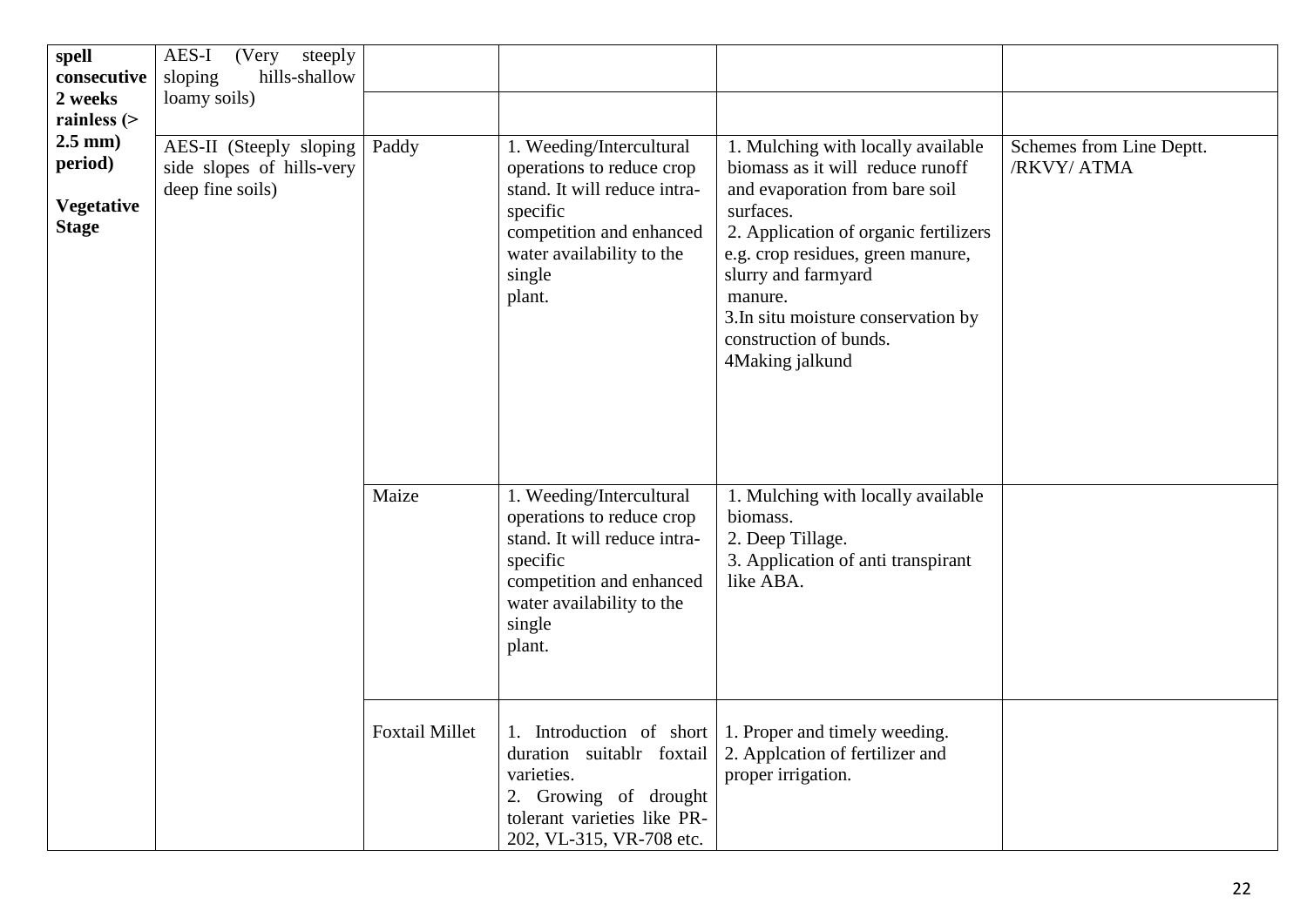|                                                                  | Colocasia | 1. Instead of cultivating<br>local cultivar, introduce<br>variety like Kandyam $- C$ ,<br>ML-1, ML-9 etc.                                                                      | 1. Proper and timely weeding.<br>2. Appleation of fertilizer and<br>proper irrigation.                                                                                                                                                                                                                                    |  |
|------------------------------------------------------------------|-----------|--------------------------------------------------------------------------------------------------------------------------------------------------------------------------------|---------------------------------------------------------------------------------------------------------------------------------------------------------------------------------------------------------------------------------------------------------------------------------------------------------------------------|--|
|                                                                  | Tapioca   | 1.Introduction of short<br>duration Tapioca variety<br>i.e. $CO(TP)$ 4,<br>2.Growing of drought<br>resistance varieties i.e. H-<br>87, Sree Viajya.                            | 1. Proper and timely weeding.<br>2. Appleation of fertilizer and<br>proper irrigation.<br>3. Integrated Pest Management.                                                                                                                                                                                                  |  |
| AES-III (Moderately side<br>slopes of hills- deep fine<br>soils) | Paddy     | 1. Weeding/Intercultural<br>operations to reduce crop<br>stand. It will reduce intra-<br>specific<br>competition and enhanced<br>water availability to the<br>single<br>plant. | 1. Mulching with locally available<br>biomass as it will reduce runoff<br>and evaporation from bare soil<br>surfaces.<br>2. Application of organic fertilizers<br>e.g. crop residues, green manure,<br>slurry and farmyard<br>manure.<br>3. In situ moisture conservation by<br>construction of bunds.<br>4Making jalkund |  |
|                                                                  | Maize     | 1. Weeding/Intercultural<br>operations to reduce crop<br>stand. It will reduce intra-<br>specific<br>competition and enhanced<br>water availability to the<br>single<br>plant. | 1. Mulching with locally available<br>biomass.<br>2. Deep Tillage.<br>3. Application of anti transpirant<br>like ABA.                                                                                                                                                                                                     |  |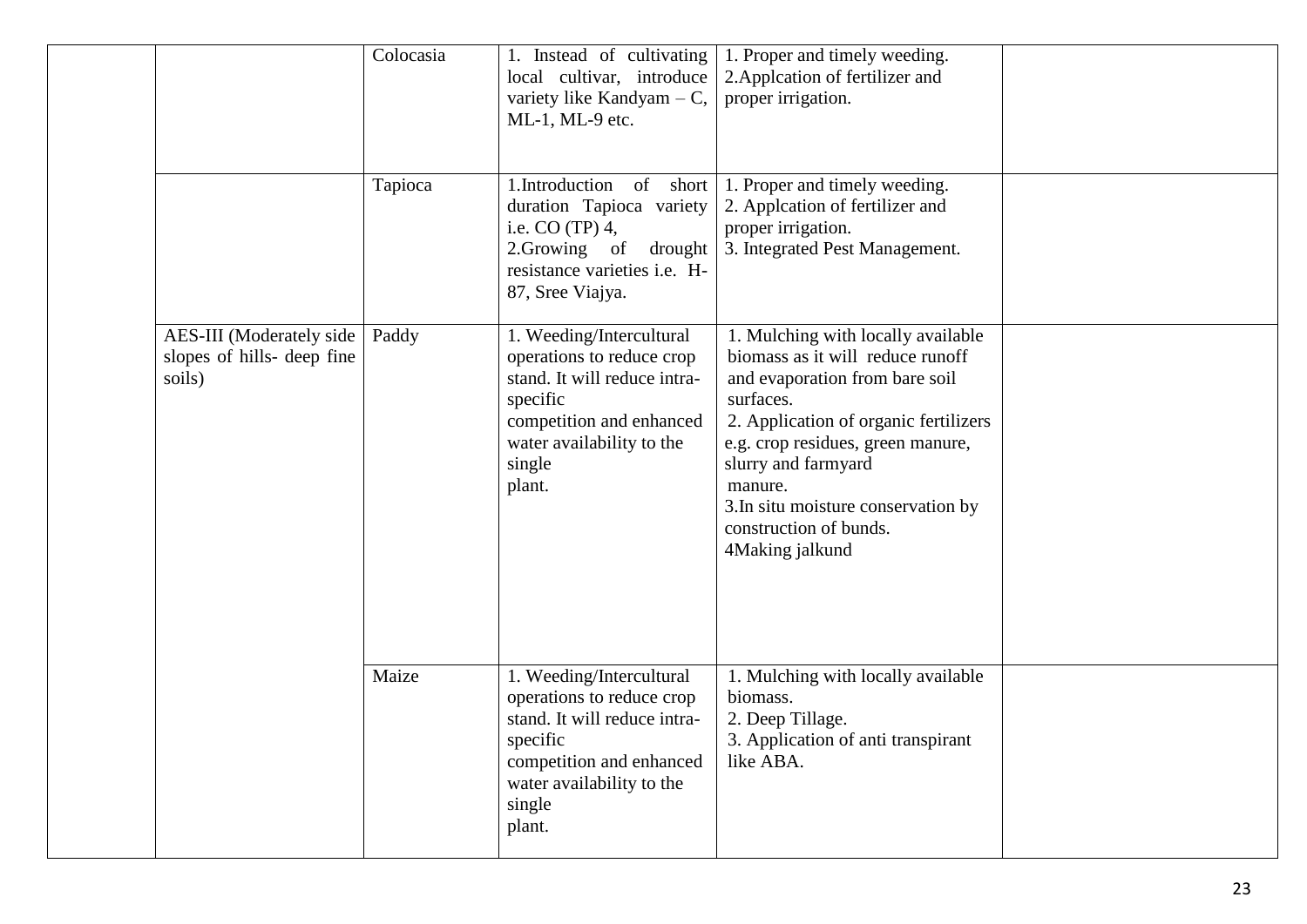| Cowpea                                                                   | Prefer drought tolerant<br>varieties like VCP<br>16, CO 6 and CO (CP)<br>711 | 1.Mulching<br>2. Maintain proper dept of sowing.<br>3. Adoption of moisture<br>conservation practices like<br>ploughing.<br>4. Application of organic manures<br>before sowing & deep ploughing 2-<br>3 times.<br>4. Adoption of Basin listing as it<br>provides enough time to rain water<br>to infiltrate into soil.<br>5. Adoption of compartmental<br>bunding<br>6. Making jalkund  |  |
|--------------------------------------------------------------------------|------------------------------------------------------------------------------|-----------------------------------------------------------------------------------------------------------------------------------------------------------------------------------------------------------------------------------------------------------------------------------------------------------------------------------------------------------------------------------------|--|
| Soyabean                                                                 | 1. Introduction of<br>soyabean varieties like<br>MAUS-71, MAUS-162           | 1.Mulching<br>2. Maintain proper dept of sowing.<br>3. Adoption of moisture<br>conservation practices like<br>ploughing.<br>4. Application of organic manures<br>before sowing & deep ploughing 2-<br>3 times.<br>4. Adoption of Basin listing as it<br>provides enough time to rain water<br>to infiltrate into soil.<br>5. Adoption of compartmental<br>bunding.<br>6. Making jalkund |  |
| Vegetable<br>crops (Bottle<br>gourd, Chilli,<br>beans, okra,<br>brinjal) |                                                                              | 1.Mulching<br>2. Maintain proper dept of sowing.<br>3. Adoption of moisture<br>conservation practices like<br>ploughing.                                                                                                                                                                                                                                                                |  |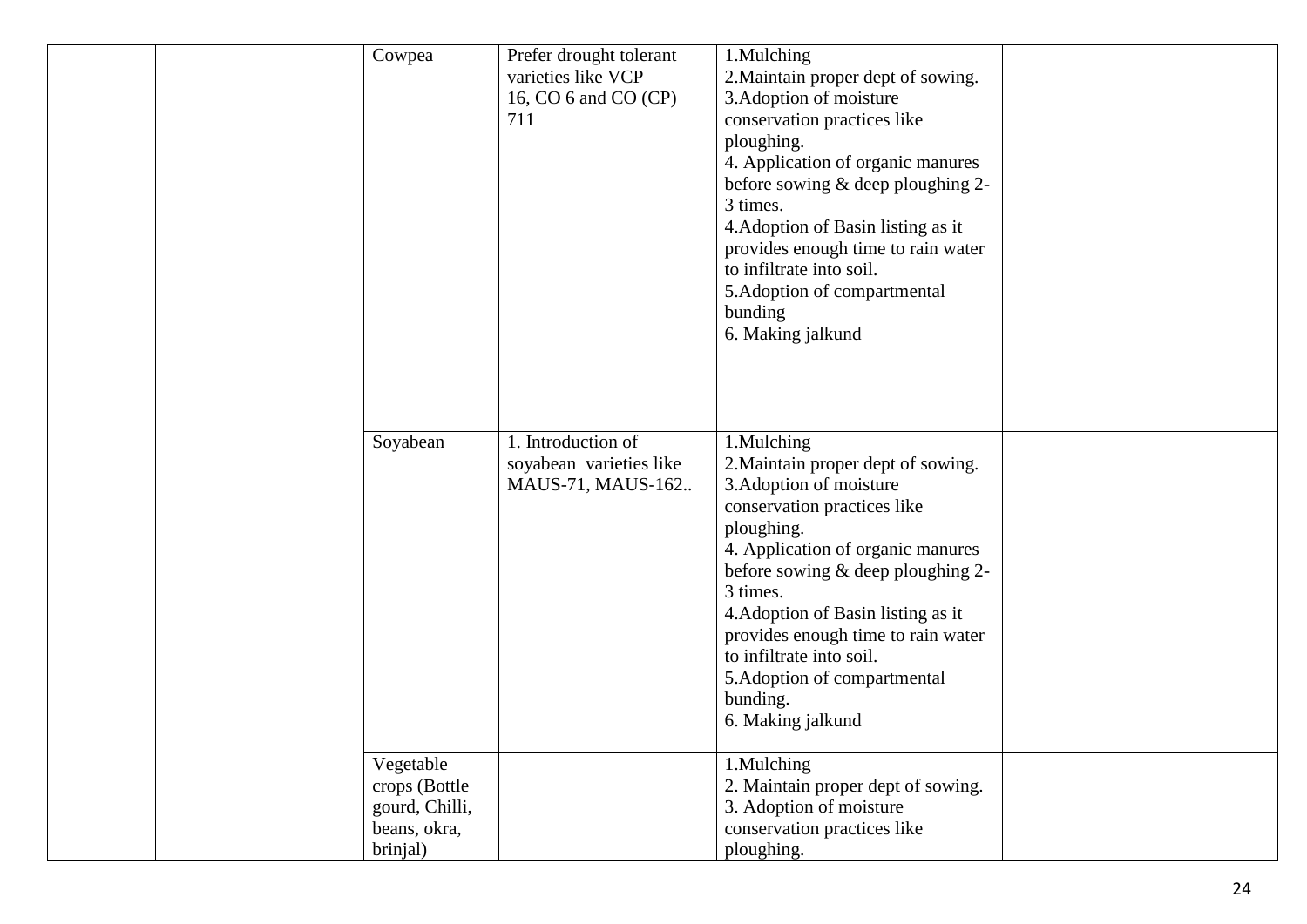|  |                       |                                                                                                                             | 4. Application of organic manures<br>before sowing $&$ deep ploughing 2-<br>3 times.<br>4. Adoption of Basin listing as it<br>provides enough time to rain water<br>to infiltrate into soil.<br>5. Adoption of compartmental<br>bunding.<br>6. Making jalkund<br>7. Enhancing cucurbitaceous<br>vegetables by raising nursery in<br>polythene bags<br>followed by transplanting in order<br>to save 2-3 irrigations. |  |
|--|-----------------------|-----------------------------------------------------------------------------------------------------------------------------|----------------------------------------------------------------------------------------------------------------------------------------------------------------------------------------------------------------------------------------------------------------------------------------------------------------------------------------------------------------------------------------------------------------------|--|
|  | Tapioca               | duration Tapioca variety<br>i.e. $CO(TP)$ 4,<br>resistance varieties i.e. H-<br>87, Sree Viajya.                            | 1. Introduction of short $\vert$ 1. Proper and timely weeding.<br>2. Appleation of fertilizer and<br>proper irrigation.<br>2. Growing of drought 3. Integrated Pest Management.                                                                                                                                                                                                                                      |  |
|  | <b>Foxtail Millet</b> | duration suitablr foxtail<br>varieties.<br>2. Growing of drought<br>tolerant varieties like PR-<br>202, VL-315, VR-708 etc. | 1. Introduction of short $\vert$ 1. Proper and timely weeding.<br>2. Applcation of fertilizer and<br>proper irrigation.                                                                                                                                                                                                                                                                                              |  |
|  | Colocasia             | 1. Instead of cultivating<br>local cultivar, introduce<br>variety like Kandyam $- C$ ,<br>ML-1, ML-9 etc.                   | 1. Proper and timely weeding.<br>2. Appleation of fertilizer and<br>proper irrigation.                                                                                                                                                                                                                                                                                                                               |  |

|--|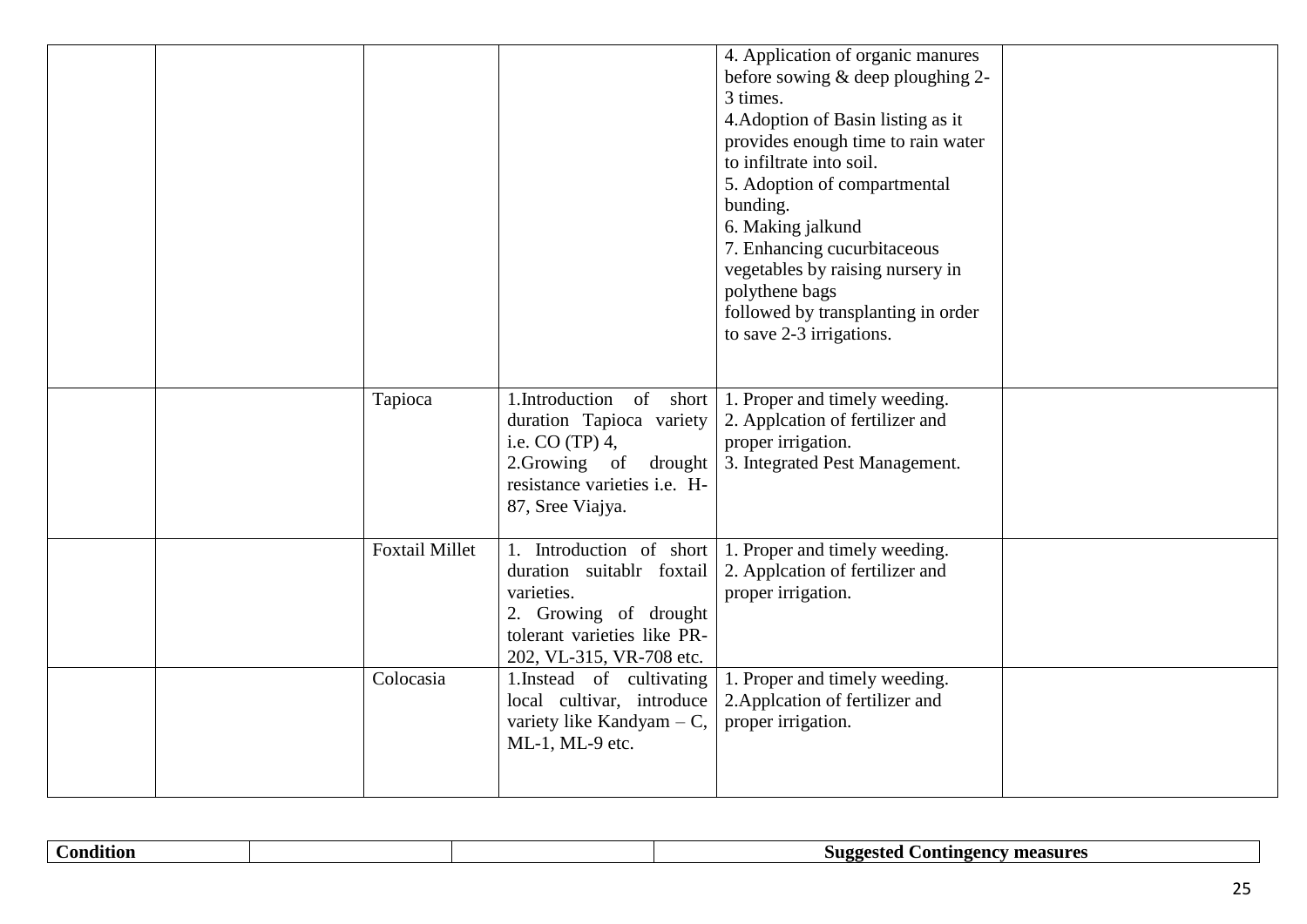| Mid season drought<br>(Long dry spell<br>consecutive 2 weeks       | <b>Major Farming</b><br>situation <sup>a</sup>                              | <b>Normal Crop/cropping</b><br>system b | Crop management <sup>c</sup>                                                                                                                                                                                                                                                       | Soil nutrient &<br>moisture conservation<br>measures <sup>d</sup>                                                                                                                                                                                                                                                                  | <b>Remarks</b> on<br>Implementation <sup>e</sup> |
|--------------------------------------------------------------------|-----------------------------------------------------------------------------|-----------------------------------------|------------------------------------------------------------------------------------------------------------------------------------------------------------------------------------------------------------------------------------------------------------------------------------|------------------------------------------------------------------------------------------------------------------------------------------------------------------------------------------------------------------------------------------------------------------------------------------------------------------------------------|--------------------------------------------------|
| rainless long dry)<br><b>At flowering/Fruiting</b><br><b>Stage</b> | AES-I (Very steeply<br>hills-shallow<br>sloping<br>loamy soils)             |                                         |                                                                                                                                                                                                                                                                                    |                                                                                                                                                                                                                                                                                                                                    |                                                  |
|                                                                    | AES-II (Steeply sloping<br>side slopes of hills-very<br>deep fine<br>soils) | Paddy                                   | 1. Changing crop<br>calendars to avoid<br>extreme heat and<br>drought.<br>2. Weeding/Intercultural<br>operations to reduce<br>crop stand. It will<br>reduce intra-specific<br>competition and<br>enhanced water<br>availability to the single<br>plant.                            | Mulching with locally<br>available biomass as it<br>will reduce runoff and<br>evaporation from bare<br>soil surfaces.<br>2. Application of<br>organic fertilizers<br>e.g. crop residues, green<br>manure, slurry and<br>farmyard<br>manure.<br>3. In situ moisture<br>conservation by<br>construction of bunds.<br>4Making jalkund | Schemes from Line<br>Deptt. /RKVY/ ATMA          |
|                                                                    |                                                                             | Maize<br>Tapioca                        | 1. Changing crop<br>calendars to avoid<br>extreme heat and<br>drought.<br>2. Weeding/Intercultural<br>operations to reduce<br>crop stand. It will<br>reduce intra-specific<br>competition and<br>enhanced water<br>availability to the single<br>plant.<br>1.Introduction of short | 1. Mulching with<br>locally available<br>biomass.<br>2. Deep Tillage.<br>3. Application of anti<br>transpirant like ABA.<br>Proper and timely<br>1.                                                                                                                                                                                |                                                  |
|                                                                    |                                                                             |                                         | duration Tapioca variety<br>i.e. CO (TP) 4,                                                                                                                                                                                                                                        | weeding.<br>2. Appleation of                                                                                                                                                                                                                                                                                                       |                                                  |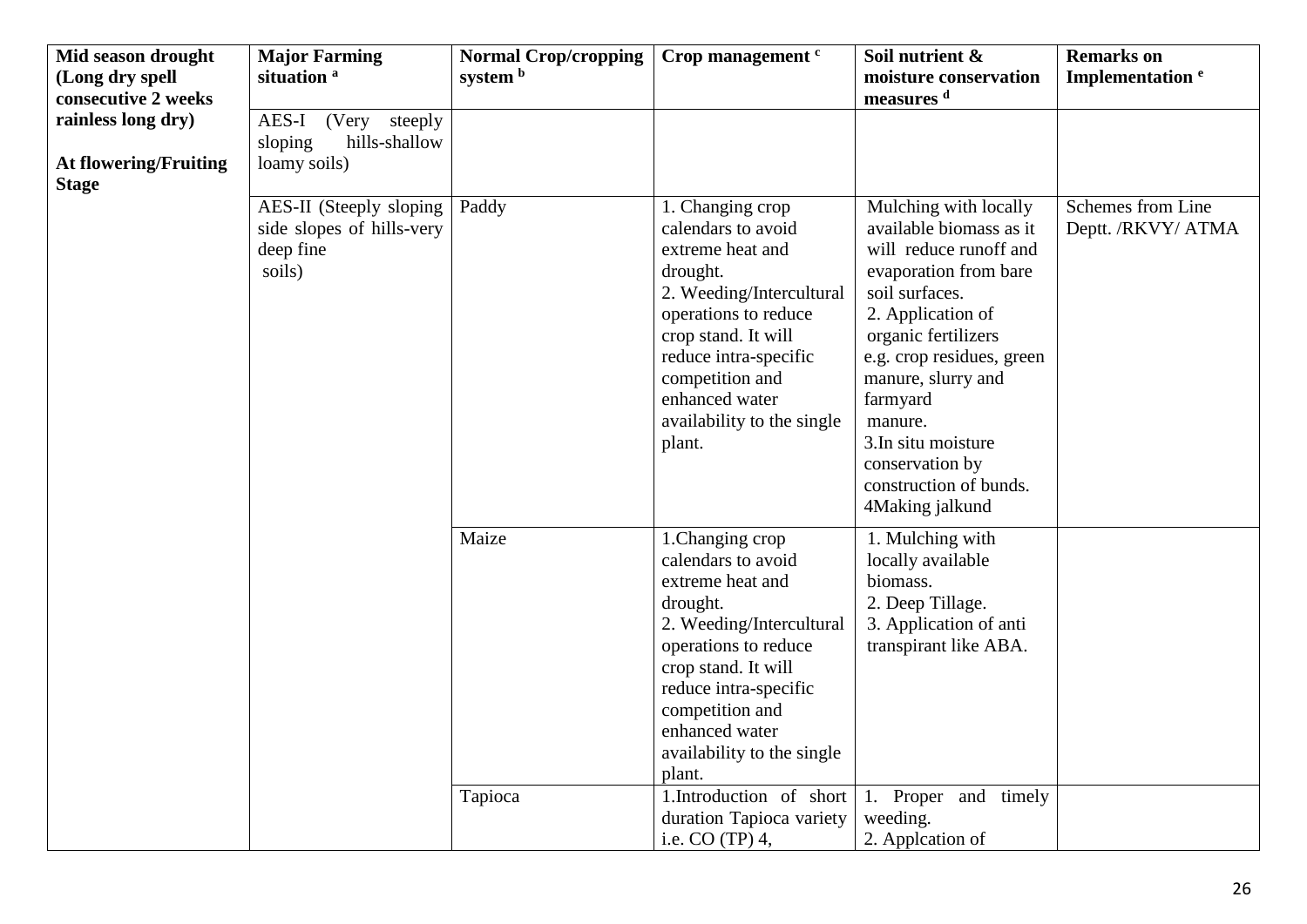|                                                                    |                       | 2. Growing of drought fertilizer and proper<br>resistance varieties i.e.<br>H-87, Sree Viajya.                                                                                                                                                          | irrigation.<br>3. Integrated Pest<br>Management.                                                                                                                                                                                                                  |  |
|--------------------------------------------------------------------|-----------------------|---------------------------------------------------------------------------------------------------------------------------------------------------------------------------------------------------------------------------------------------------------|-------------------------------------------------------------------------------------------------------------------------------------------------------------------------------------------------------------------------------------------------------------------|--|
|                                                                    | <b>Foxtail Millet</b> | duration suitablr foxtail<br>varieties.<br>2. Growing of drought<br>tolerant varieties like<br>PR-202, VL-315, VR-<br>708 etc.                                                                                                                          | 1. Introduction of short $\vert$ 1. Proper and timely<br>weeding.<br>2. Appleation of<br>fertilizer and proper<br>irrigation.                                                                                                                                     |  |
|                                                                    | Colocasia             | 1. Instead of cultivating<br>local cultivar, introduce<br>variety like Kandyam -<br>C, ML-1, ML-9 etc.                                                                                                                                                  | 1. Proper and timely<br>weeding.<br>2. Appleation of<br>fertilizer and proper<br>irrigation.                                                                                                                                                                      |  |
| AES-III<br>(Moderately<br>side slopes of hills-deep<br>fine soils) | Paddy                 | 1. Changing crop<br>calendars to avoid<br>extreme heat and<br>drought.<br>2. Weeding/Intercultural<br>operations to reduce<br>crop stand. It will<br>reduce intra-specific<br>competition and<br>enhanced water<br>availability to the single<br>plant. | Mulching with locally<br>available biomass as it<br>will reduce runoff and<br>evaporation from bare<br>soil surfaces.<br>2. Application of<br>organic fertilizers<br>e.g. crop residues, green<br>manure, slurry and<br>farmyard<br>manure.<br>3.In situ moisture |  |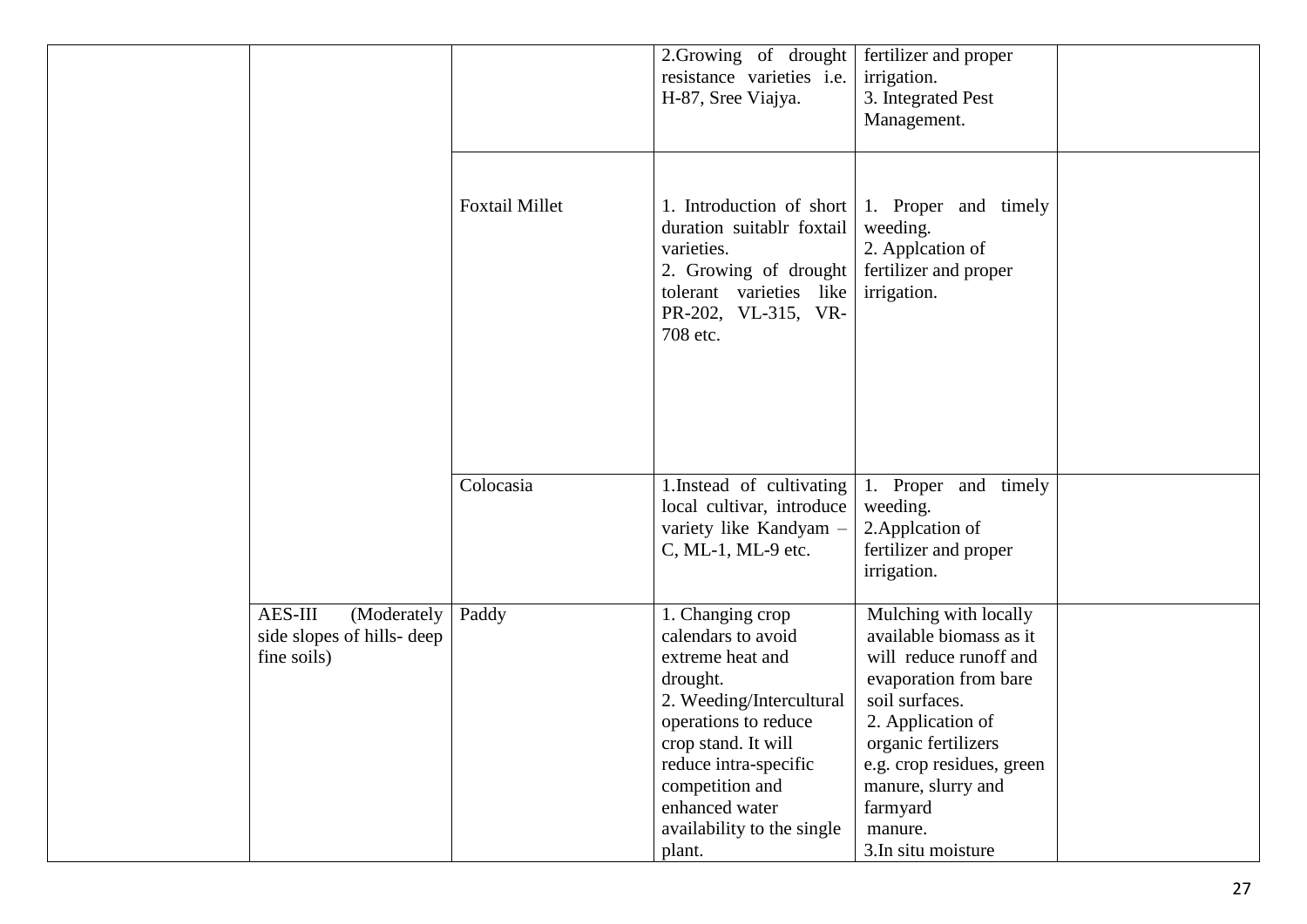|  |        |                                                                                                                                                                                                                                                         |                                                                                                                                                                                               | conservation by<br>construction of bunds.<br>4Making jalkund |  |
|--|--------|---------------------------------------------------------------------------------------------------------------------------------------------------------------------------------------------------------------------------------------------------------|-----------------------------------------------------------------------------------------------------------------------------------------------------------------------------------------------|--------------------------------------------------------------|--|
|  | Maize  | 1. Changing crop<br>calendars to avoid<br>extreme heat and<br>drought.<br>2. Weeding/Intercultural<br>operations to reduce<br>crop stand. It will<br>reduce intra-specific<br>competition and<br>enhanced water<br>availability to the single<br>plant. | 1. Mulching with<br>locally available<br>biomass.<br>2. Deep Tillage.<br>3. Application of anti<br>transpirant like ABA.                                                                      |                                                              |  |
|  |        | 1. Growing vegetables<br>such as cluster bean,<br>cowpea, lablab bean,<br>radish, peas which<br>can sustain with less<br>amount of water.                                                                                                               | 1. Making fields free of<br>weeds for full<br>utilization of water and<br>nutrients by the<br>crops.<br>2. Strengthen the field<br>and contour bunds for<br>in-situ moisture<br>conservation. |                                                              |  |
|  | Cowpea | Prefer drought tolerant<br>varieties like VCP<br>16, CO 6 and CO (CP)<br>711                                                                                                                                                                            | 1.Mulching<br>2. Maintain proper dept<br>of sowing.<br>3. Adoption of moisture<br>conservation practices<br>like ploughing.<br>4. Application of<br>organic manures before<br>sowing & deep   |                                                              |  |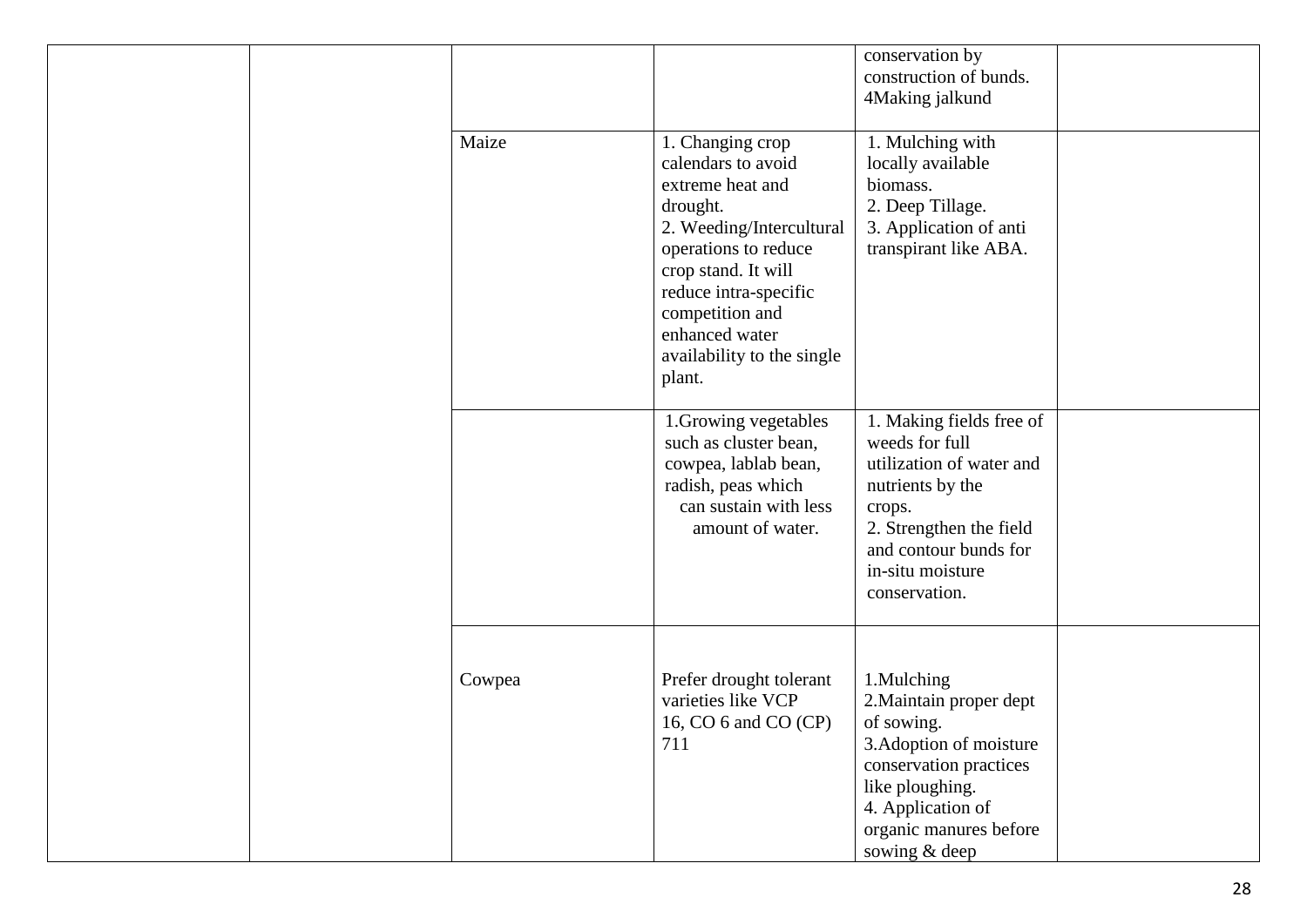|  |                                                                    |            | ploughing 2-3 times.<br>4. Adoption of Basin<br>listing as it provides<br>enough time to rain<br>water to infiltrate into<br>soil.<br>5.Adoption of<br>compartmental bunding<br>6. Making jalkund                                                                                                                                                                                                 |  |
|--|--------------------------------------------------------------------|------------|---------------------------------------------------------------------------------------------------------------------------------------------------------------------------------------------------------------------------------------------------------------------------------------------------------------------------------------------------------------------------------------------------|--|
|  | Soyabean                                                           | $MAUS-71)$ | 1.Mulching<br>2. Maintain proper dept<br>of sowing.<br>3. Adoption of moisture<br>conservation practices<br>like ploughing.<br>4. Application of<br>organic manures before<br>sowing & deep<br>ploughing 2-3 times.<br>4. Adoption of Basin<br>listing as it provides<br>enough time to rain<br>water to infiltrate into<br>soil.<br>5.Adoption of<br>compartmental bunding.<br>6. Making jalkund |  |
|  | Vegetable crops (Bottle<br>gourd, Chilli, beans,<br>okra, brinjal) |            | 1.Mulching<br>2. Maintain proper dept<br>of sowing.<br>3. Adoption of moisture<br>conservation practices<br>like ploughing.<br>4. Application of<br>organic manures before<br>sowing & deep                                                                                                                                                                                                       |  |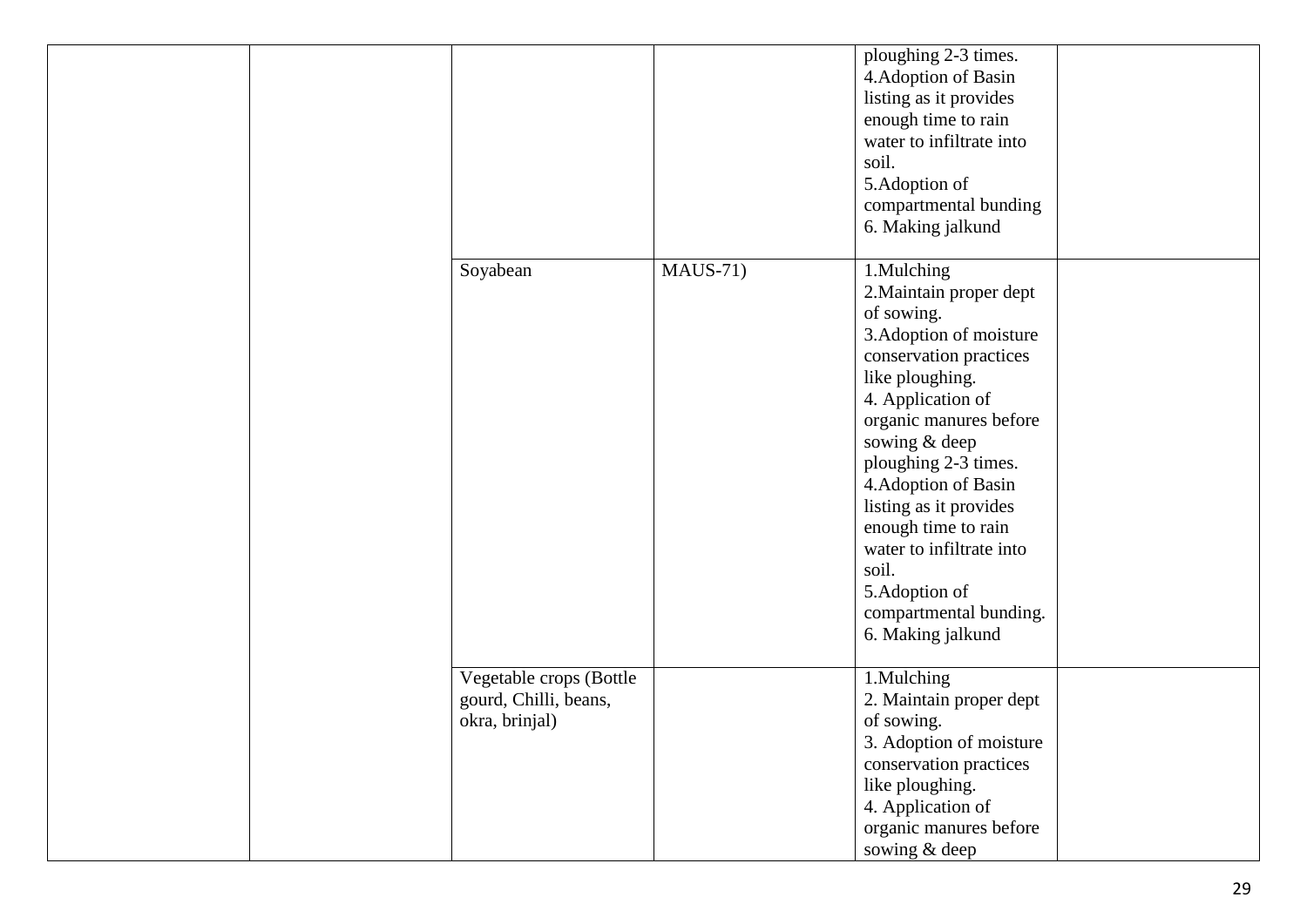|                       |                                                                                                                                                                        | ploughing 2-3 times.<br>4. Adoption of Basin<br>listing as it provides<br>enough time to rain<br>water to infiltrate into<br>soil.<br>5. Adoption of<br>compartmental bunding.<br>6. Making jalkund<br>7. Enhancing<br>cucurbitaceous<br>vegetables by raising<br>nursery in polythene<br>bags<br>followed by<br>transplanting in order to<br>save 2-3 irrigations. |  |
|-----------------------|------------------------------------------------------------------------------------------------------------------------------------------------------------------------|---------------------------------------------------------------------------------------------------------------------------------------------------------------------------------------------------------------------------------------------------------------------------------------------------------------------------------------------------------------------|--|
|                       |                                                                                                                                                                        |                                                                                                                                                                                                                                                                                                                                                                     |  |
| Tapioca               | $\overline{1.}$ Introduction of short<br>duration Tapioca variety<br>i.e. $CO(TP)$ 4,<br>2.Growing of drought<br>resistance varieties i.e.<br>H-87, Sree Viajya.       | 1. Proper and timely<br>weeding.<br>2. Appleation of<br>fertilizer and proper<br>irrigation.<br>3. Integrated Pest<br>Management.                                                                                                                                                                                                                                   |  |
| <b>Foxtail Millet</b> | 1. Introduction of short<br>duration suitablr foxtail<br>varieties.<br>2. Growing of drought<br>tolerant varieties like irrigation.<br>PR-202, VL-315, VR-<br>708 etc. | 1. Proper and timely<br>weeding.<br>2. Appleation of<br>fertilizer and proper                                                                                                                                                                                                                                                                                       |  |
| Colocasia             | 1. Instead of cultivating<br>local cultivar, introduce<br>variety like Kandyam -<br>C, ML-1, ML-9 etc.                                                                 | 1. Proper and timely<br>weeding.<br>2. Appleation of<br>fertilizer and proper<br>irrigation.                                                                                                                                                                                                                                                                        |  |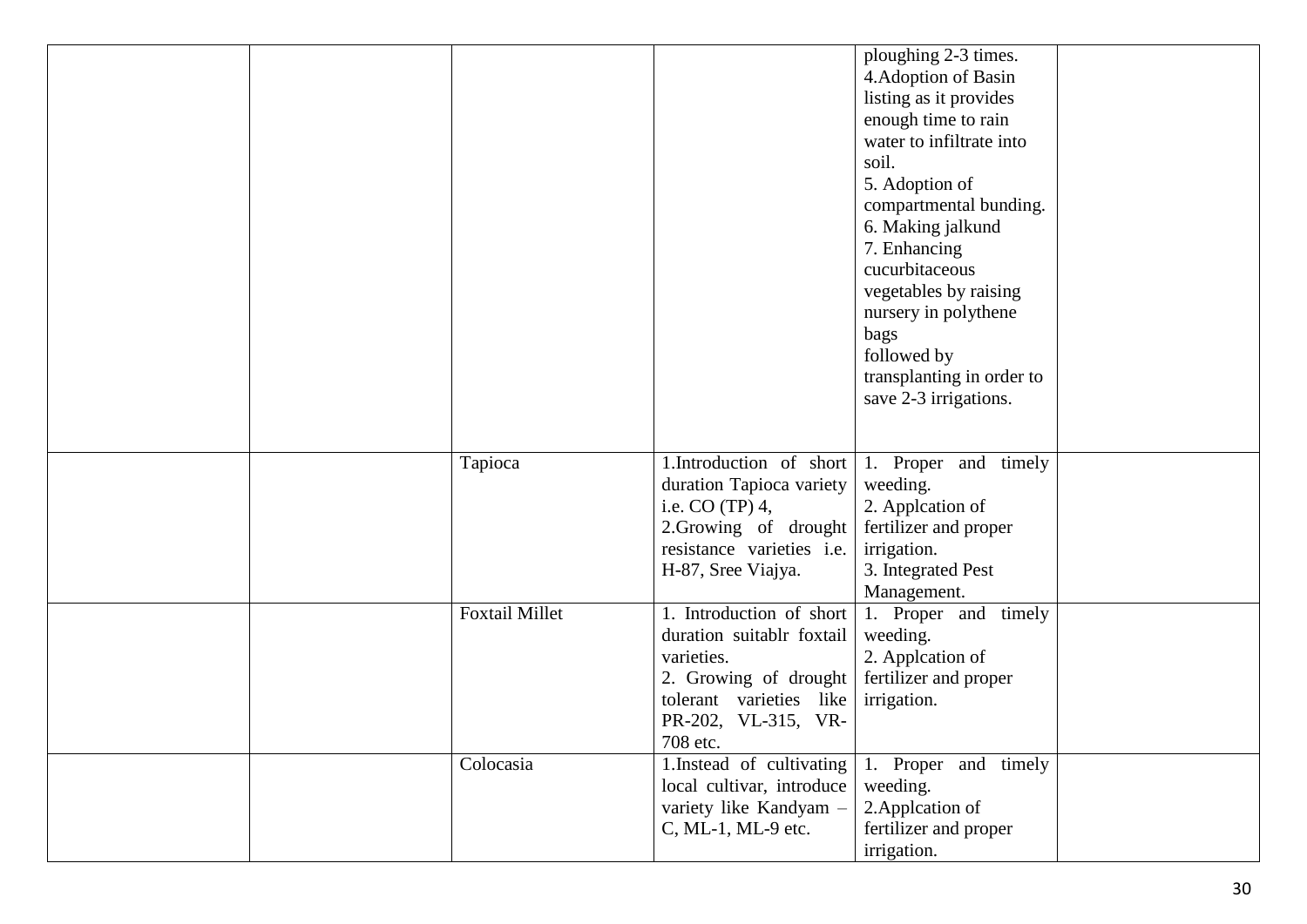| <b>Condition</b>                                            |                                                                          |                                         | <b>Suggested Contingency measures</b>                                                                                                                                                                                                                   |                                                                                                                                                                                                                           |                                                  |  |
|-------------------------------------------------------------|--------------------------------------------------------------------------|-----------------------------------------|---------------------------------------------------------------------------------------------------------------------------------------------------------------------------------------------------------------------------------------------------------|---------------------------------------------------------------------------------------------------------------------------------------------------------------------------------------------------------------------------|--------------------------------------------------|--|
| <b>Terminal drought</b><br>(Early withdrawal of<br>monsoon) | <b>Major Farming</b><br>situation <sup>a</sup>                           | <b>Normal Crop/cropping</b><br>system b | Crop management <sup>c</sup>                                                                                                                                                                                                                            | Soil nutrient &<br>moisture conservation<br>measures d                                                                                                                                                                    | <b>Remarks</b> on<br>Implementation <sup>e</sup> |  |
|                                                             | AES-I<br>(Very steeply)<br>sloping<br>hills-shallow<br>loamy soils)      |                                         |                                                                                                                                                                                                                                                         |                                                                                                                                                                                                                           |                                                  |  |
|                                                             | AES-II (Steeply sloping<br>side slopes of hills-very<br>deep fine soils) | Paddy                                   | 1. Changing crop<br>calendars to avoid<br>extreme heat and<br>drought.<br>2. Weeding/Intercultural<br>operations to reduce<br>crop stand. It will<br>reduce intra-specific<br>competition and<br>enhanced water<br>availability to the single<br>plant. | 1.Mulching<br>2. Adoption of moisture<br>conservation practices<br>like ploughing.<br>3. Application of<br>organic manures before<br>sowing & deep<br>ploughing 2-3 times.<br>4Making jalkund                             | Schemes from Line<br>Deptt. /RKVY/ ATMA          |  |
|                                                             |                                                                          | Maize<br>Tapioca                        | 1.Introduction of short<br>duration Tapioca variety<br>i.e. $CO(TP)$ 4,<br>2.Growing of drought<br>resistance varieties i.e.                                                                                                                            | 1. Mulching with<br>locally available<br>biomass.<br>2. Application of anti<br>transpirant like<br>ABA, PMA, Aspirin etc.<br>1. Proper and timely<br>weeding.<br>2. Appleation of<br>fertilizer and proper<br>irrigation. |                                                  |  |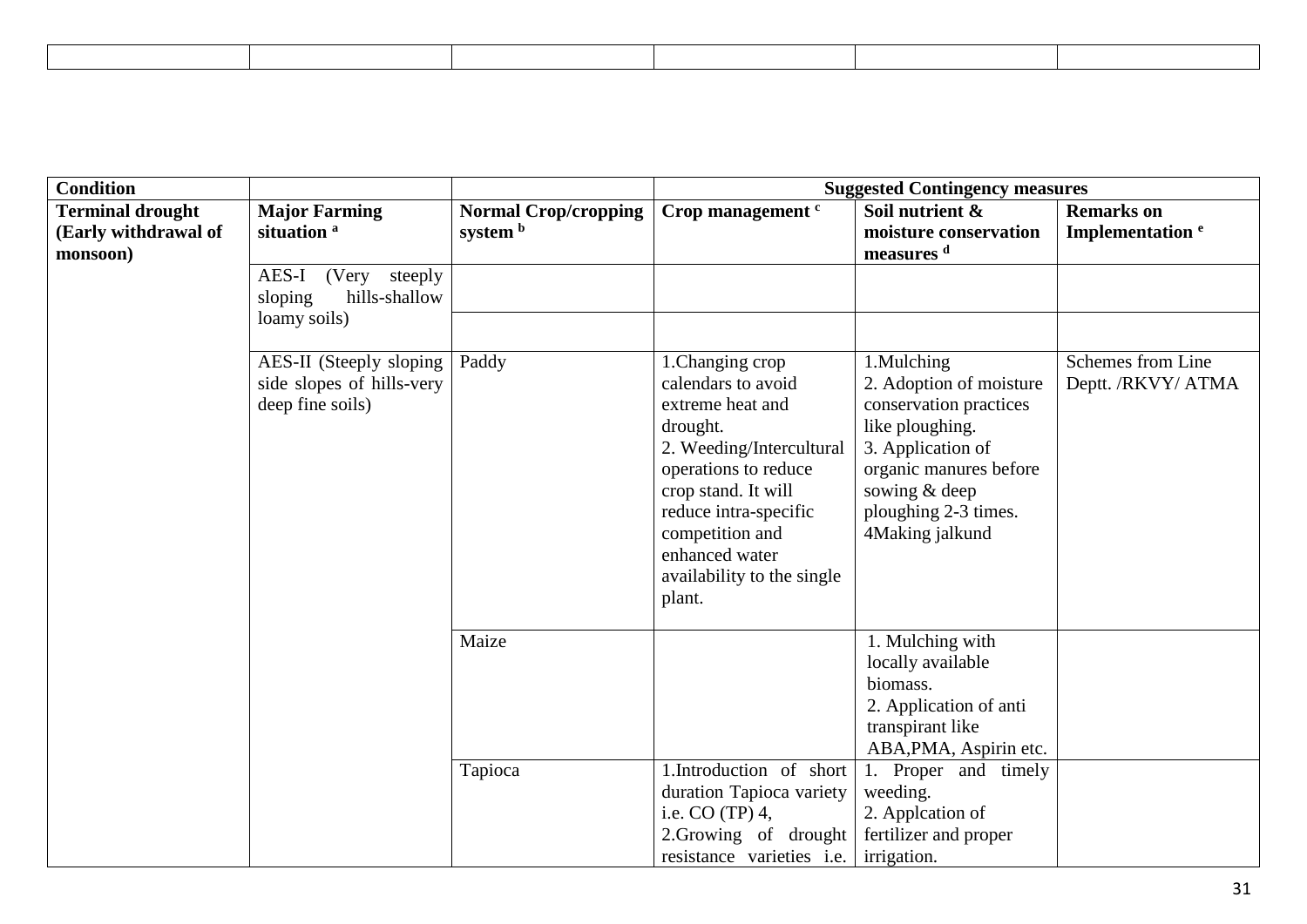|                            |                       | H-87, Sree Viajya.                     | 3. Integrated Pest          |  |
|----------------------------|-----------------------|----------------------------------------|-----------------------------|--|
|                            |                       |                                        | Management.                 |  |
|                            | <b>Foxtail Millet</b> | 1. Introduction of short               | 1. Proper and timely        |  |
|                            |                       | duration suitablr foxtail              | weeding.                    |  |
|                            |                       | varieties.                             | 2.<br>Appleation<br>of      |  |
|                            |                       | 2. Growing of drought                  | fertilizer and proper       |  |
|                            |                       | tolerant varieties like                | irrigation.                 |  |
|                            |                       | PR-202, VL-315, VR-                    |                             |  |
|                            |                       | 708 etc.                               |                             |  |
|                            | Colocasia             | 1.Instead of cultivating               | 1. Proper and timely        |  |
|                            |                       | local cultivar, introduce              | weeding.                    |  |
|                            |                       | variety like Kandyam -                 | 2. Applcation<br>of         |  |
|                            |                       | C, ML-1, ML-9 etc.                     | fertilizer<br>and<br>proper |  |
|                            |                       |                                        | irrigation                  |  |
| AES-III<br>(Moderately     | Paddy                 |                                        | 1.Mulching                  |  |
| side slopes of hills- deep |                       | 1. Changing crop<br>calendars to avoid | 2. Adoption of moisture     |  |
| fine soils)                |                       | extreme heat and                       | conservation practices      |  |
|                            |                       | drought.                               | like ploughing.             |  |
|                            |                       |                                        | 3. Application of           |  |
|                            |                       |                                        | organic manures before      |  |
|                            |                       | 2. Weeding/Intercultural               | sowing & deep               |  |
|                            |                       | operations to reduce                   | ploughing 2-3 times.        |  |
|                            |                       | crop stand. It will                    | 4Making jalkund             |  |
|                            |                       | reduce intra-specific                  |                             |  |
|                            |                       | competition and                        |                             |  |
|                            |                       | enhanced water                         |                             |  |
|                            |                       | availability to the single             |                             |  |
|                            |                       | plant.                                 |                             |  |
|                            |                       |                                        |                             |  |
|                            | Maize                 |                                        | 1. Mulching with            |  |
|                            |                       |                                        | locally available           |  |
|                            |                       |                                        | biomass.                    |  |
|                            |                       |                                        | 2. Application of anti      |  |
|                            |                       |                                        | transpirant like            |  |
|                            |                       |                                        | ABA, PMA, Aspirin etc.      |  |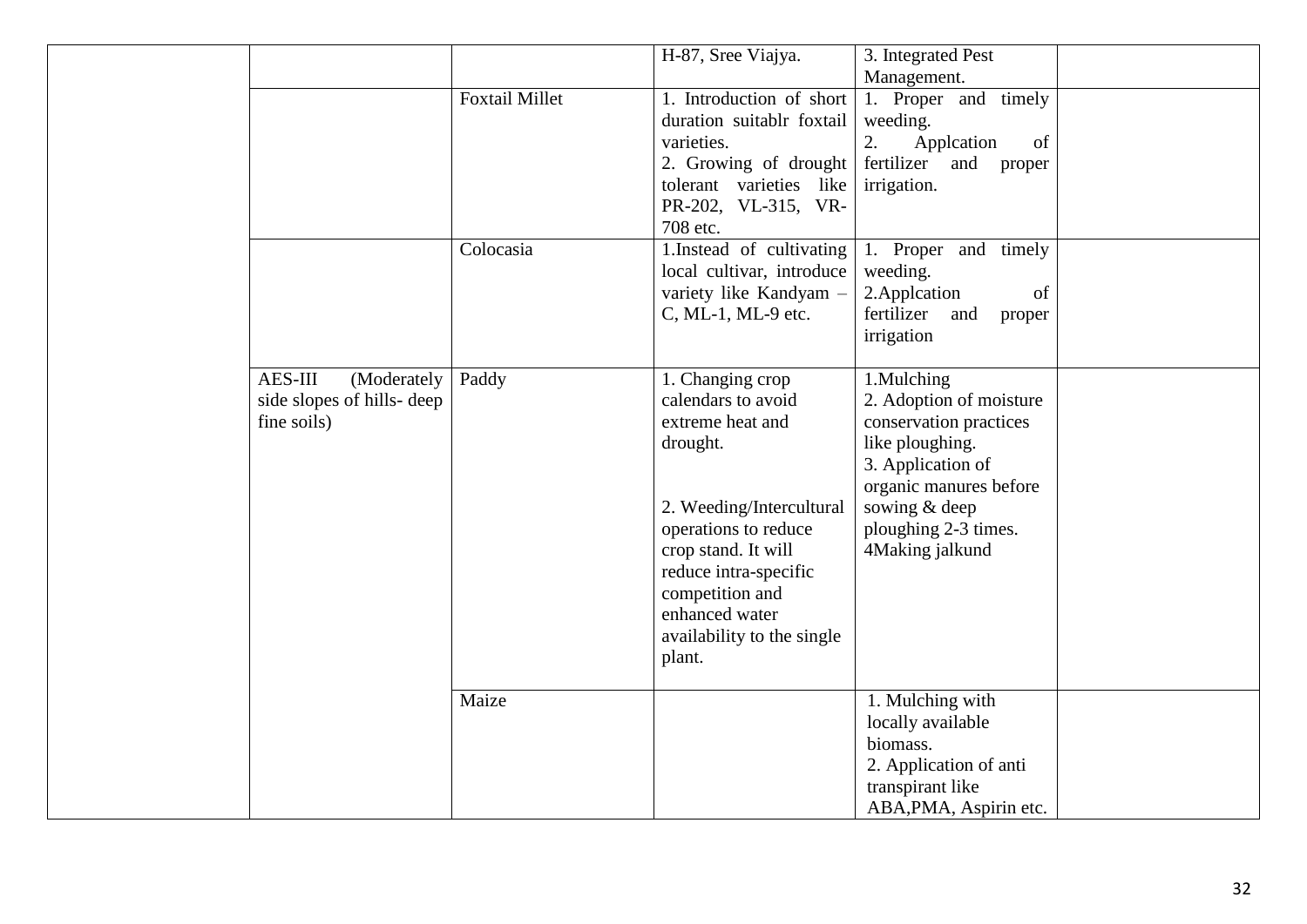# **2.1.2 Drought-Irrigated situation: Not applicable**

| <b>Condition</b>               |                                  |                      | <b>Suggested Contingency measures</b> |                                 |                             |
|--------------------------------|----------------------------------|----------------------|---------------------------------------|---------------------------------|-----------------------------|
|                                | <b>Major Farming situation</b> f | Normal Crop/cropping | $\mid$ Change crop/cropping           | Agronomic measures <sup>1</sup> | <b>Remarks</b> on           |
|                                |                                  | system f             | system                                |                                 | Implementation <sup>t</sup> |
| <b>Delayed release of   NA</b> |                                  |                      |                                       |                                 |                             |
| water in canals                |                                  |                      |                                       |                                 |                             |
| due to low                     |                                  |                      |                                       |                                 |                             |
| rainfall                       |                                  |                      |                                       |                                 |                             |

| <b>Condition</b>   |                                  |                      | <b>Suggested Contingency measures</b> |                             |                             |
|--------------------|----------------------------------|----------------------|---------------------------------------|-----------------------------|-----------------------------|
|                    | <b>Major Farming situation</b> f | Normal Crop/cropping | <b>Change crop/cropping</b>           | <b>Agronomic measures</b> f | <b>Remarks</b> on           |
|                    |                                  | system <sup>f</sup>  | system                                |                             | Implementation <sup>t</sup> |
| Limited release of | <b>NA</b>                        |                      |                                       |                             |                             |
| water in canals    |                                  |                      |                                       |                             |                             |
| due to low         |                                  |                      |                                       |                             |                             |
| rainfall           | NA                               |                      |                                       |                             |                             |
|                    |                                  |                      |                                       |                             |                             |
|                    |                                  |                      |                                       |                             |                             |

| <b>Condition</b> |                                  |                      |                             | <b>Suggested Contingency measures</b> |                       |
|------------------|----------------------------------|----------------------|-----------------------------|---------------------------------------|-----------------------|
|                  | <b>Major Farming situation</b> f | Normal Crop/cropping | <b>Change crop/cropping</b> | Agronomic measures f                  | <b>Remarks</b> on     |
|                  |                                  | system <sup>f</sup>  | system                      |                                       | <b>Implementation</b> |
| Non release of   | <b>NA</b>                        |                      |                             |                                       |                       |
| water in canals  |                                  |                      |                             |                                       |                       |
| under delayed    |                                  |                      |                             |                                       |                       |
| onset of monsoon | <b>NA</b>                        |                      |                             |                                       |                       |
| in catchment     |                                  |                      |                             |                                       |                       |
|                  |                                  |                      |                             |                                       |                       |

| Condition |                                |                             | Suggested Contingency measures |                           |                   |
|-----------|--------------------------------|-----------------------------|--------------------------------|---------------------------|-------------------|
|           | <b>Major Farming situation</b> | <b>Normal Crop/cropping</b> | <b>Change crop/cropping</b>    | <b>Agronomic measures</b> | <b>Remarks</b> on |
|           |                                | system                      | system                         |                           | Implementation    |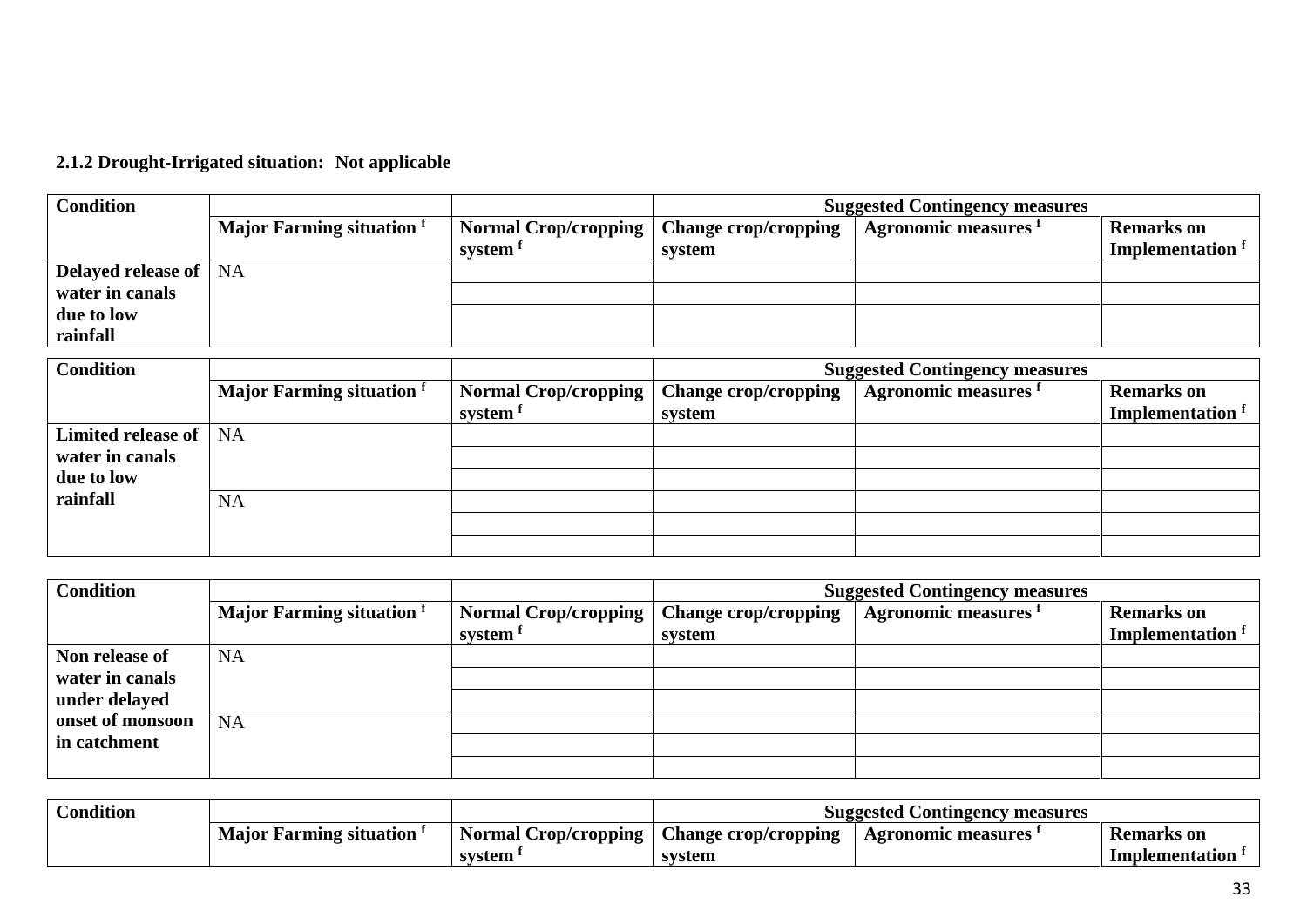| Lack of inflow    | <b>NA</b> |  |  |
|-------------------|-----------|--|--|
| into tanks due to |           |  |  |
| insufficient/     |           |  |  |
| delayed onset of  |           |  |  |
| monsoon           |           |  |  |

| <b>Condition</b>    |                                  |                      | <b>Suggested Contingency measures</b> |                      |                             |  |
|---------------------|----------------------------------|----------------------|---------------------------------------|----------------------|-----------------------------|--|
|                     | <b>Major Farming situation</b> f | Normal Crop/cropping | <b>Change crop/cropping</b>           | Agronomic measures f | <b>Remarks</b> on           |  |
|                     |                                  | system f             | system                                |                      | Implementation <sup>f</sup> |  |
| <b>Insufficient</b> | <b>NA</b>                        |                      |                                       |                      |                             |  |
| groundwater         |                                  |                      |                                       |                      |                             |  |
| recharge due to     |                                  |                      |                                       |                      |                             |  |
| low rainfall        |                                  |                      |                                       |                      |                             |  |
|                     |                                  |                      |                                       |                      |                             |  |
|                     |                                  |                      |                                       |                      |                             |  |

| <b>Condition</b>         |                                      |                                             | <b>Suggested Contingency measures</b> |                      |                         |
|--------------------------|--------------------------------------|---------------------------------------------|---------------------------------------|----------------------|-------------------------|
|                          | Major Farming situation <sup>f</sup> | Normal Crop/cropping   Change crop/cropping |                                       | Agronomic measures " | <b>Remarks</b> on       |
|                          |                                      | system <sup>I</sup>                         | svstem                                |                      | <b>Implementation</b> f |
| <b>Insufficient flow</b> | <b>NA</b>                            |                                             |                                       |                      |                         |
| of water in              |                                      |                                             |                                       |                      |                         |
| <b>streams</b>           |                                      |                                             |                                       |                      |                         |

**2.2 Unusual rains (untimely, unseasonal etc)** (for both rainfed and irrigated situations)

| <b>Condition</b>                         |                               | <b>Suggested Contingency Measures</b> |                         |                           |  |
|------------------------------------------|-------------------------------|---------------------------------------|-------------------------|---------------------------|--|
| Continuous high rainfall in a short span | Vegetative stage <sup>k</sup> | Flowering stage <sup>l</sup>          | Crop maturity stage $m$ | Post harvest <sup>n</sup> |  |
| leading to water logging                 |                               |                                       |                         |                           |  |
| Paddy                                    | 1. Not a major problem        | 1. Provide drainage If possible       | 1. Drain out excess     | 1. Shifting to a safer    |  |
|                                          |                               |                                       | water, harvest          | place                     |  |
|                                          |                               |                                       | immediately at          | 2. Threshing and          |  |
|                                          |                               |                                       | physiological maturity  | drying in sunny           |  |
|                                          |                               |                                       |                         | weather and stored in     |  |
|                                          |                               |                                       |                         | well ventilated room      |  |
| Maize                                    | 1. Provide drainage and       | 1. Provide drainage and plant         | 1. Drain out excess     | 1 Shifting to a safer     |  |
|                                          | plant protection              | protection measures.                  | water, harvest          | place                     |  |
|                                          | measures based on             |                                       | immediately at          | 2. Shelling and drying    |  |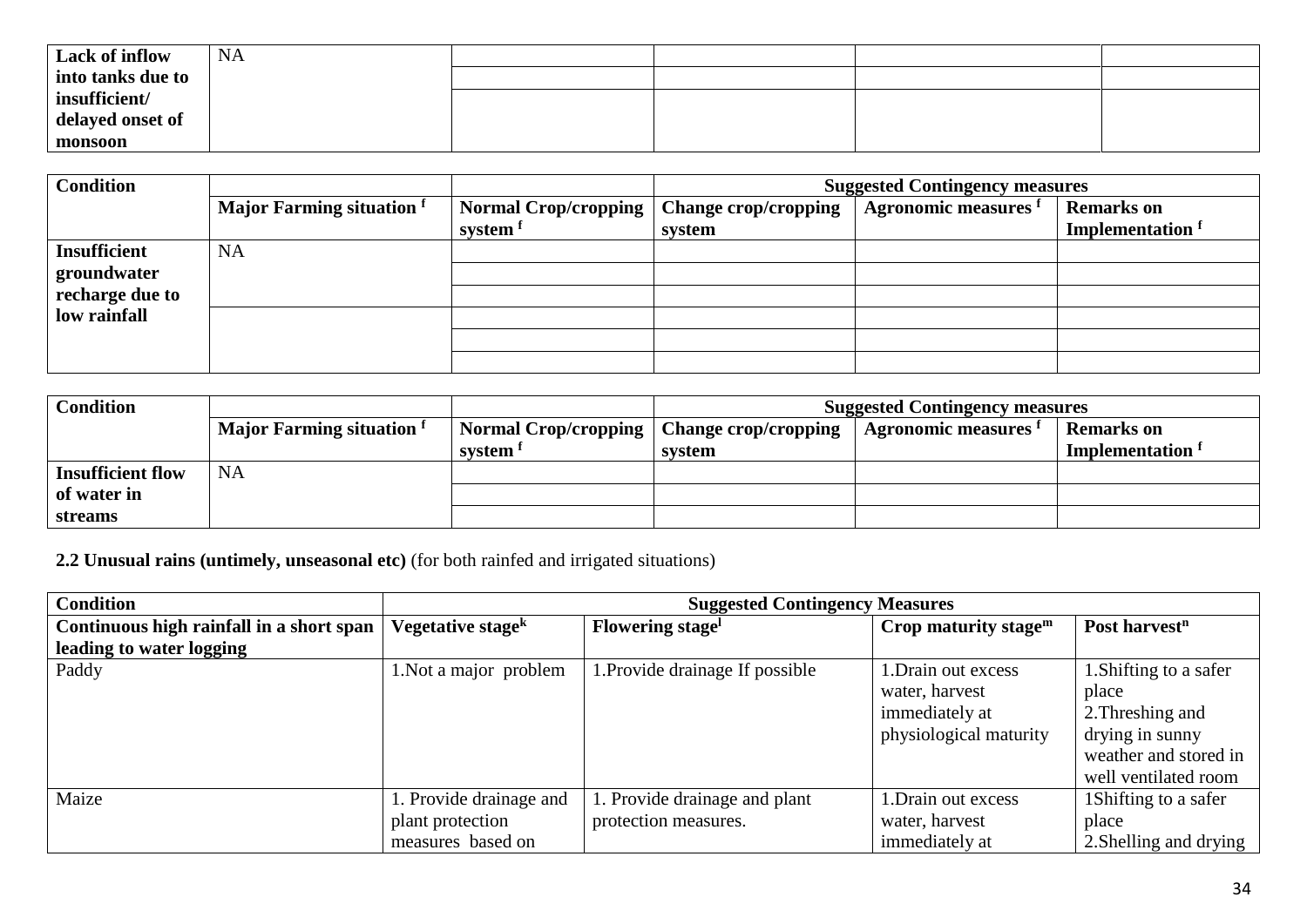|                                   | disease and pest<br>incidence.                                                                                                                                                                                             |                                                                                                                                                                                                          | physiological maturity                                                                                                                                                                                                                     | in sunny weather and<br>stored in well<br>ventilated space                                                                                                        |
|-----------------------------------|----------------------------------------------------------------------------------------------------------------------------------------------------------------------------------------------------------------------------|----------------------------------------------------------------------------------------------------------------------------------------------------------------------------------------------------------|--------------------------------------------------------------------------------------------------------------------------------------------------------------------------------------------------------------------------------------------|-------------------------------------------------------------------------------------------------------------------------------------------------------------------|
| Pulse (Green gram/Soybean/Arahar) | 1. Provide proper<br>drainage system                                                                                                                                                                                       | 1. Provide drainage                                                                                                                                                                                      | 1. Drain out excess<br>water, harvest at<br>physiological maturity                                                                                                                                                                         | 1. Shifting to a safer<br>place<br>2. Dry in shade in a<br>well ventilated space                                                                                  |
| Horticulture                      |                                                                                                                                                                                                                            |                                                                                                                                                                                                          |                                                                                                                                                                                                                                            |                                                                                                                                                                   |
| Khasi mandarin,                   | 1.Drainage.<br>2. Earthing up of plant<br>base/root zone<br>3. In steep slopes,<br>prepare half moon<br>terraces to prevent<br>soil erosion and<br>leaching loss                                                           | 1.Drainage,<br>2. Application of hormones,<br>nutrient, sprays to prevent flower<br>drop.                                                                                                                | 1, While picking, the<br>stem end should be cut<br>close to the fruit without<br>damaging the rind.<br>Hence avoiding fungal<br>infection.<br>2. Collect the good fruits<br>and store them.<br>Damaged fallen fruits to<br>be disposed off | 1. Shift to safer<br>place, grading,<br>marketing and<br>storing in well<br>ventilated space<br>2. Storing at $8 - 10$<br>0 C with $85 - 90%$<br>RH is preferred. |
| Large cardamom                    | 1. It grows luxuriantly in<br>moist and humid<br>climate. So continuous<br>rain is not a problem<br>during its vegetative<br>growth.<br>2. Provide adequate<br>drainage<br>3. Spraying of<br>insecticides and<br>fungicide | 1. Rain during flowering is<br>detrimental. So water logging<br>should be avoided.<br>2. Proper drainage system should be<br>followed.<br>3. Shade regulation may be taken up<br>providing 50-60% shade. | 1. Proper drainage<br>system should be<br>followed.                                                                                                                                                                                        | 1. Collect and dry the<br>produce in fuel kiln<br>overnight at $50^{\circ}$ -60 $^{\circ}$ C<br>or in drier for 14-18<br>hours at $45^{\circ}$ -50 $^{\circ}$ C   |
| Crop 3 Cucurbitaceous crops       | 1.Drainage                                                                                                                                                                                                                 | 1.Drainage,<br>2. Application of hormones,<br>nutrient, sprays to prevent flower<br>drop                                                                                                                 | 1. Fruits to be harvested<br>immediately without<br>causing injury to fruits                                                                                                                                                               | 1. Harvesting of the<br>produce before the<br>rain occurs.<br>2. Shifting of the<br>produce to drier<br>place, Cold storage.                                      |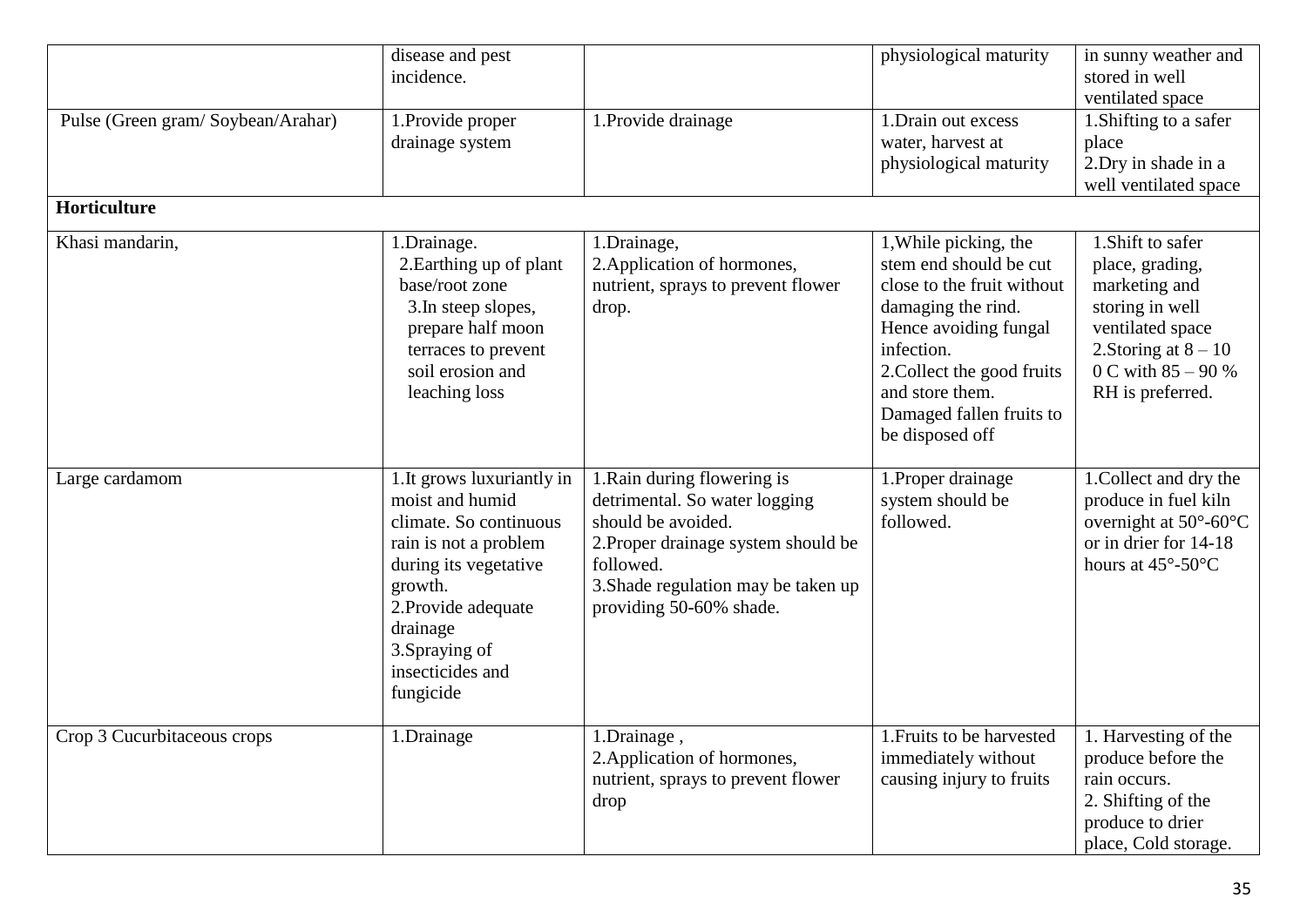| Heavy rainfall with high speed winds in a short span <sup>2</sup> |                                                                                                                                                                                                                                                                                                                                                                                                                  |                                                                                                                                                                                                                       |                                                                                                                         |                                                                                                                                                                                                                             |  |
|-------------------------------------------------------------------|------------------------------------------------------------------------------------------------------------------------------------------------------------------------------------------------------------------------------------------------------------------------------------------------------------------------------------------------------------------------------------------------------------------|-----------------------------------------------------------------------------------------------------------------------------------------------------------------------------------------------------------------------|-------------------------------------------------------------------------------------------------------------------------|-----------------------------------------------------------------------------------------------------------------------------------------------------------------------------------------------------------------------------|--|
| Horticulture                                                      |                                                                                                                                                                                                                                                                                                                                                                                                                  |                                                                                                                                                                                                                       |                                                                                                                         |                                                                                                                                                                                                                             |  |
| Khasi Mandarin                                                    | 1. Earthling up of young<br>plants to avoid<br>uprooting due to wind.<br>2. Provide proper<br>drainage facilities.<br>3. In steep slopes,<br>prepare half moon<br>terraces to prevent soil<br>erosion and leaching<br>loss<br>4. Pruning of damage<br>branches and<br>application of Bordeaux<br>paste should be done to<br>prevent secondary<br>infection<br>5. Proper nutrient<br>management to be<br>followed | 1. Wind break around the orchard to<br>protect crop from wind damage.<br>2. Provide proper drainage.<br>3. Nutrient management to be<br>followed along with foliar spray of<br>micronutrient<br>to avoid flower drop. | 1. Propping heavy<br>bearing tree and weak<br>tree by bamboo pole.<br>2. Harvesting of matured<br>fruits.               | 1. Fruits are to be<br>stored in well aerated<br>farm shed or house to<br>avoid loses.<br>2. Pack the fruit in<br>perforated polythene<br>bag, boxes, crates,<br>etc. and store at<br>temperature of 10-<br>11oC & 92 % RH. |  |
| Large cardamom                                                    | 1. For newly planted<br>crops, staking should be<br>provided. 2. Provide<br>adequate drainage<br>3. Spraying of<br>insecticides and<br>fungicide.<br>4. Follow proper nutrient<br>management                                                                                                                                                                                                                     | 1. Proper drainage system should be<br>followed.<br>2. Follow proper nutrient<br>management<br>3. Earthing up to prevent uprooting.                                                                                   | 1.Harvest at<br>physiological maturity<br>stage or can be delayed<br>2. Proper drainage<br>system should be<br>followed | 1. Collect the harvest<br>and dry the produce<br>in fuel kiln overnight<br>at $50^{\circ}$ -60 $^{\circ}$ C or in<br>drier for 14-18 hours<br>at $45^{\circ}$ -50 $^{\circ}$ C                                              |  |
| Ginger                                                            | 1. Provide proper<br>drainage channels to<br>avoid stagnation of<br>water<br>2. Earthing up to be done<br>at proper soil moisture                                                                                                                                                                                                                                                                                | 1. Provision of drainage to remove<br>excess water.<br>2. Earthing up should be followed<br>by manuring.<br>3. Field bunding to prevent entry of<br>water from surrounding areas.                                     | 1.Harvest at<br>physiological maturity<br>stage.                                                                        | 1. Shifting of the<br>produce to a drier<br>place.<br>2. Drying to remove<br>excess moisture of<br>produce (moisture                                                                                                        |  |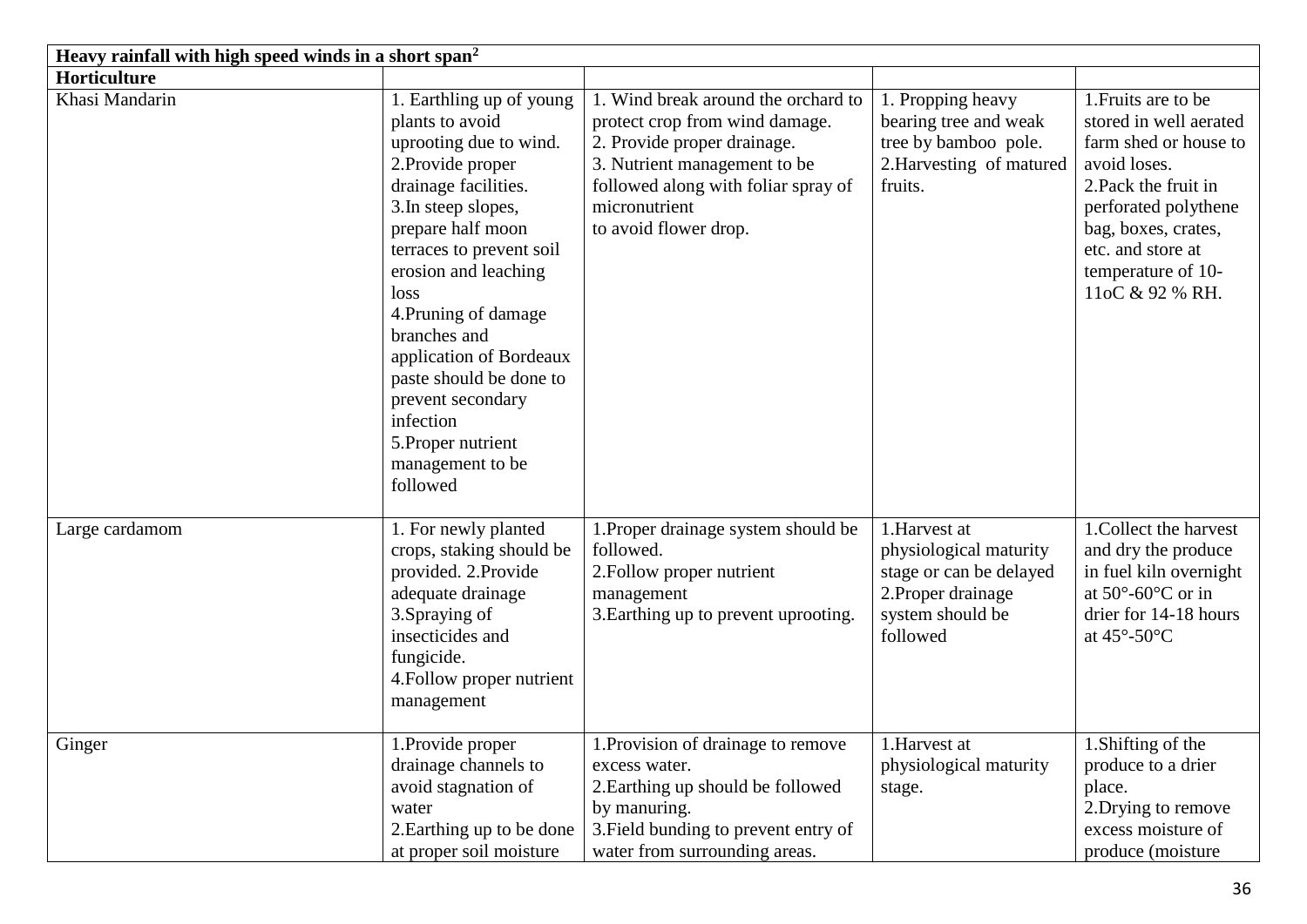|                                                        | level<br>3. Nutrient management<br>to be followed<br>4. Field bunding to<br>prevent entry of water<br>from surrounding areas.<br>5. Spraying of<br>insecticides and<br>fungicide                                                |                                                                                                                                                   |                                                                                                                                                                          | level 10                                                                                                                                                                       |  |
|--------------------------------------------------------|---------------------------------------------------------------------------------------------------------------------------------------------------------------------------------------------------------------------------------|---------------------------------------------------------------------------------------------------------------------------------------------------|--------------------------------------------------------------------------------------------------------------------------------------------------------------------------|--------------------------------------------------------------------------------------------------------------------------------------------------------------------------------|--|
| Vegetables (cucurbits)                                 | 1. Provision of drainage<br>to remove excess water.<br>2. Earthing up to be<br>followed<br>3. Ensure proper staking<br>of crop wherever<br>required<br>4. Field bunding to<br>prevent entry of water<br>from surrounding areas. | 1. Drainage.<br>2. Application of hormones,<br>nutrient, sprays to prevent flower<br>drop.<br>3. Take up appropriate plant<br>protection measures | 1. Fruits to be harvested<br>immediately without<br>causing injury to fruits<br>2. Remove all damaged<br>fruit<br>3. Take up appropriate<br>plant protection<br>measures | 1. Shifting of the<br>produce to drier place<br>2. The fruits can be<br>stored for 2-3 weeks<br>at $15\text{-}20\textdegree C$ and RH<br>75% in a well-<br>ventilated chamber. |  |
| Outbreak of pests and diseases due to unseasonal rains |                                                                                                                                                                                                                                 |                                                                                                                                                   |                                                                                                                                                                          |                                                                                                                                                                                |  |
| Paddy                                                  |                                                                                                                                                                                                                                 |                                                                                                                                                   |                                                                                                                                                                          |                                                                                                                                                                                |  |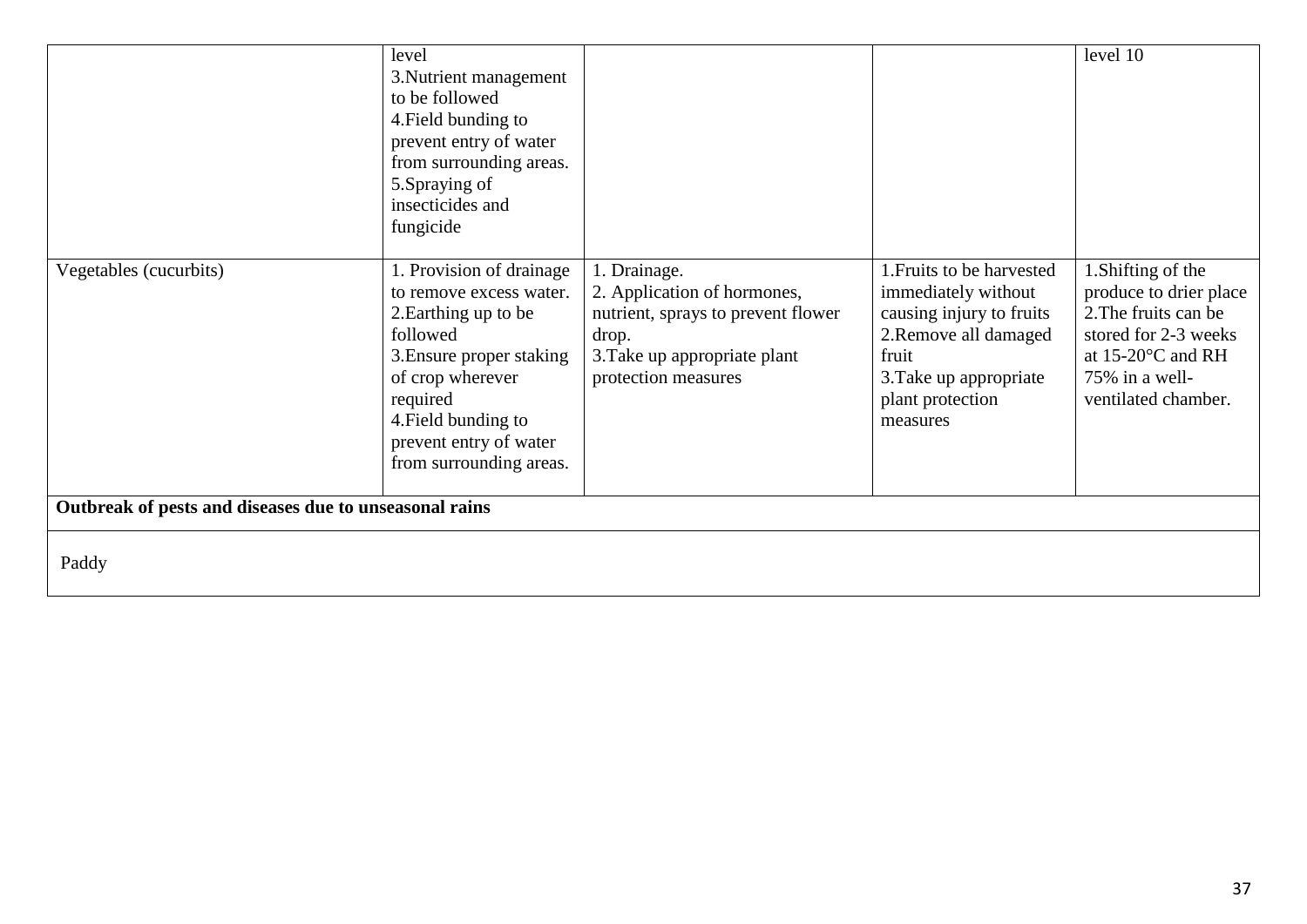| 1.Blast                      | 1. Proper drainange.<br>2. Spray the nursery with<br>Carbendazim 25 g or<br>Edifenphos 25 ml.<br>3. Spray the main field<br>with Edifenphos 250 ml<br>or Iprobenphos 500 ml<br>or Carbendazim 250 g<br>or Tricyclazole 400 g or<br>Thiophanate Methyl 500<br>g or Pyroquilon 500<br>g/ha. | 1. Proper drainage.<br>2. Spray the main field with<br>Edifenphos 250 ml or Iprobenphos<br>500 ml or Carbendazim 250 g or<br>Tricyclazole 400 g or Thiophanate<br>Methyl 500 g or Pyroquilon 500<br>g/ha.                              | 1. Maturity may be<br>hastened by 3-4 days by<br>spraying 20% NaCl a<br>week before harvest to<br>escape monsoon rains.<br>2. When 80% of the<br>panicles turn straw<br>colour, then harvest the<br>grain. | 1. Shift the produce to<br>a dry place or 12%<br>moisture level.    |
|------------------------------|-------------------------------------------------------------------------------------------------------------------------------------------------------------------------------------------------------------------------------------------------------------------------------------------|----------------------------------------------------------------------------------------------------------------------------------------------------------------------------------------------------------------------------------------|------------------------------------------------------------------------------------------------------------------------------------------------------------------------------------------------------------|---------------------------------------------------------------------|
| <b>Bacterial leaf blight</b> | 1. Avoid clipping of tip<br>of seedling at the time<br>of transplanting. And<br>provide drainage to<br>flooded conditions.<br>2. Spray Streptomycin<br>sulphate and<br>tetracycline<br>combination 300 $g$ +<br>Copper<br>oxychloride 1.25 g/ha                                           | 1. Avoid clipping of tip of seedling<br>at the time of transplanting. And<br>provide drainage to flooded<br>conditions.<br>2. Spray Streptomycin sulphate and<br>tetracycline combination 300 $g +$<br>Copper<br>oxychloride 1.25 g/ha | 1. Maturity may be<br>hastened by 3-4 days by<br>spraying 20% NaCl a<br>week before harvest to<br>escape monsoon rains.<br>2. When 80% of the<br>panicles turn straw<br>colour, then harvest the<br>grain. |                                                                     |
| Crop2-Maize                  |                                                                                                                                                                                                                                                                                           |                                                                                                                                                                                                                                        |                                                                                                                                                                                                            |                                                                     |
| Leaf blight                  | 1. Avoid free water of<br>the leaf, as Infection<br>takes place early in the<br>wet season.<br>2. Spray Mancozeb 1.25<br>kg or Captan 1 kg/ha.                                                                                                                                            | 1. Avoid free water of the leaf, as<br>Infection takes place early in the<br>wet season.<br>2. Spray Mancozeb 1.25 kg or<br>Captan 1 kg/ha.                                                                                            | 1. Harvest when sheath<br>covering the cob turns<br>yellow and dry.                                                                                                                                        | 1. Thresh the cob after<br>sun drying the grains                    |
| <b>Tomato</b>                |                                                                                                                                                                                                                                                                                           |                                                                                                                                                                                                                                        |                                                                                                                                                                                                            |                                                                     |
| Buck eye rot of tomato       | 1. Water-logged soil and<br>high rainfall favour the<br>disease thus proper                                                                                                                                                                                                               | 1. Water-logged soil and high<br>rainfall favout the disease thus<br>proper drainage should be provided                                                                                                                                | 1. Pick the tomatoes<br>when its in peak of its<br>redness or even a tad                                                                                                                                   | 1. Wash and dry the<br>harvest tomatoes and<br>store in cool place. |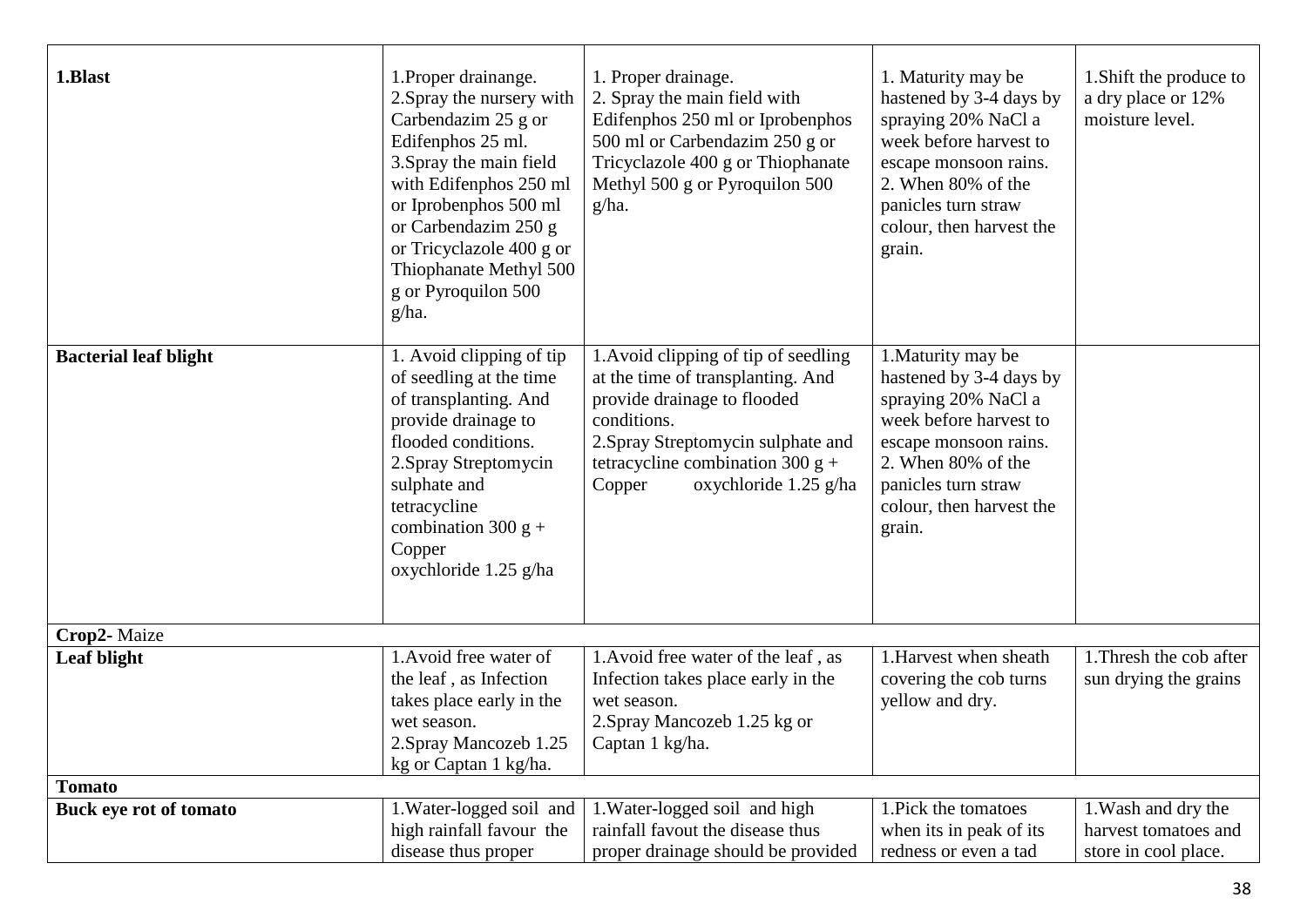| Pea                                                           | drainage should be<br>provided to control the<br>disease.<br>2.Spray<br>dithiocarbomates,<br>captafol, chlorothalonil<br>etc at regular intervals.                                                                                          | to control the disease.<br>2. Spray dithiocarbomates, captafol,<br>chlorothalonil etc at regular<br>intervals.                                                                                                                      | before.                                                                                       |                                                                           |
|---------------------------------------------------------------|---------------------------------------------------------------------------------------------------------------------------------------------------------------------------------------------------------------------------------------------|-------------------------------------------------------------------------------------------------------------------------------------------------------------------------------------------------------------------------------------|-----------------------------------------------------------------------------------------------|---------------------------------------------------------------------------|
| Foot rot and blight of Pea                                    | 1. Frequent rain with<br>abundance of water on<br>the leaves favour<br>disease.<br>2. Proper drainange is<br>needed.<br>3. Spraying mancozeb<br>0.25%                                                                                       | 1. Frequent rain with abundance of<br>water on the leaves favour disease.<br>2. Proper drainange is needed.<br>3. Spraying mancozeb 0.25%                                                                                           | 1. Harvest/pick the<br>mature pea, as if not it<br>may cause less<br>flowering and less pods. | 1. Harvest the pea and<br>place in cool place.                            |
| <b>Large Cardamom</b><br><b>Capsule rot in Large Cardamom</b> | 1. Remove diseased and<br>dead parts.<br>2. Drench soil with 1%<br>Bordeaux mixtre (4L) or<br>0.3% Aliette (1L) per<br>clump 2 to times.<br>3. Fresh mulch of<br>infected clump.<br>4. Provide adequate<br>drainage and remove<br>dampness. | 1. Remove diseased and dead parts.<br>2. Drench soil with 1% Bordeaux<br>mixtre $(4L)$ or 0.3% Aliette $(1L)$ per<br>clump 2 to times.<br>3. Fresh mulch of infected clump.<br>4. Provide adequate drainage and<br>remove dampness. | 1. Harvest the capsule at<br>right maturity.                                                  | 1. After harvesting<br>dry the capsule and<br>keep it in a cool<br>place. |
| <b>Ginger</b><br><b>Rhizome rot of Ginger</b>                 | 1. Provide adequate<br>aeration with a wooden<br>plank placed as a cover,<br>provided with holes.<br>2. When symptoms<br>appear drench with<br>0.3% Dithane M-45 or<br>Cheshunt compound for<br>soft rot                                    | 1. Provide adequate aeration with a<br>wooden plank placed as a cover,<br>provided with holes.<br>2. When symptoms appear drench<br>with 0.3% Dithane M-45 or<br>Cheshunt compound for soft rot                                     | 1. Harvest at maturity i.e.<br>When the leaves are<br>yellow and the stem falls<br>over.      | 1. Wash and dry the<br>harvest ginger and<br>store in cool place.         |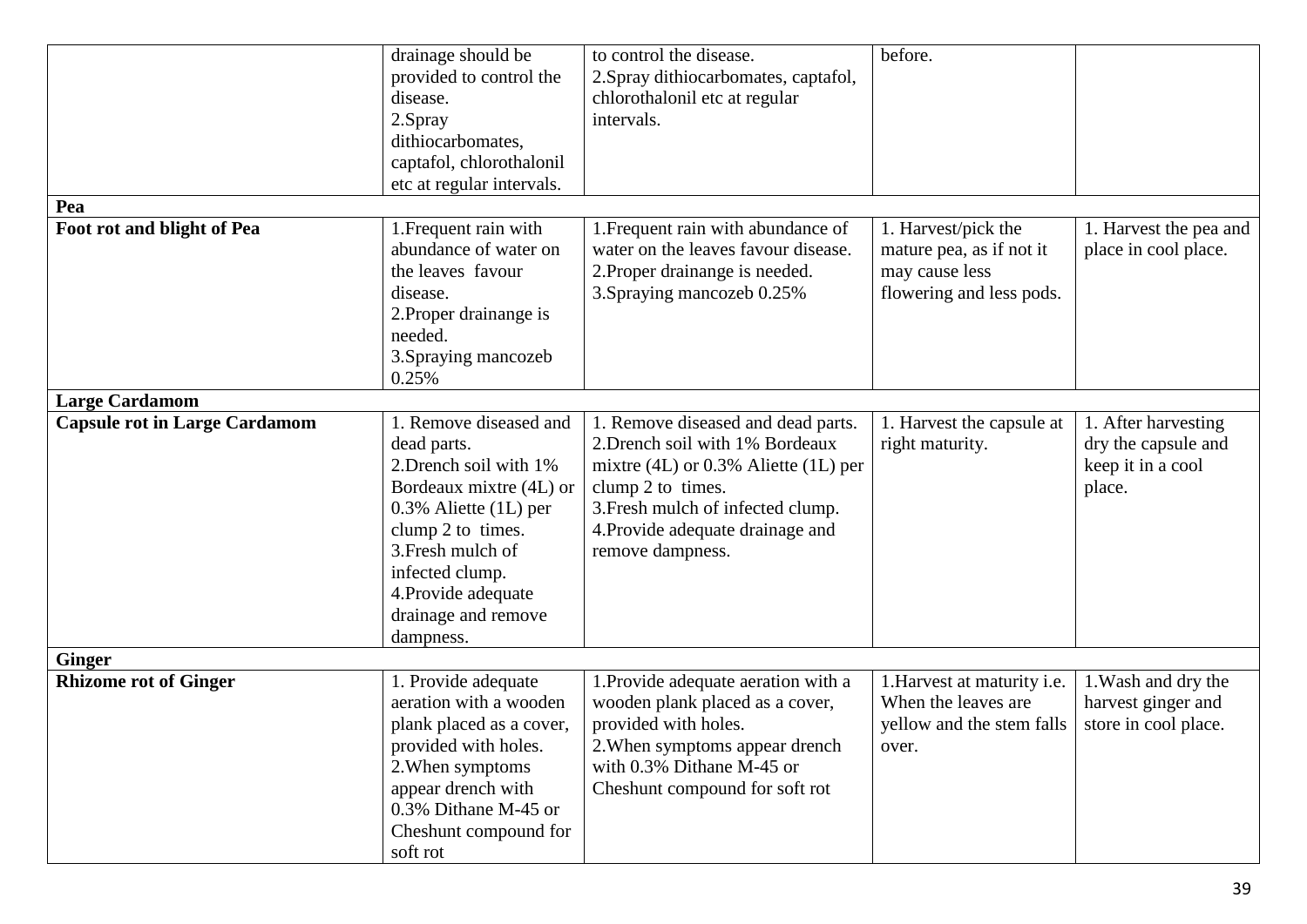|                           | 1. Rotting and excessive<br>shedding of immature<br>nuts<br>2.Spray 1% Bordeaux<br>mixture with Adhesive<br>3. Improve drainage<br>facility<br>4. Avoid close spacing<br>Maintain good<br>sanitation | 1. Rotting and excessive shedding of<br>immature nuts<br>2. Spray 1% Bordeaux mixture with<br>Adhesive<br>3. Improve drainage facility<br>4. Avoid close spacing<br>Maintain good sanitation                | 1. Harvest at maturity i.e.<br>When the leaves are<br>yellow and the stem falls<br>over.                                                                                                                           | 1. Wash and dry the<br>harvest ginger and<br>store in cool place.                      |
|---------------------------|------------------------------------------------------------------------------------------------------------------------------------------------------------------------------------------------------|-------------------------------------------------------------------------------------------------------------------------------------------------------------------------------------------------------------|--------------------------------------------------------------------------------------------------------------------------------------------------------------------------------------------------------------------|----------------------------------------------------------------------------------------|
| <b>Foxtail Millets</b>    |                                                                                                                                                                                                      |                                                                                                                                                                                                             |                                                                                                                                                                                                                    |                                                                                        |
| 1.Smut<br>2. Downy Mildew | 1. Sees treatment with<br>Carbendazim @ 2<br>kg/seeds.<br>2. Remove diseased and<br>dead parts.<br>1. Collection and<br>removal of infected<br>plant debris.<br>2. Seed treatment with               | 1. Sees treatment with Carbendazim<br>$@$ 2 kg/seeds.<br>2. Remove diseased and dead parts.<br>1. Collection and removal of<br>infected plant debris.<br>2. Seed treatment with Ridoml<br>@b3g/kg of seeds. | 1.Harvest at<br>physiological maturity<br>i.e when there is a<br>presence of dark spot at<br>the bottom of the grain.<br>1.Harvest at<br>physiological maturity<br>i.e when there is a<br>presence of dark spot at | 1. Harvest and store in<br>a cool place.<br>$1.$ Harvest and store in<br>a cool place. |
|                           | Ridoml @b3g/kg of<br>seeds.                                                                                                                                                                          |                                                                                                                                                                                                             | the bottom of the grain.                                                                                                                                                                                           |                                                                                        |
| Colocasia<br>1. Root Rot  | . Drainange of excess                                                                                                                                                                                | 1. Drainange of excess water.                                                                                                                                                                               | 1. Readty to harvest at                                                                                                                                                                                            | 1. Harvest and store in                                                                |
|                           | water.<br>2. Application of copper<br>fungicides.<br>3. Early Planting to<br>avoid heavy rainfall<br>season.                                                                                         | 2. Application of copper fungicides.<br>3. Early Planting to avoid heavy<br>rainfall season.                                                                                                                | 6m-8 months,<br>2. Harvest when there is<br>reduce in plant height<br>and yellowing of leaves<br>occur.                                                                                                            | a cool place.                                                                          |
| <b>Tapioca</b>            |                                                                                                                                                                                                      |                                                                                                                                                                                                             |                                                                                                                                                                                                                    |                                                                                        |
| 1.Mosaic                  | 1. Adoption of Resistant<br>varieties like                                                                                                                                                           | 1. Adoption of Resistant varieties<br>like Muktakeshi, Jankeshi.                                                                                                                                            | 1. Readty to harvest at 6-<br>8 months,                                                                                                                                                                            | 1. Harvest and store in<br>a cool place.                                               |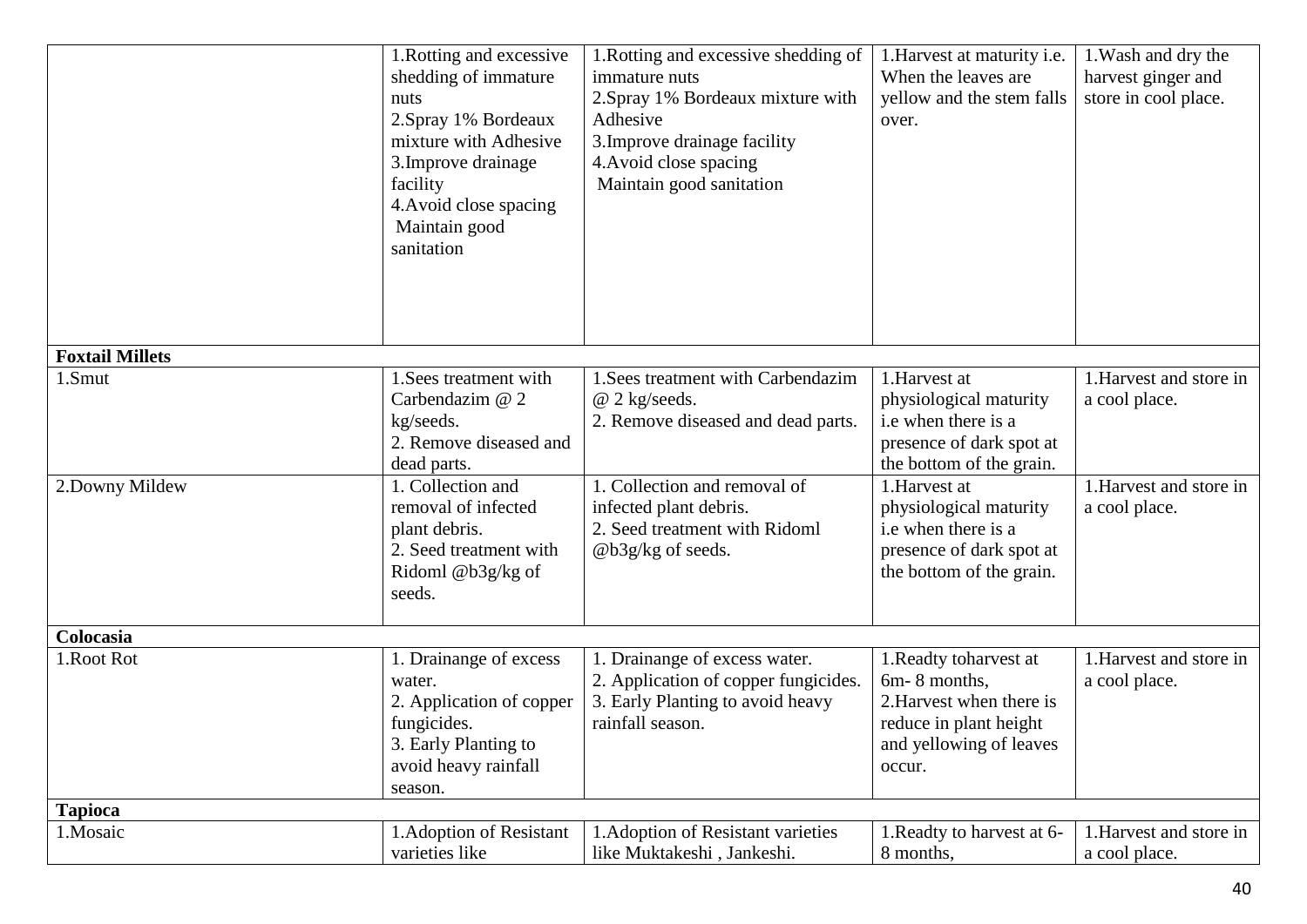| Muktakeshi, Jankeshi.<br>2. Rough out the disease<br>plant.<br>3. Use disease free | 2. Rough out the disease plant.<br>3. Use disease free planting<br>materials. | 2. Harvest when there is<br>reduce in plant height<br>and yellowing of leaves<br>occur. |
|------------------------------------------------------------------------------------|-------------------------------------------------------------------------------|-----------------------------------------------------------------------------------------|
| planting materials.                                                                |                                                                               |                                                                                         |

#### **1.3.Floods**

| Condition                                               | Suggested Contingency Measures <sup>0</sup>                                                     |                                                                                                                                                                |                                                                                                                                                                                                                                         |                                                                                                                                                                                                                                                      |  |
|---------------------------------------------------------|-------------------------------------------------------------------------------------------------|----------------------------------------------------------------------------------------------------------------------------------------------------------------|-----------------------------------------------------------------------------------------------------------------------------------------------------------------------------------------------------------------------------------------|------------------------------------------------------------------------------------------------------------------------------------------------------------------------------------------------------------------------------------------------------|--|
| Transient water logging/partial inundation <sup>1</sup> | Seeding/nursery stage                                                                           | Vegetative stage                                                                                                                                               | Reproductive stage                                                                                                                                                                                                                      | At harvest                                                                                                                                                                                                                                           |  |
| Rice                                                    | 1. Drainage of the Nursery bed.<br>2. Re-sowing if not possible.<br>3. Dapog method of nursery. | 1. Drainage of excess<br>water.<br>2. Gap filling In<br>partially damaged<br>Field by redistributing<br>the tillers.<br>3. Management of pests<br>and diseases | 1. Drainage of excess<br>water. If flood comes<br>during reproductive<br>stage, emphasis<br>should be given on<br>forthcoming rabi<br>crops.<br>3. Utilization of<br>residual soil moisture<br>and use of recharged<br>soil profile for | 1. Drainage of excess<br>water. If flood comes<br>during reproductive stage,<br>emphasis should be given<br>on forthcoming rabi<br>crops.<br>3. Utilization of residual<br>soil moisture and use of<br>recharged soil profile for<br>growing pulses. |  |
|                                                         |                                                                                                 |                                                                                                                                                                | growing pulses.                                                                                                                                                                                                                         |                                                                                                                                                                                                                                                      |  |
| Horticulture                                            |                                                                                                 |                                                                                                                                                                |                                                                                                                                                                                                                                         |                                                                                                                                                                                                                                                      |  |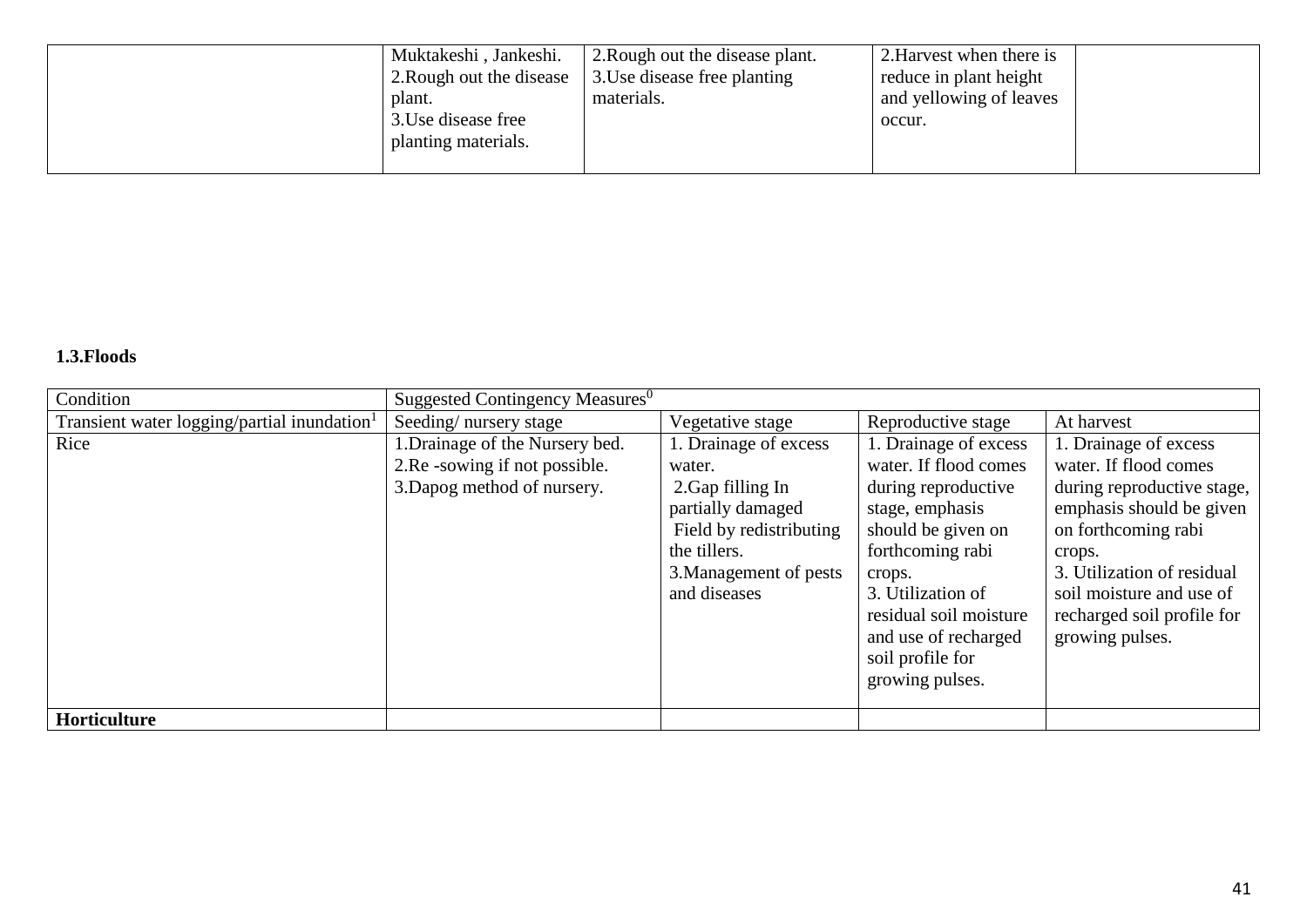| Vegetables (cucurbits)                      | 1. Proper drainage of the         | 1. Proper drainage of the | 1. Drainage of excess | 1. Shifting of the produce  |
|---------------------------------------------|-----------------------------------|---------------------------|-----------------------|-----------------------------|
|                                             | nursery bed, If not possible go   | nursery bed, If not       | water. If             | to drier place and store    |
|                                             | for re-sowing.                    | possible go for           | flood comes during    | fruits in a well-ventilated |
|                                             | 2. Raised bed method              | 2.Re-sowing.              | reproductive stage,   | chamber                     |
|                                             | should be followed in the         | 2. Earthing up to be      | emphasis              |                             |
|                                             | nursery.                          | followed                  | should be given on    |                             |
|                                             | 3. Earthing up to be followed     | 3. Ensure proper          | forthcoming rabi      |                             |
|                                             | 4. Ensure proper staking of       | staking of crop           | crops                 |                             |
|                                             | crop wherever required            | wherever required         | 2. Growing of cole    |                             |
|                                             | 5. Field bunding to prevent entry | 4. Field bunding to       | crops or winter       |                             |
|                                             | of water from surrounding areas.  | prevent                   | vegetables after      |                             |
|                                             |                                   | entry of water from       | receding flood water  |                             |
|                                             |                                   | surrounding               | and adoption of       |                             |
|                                             |                                   | areas.                    | integrated farming    |                             |
|                                             |                                   | 5. Follow appropriate     | system to obtain more |                             |
|                                             |                                   | nutrient                  | income and to         |                             |
|                                             |                                   | management practices.     | compensate the loss   |                             |
|                                             |                                   |                           | during kharif         |                             |
|                                             |                                   |                           | vegetables.           |                             |
| Orange                                      | Early planting                    | 1.Drain out of            | Drain out of          | 1. Shift to safer place.    |
|                                             |                                   | stagnating water and      | stagnating water and  |                             |
|                                             |                                   | making field bunds.       | making field bunds    |                             |
|                                             |                                   | 2. Re-planting            | Shift to safer place. |                             |
|                                             |                                   | 3. Earthing up of plant   |                       |                             |
|                                             |                                   | base/root zone            |                       |                             |
| Continuous submergence for more than 2 days |                                   |                           |                       |                             |
|                                             |                                   |                           |                       |                             |
| Orange                                      | Early planting                    | 1.Drain out of            | Drain out of          | 1. Shift to safer place.    |
|                                             |                                   | stagnating water and      | stagnating water and  |                             |
|                                             |                                   | making field bunds.       | making field bunds    |                             |
|                                             |                                   | 2. Re-planting            | Shift to safer place. |                             |
|                                             |                                   | 3. Earthing up of plant   |                       |                             |
|                                             |                                   | base/root zone            |                       |                             |
| <b>Vegetables</b>                           | 1. Proper drainage of the         | 1. Proper drainage of the | 1. Drainage of excess | 1. Shifting of the produce  |
|                                             | nursery bed, If not possible go   | nursery bed, If not       | water. If             | to drier place and store    |
|                                             | for re-sowing.                    | possible go for           | flood comes during    | fruits in a well-ventilated |
|                                             | 2.Raised bed method               | Re-sowing.                | reproductive stage,   | chamber                     |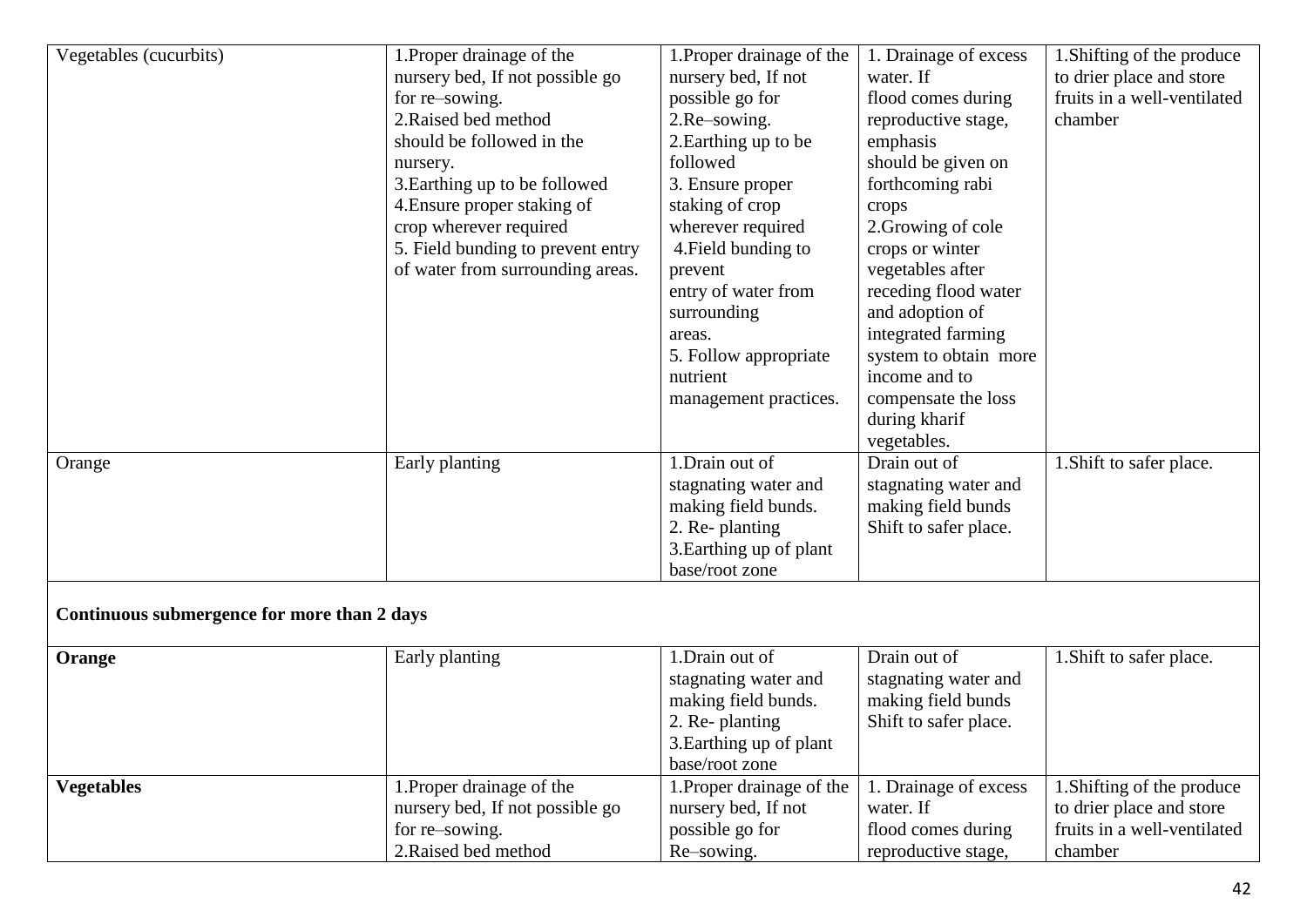|                   | should be followed in the         | 2. Earthing up to be      | emphasis                 |                              |
|-------------------|-----------------------------------|---------------------------|--------------------------|------------------------------|
|                   | nursery.                          | followed                  | should be given on       |                              |
|                   | 3. Earthing up to be followed     | 3. Ensure proper          | forthcoming rabi         |                              |
|                   | 4. Ensure proper staking of       | staking of crop           | crops                    |                              |
|                   | crop wherever required            | wherever required         | 2. Growing of cole       |                              |
|                   | 5. Field bunding to prevent entry | 4. Field bunding to       | crops or winter          |                              |
|                   | of water from surrounding areas.  | prevent                   | vegetables after         |                              |
|                   |                                   | entry of water from       | receding flood water     |                              |
|                   |                                   | surrounding               | and adoption of          |                              |
|                   |                                   | areas.                    | integrated farming       |                              |
|                   |                                   | 5. Follow appropriate     | system to obtain more    |                              |
|                   |                                   | nutrient                  | income and to            |                              |
|                   |                                   | management practices.     | compensate the loss      |                              |
|                   |                                   |                           | during kharif            |                              |
|                   |                                   |                           | vegetables.              |                              |
|                   |                                   |                           |                          |                              |
| Horticulture      |                                   |                           |                          |                              |
| Orange            | 1. Early planting                 | 1.Drain out of            | 1.Drain out of           | 1. Shift to safer place.     |
|                   |                                   | stagnating water and      | stagnating water and     |                              |
|                   |                                   | making field bunds.       | making field bunds       |                              |
|                   |                                   | 2. Re-planting            | 2. Shift to safer place. |                              |
|                   |                                   | 3. Earthing up of plant   |                          |                              |
|                   |                                   | base/root zone            |                          |                              |
| <b>Vegetables</b> | 1. Proper drainage of the         | 1. Proper drainage of the | 1. Drainage of excess    | Shifting of the produce to   |
|                   | nursery bed, If not possible go   | nursery bed, If not       | water. If flood comes    | drier place and store fruits |
|                   | for re-sowing.                    | possible go for           | during reproductive      | in a well-ventilated         |
|                   | 2. Raised bed method              | Re-sowing.                | stage, emphasis          | chamber                      |
|                   | should be followed in the         | 2. Earthing up to be      | should be given on       |                              |
|                   | nursery.                          | followed                  | forthcoming rabi         |                              |
|                   | 3. Earthing up to be followed     | 3. Ensure proper          | crops                    |                              |
|                   | 4. Ensure proper staking of       | staking of crop           | 2. Growing of cole       |                              |
|                   | crop wherever required            | wherever required         | crops or winter          |                              |
|                   | 5. Field bunding to prevent entry | 4. Field bunding to       | vegetables after         |                              |
|                   | of water from surrounding areas.  | prevent                   | receding flood water     |                              |
|                   |                                   | entry of water from       | and adoption of          |                              |
|                   |                                   | surrounding               | integrated               |                              |
|                   |                                   | areas.                    | farming system to        |                              |
|                   |                                   | 5. Follow appropriate     | obtain more income       |                              |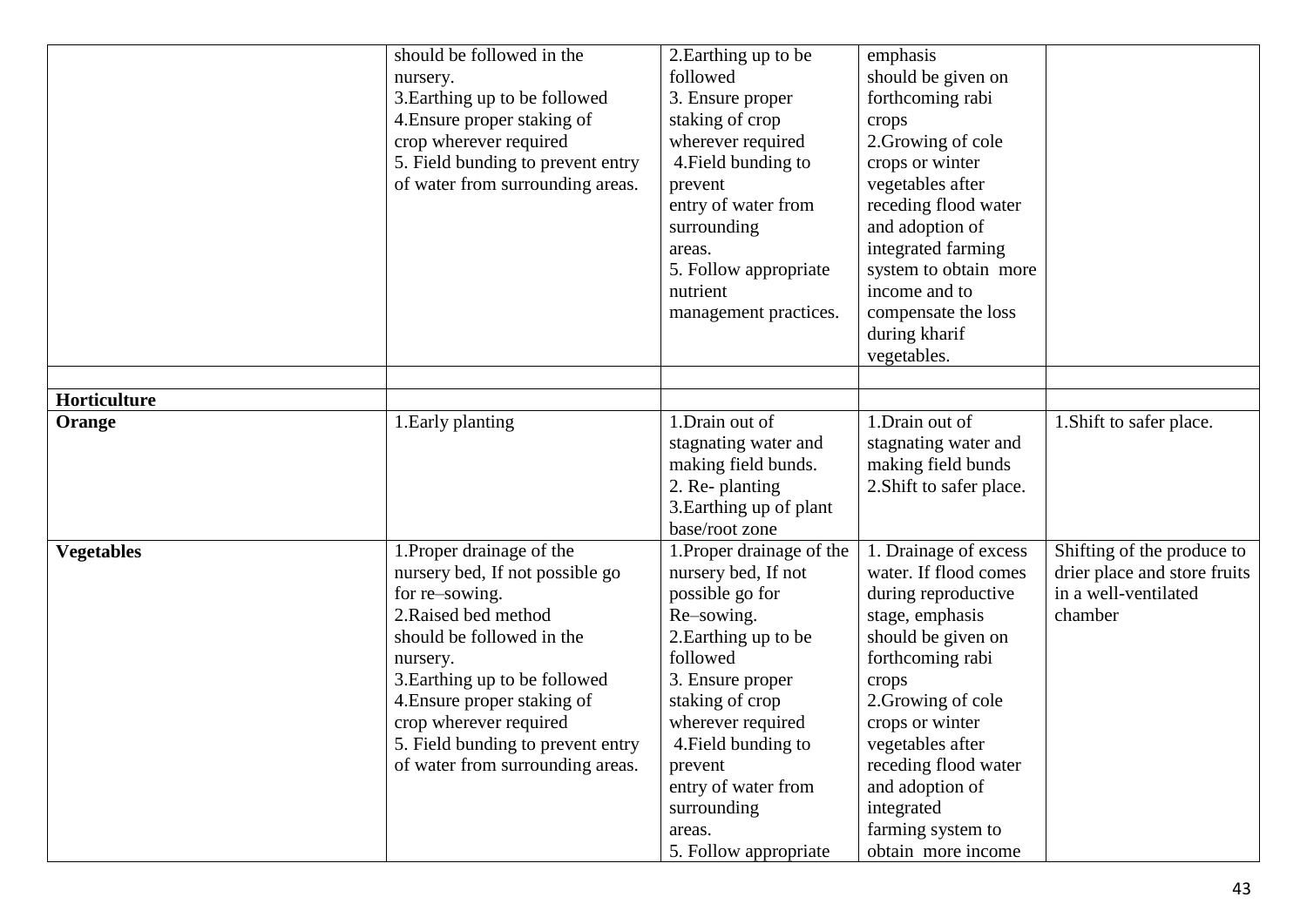| nutrient<br>management practices. | and to compensate the<br>loss during kharif<br>vegetables. |  |
|-----------------------------------|------------------------------------------------------------|--|
|                                   |                                                            |  |

# **2.4 Extreme events: Heat wave/ Cold wave/ Frost/ Hailstorm/ Cyclone**

| Extreme event type     |                                          | Suggested Contingency Measures <sup>r</sup>              |                                                                                                         |                                                               |
|------------------------|------------------------------------------|----------------------------------------------------------|---------------------------------------------------------------------------------------------------------|---------------------------------------------------------------|
|                        | Seeding/nursery stage                    | Vegetative stage                                         | Reproductive stage                                                                                      | At harvest                                                    |
| <b>Heat Wave</b>       |                                          |                                                          |                                                                                                         |                                                               |
| Field crops            | 1.Provide shade                          | 1.Irrigate, provide shade, white<br>wash on tree trunks  | 1. Apply growth hormones to<br>prevent fruit drop, maintain<br>water balance to avoid fruit<br>cracking | 1.Harvest at<br>morning hours,<br>pre cooling is<br>important |
| <b>Horticulture</b>    |                                          |                                                          |                                                                                                         |                                                               |
| Fruit crops            | 1.Provide shade                          | 1. Irrigate, provide shade, white<br>wash on tree trunks | 1. Apply growth hormones to<br>prevent fruit drop, maintain<br>water balance to avoid fruit<br>cracking | 1.Harvest at<br>morning hours,<br>pre cooling is<br>important |
| Kharif vegetables      | 1.Provide shade                          | 1. Life saving irrigations                               | 1. Life saving irrigations                                                                              | 1.Harvest at<br>morning hours,<br>pre cooling is<br>important |
| Ginger and turmeric    |                                          | 1. Life saving irrigations                               |                                                                                                         |                                                               |
| Cold Wave <sup>q</sup> |                                          |                                                          |                                                                                                         |                                                               |
| Fruit crops            | 1.Provide shade                          | 1. Provide wind break                                    |                                                                                                         |                                                               |
| Winter vegetables      | 1.No effect                              | 1.No effect                                              | 1.No effect                                                                                             | 1.No effect                                                   |
| Ginger and turmeric    | 1.No effect                              | 1.No effect                                              | .No effect                                                                                              | .No effect                                                    |
| Frost                  |                                          |                                                          |                                                                                                         |                                                               |
| <b>Horticulture</b>    |                                          |                                                          |                                                                                                         |                                                               |
| Fruit crops            | 1.Provide shade                          | 1. Provide wind break, irrigate<br>regularly             | 1. Small trees cover with<br>grasses, irrigate regularly                                                | $\overline{a}$                                                |
| Winter vegetables      | 1.Provide shade                          | 1. Irrigate regularly                                    | 1. Irrigate regularly                                                                                   | $\overline{a}$                                                |
| <b>Hailstorm</b>       |                                          |                                                          |                                                                                                         |                                                               |
| Agriculture            |                                          |                                                          |                                                                                                         |                                                               |
| Paddy and Maize        | 1.Re-sowing the crop if heavy<br>damage, | 1. Stacking where possible,<br>provision for wind break  | 1. Stacking where possible,<br>provision for wind break                                                 | Harvest at<br>physiological                                   |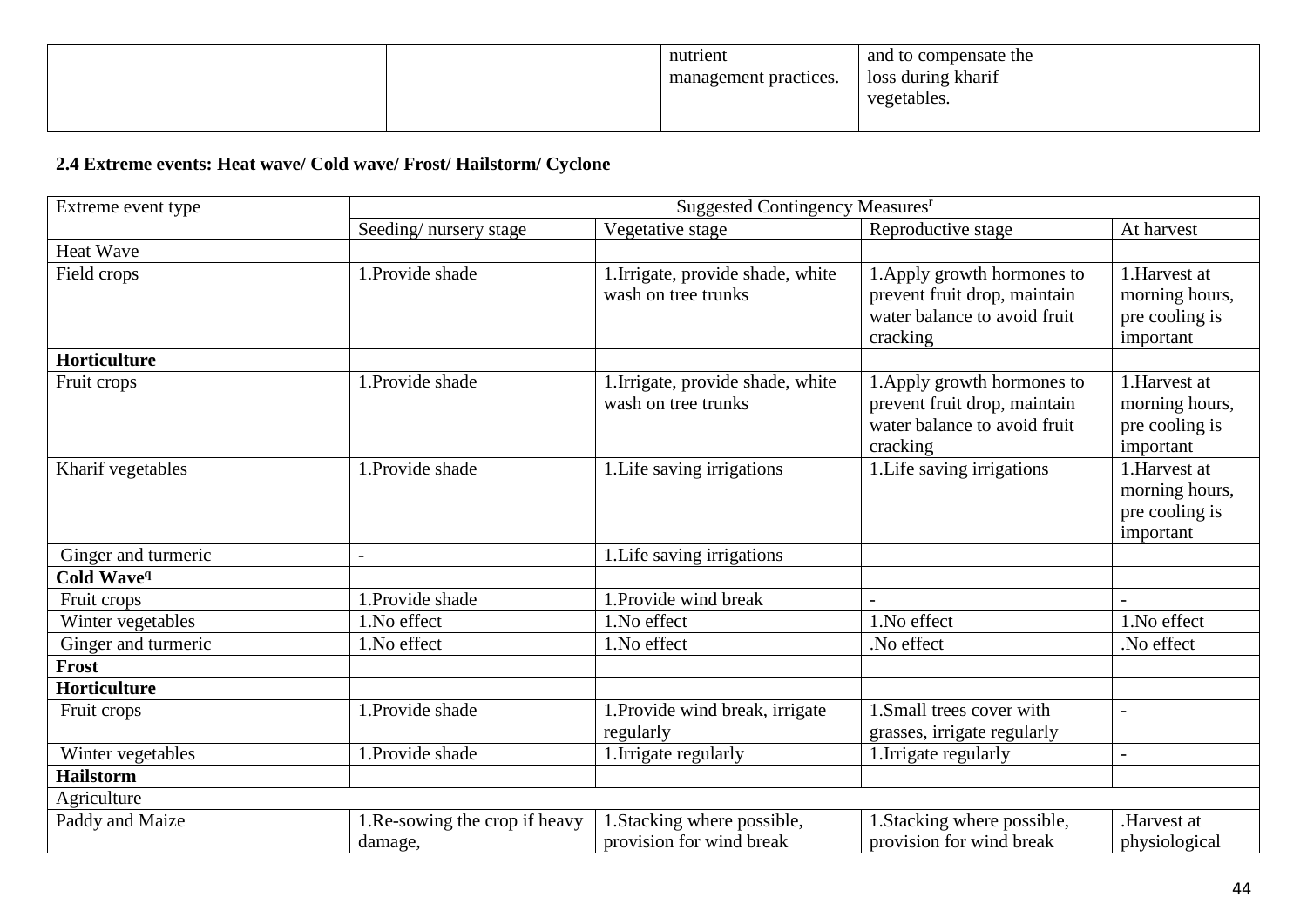|                  | 2. Gap filling to maintain      |                                   |           | maturity of the   |
|------------------|---------------------------------|-----------------------------------|-----------|-------------------|
|                  | optimum population              |                                   |           | crops             |
| Horticulture     |                                 |                                   |           |                   |
| Fruit crops      | 1. Providing thatch grass roof. | 1. Re planting                    |           | 1. Shift to safer |
|                  |                                 | 2. Direct seeding including seed  |           | place             |
|                  |                                 | availability Shift to safer place |           |                   |
| Cyclone          |                                 |                                   |           |                   |
| Crop 1 (spe)     | <b>NA</b>                       | <b>NA</b>                         | <b>NA</b> | <b>NA</b>         |
| Crop 5           | <b>NA</b>                       | <b>NA</b>                         | <b>NA</b> | NA                |
| Horticulture     |                                 |                                   |           |                   |
| Crop 1 (specify) | <b>NA</b>                       | <b>NA</b>                         | <b>NA</b> | <b>NA</b>         |
|                  | <b>NA</b>                       | <b>NA</b>                         | <b>NA</b> | <b>NA</b>         |

# **2.5 Contingent strategies for Livestock, Poultry & Fisheries**

# **2.5.1 Livestock**

|                              | <b>Suggested contingency measures</b>                                                                                                                                                                                                                                                                                        |                                                                                                                                                                   |                                                                                                                                                                                                                                                                                                                                                                                 |  |
|------------------------------|------------------------------------------------------------------------------------------------------------------------------------------------------------------------------------------------------------------------------------------------------------------------------------------------------------------------------|-------------------------------------------------------------------------------------------------------------------------------------------------------------------|---------------------------------------------------------------------------------------------------------------------------------------------------------------------------------------------------------------------------------------------------------------------------------------------------------------------------------------------------------------------------------|--|
|                              | Before the event <sup>s</sup>                                                                                                                                                                                                                                                                                                | During the event                                                                                                                                                  | After the event                                                                                                                                                                                                                                                                                                                                                                 |  |
| <b>Drought</b>               |                                                                                                                                                                                                                                                                                                                              |                                                                                                                                                                   |                                                                                                                                                                                                                                                                                                                                                                                 |  |
| Drinking water               | 1. Construction of community pond and<br>other water harvesting<br>tank in the village for conservation of<br>excess water during<br>monsoon period.                                                                                                                                                                         | 1. Use of water from water<br>reservoir/natural stream<br>2. Using water from reserved tanks<br>for only drinking purpose.                                        | 1. Preserve drinking<br>water for future.<br>2. Cleaning and disinfection of water<br>source with suitable water purifying<br>agent, available in the area as per the<br>recommended dose.                                                                                                                                                                                      |  |
| Feed and fodder availability | 1. Raising drought tolerant perennial<br>grasses and fodders like congosignal,<br>guinea, oat etc. as permanent source of<br>fodder.<br>2. Stocking of concentrate feed ingradients<br>in sufficient quantities.<br>I3. Awareness on fodder cultivation &<br>identification of locally available,<br>natural fodder of area. | 1. Feeding of locally available jungle<br>tree leaves like Azadirachta indica,<br>Dalbergia sissoo for ruminant.<br>2. Feeding of crop residues (rice)<br>straw). | 1. Avail the benefits of schemes under<br>drought, from state or central for<br>feeds and fodder.<br>2. Cultivation of high yielding and<br>drought tolerant varieties of grasses<br>and fodder like oat, congo<br>signal, guinea, para and napier<br>grasses.<br>3. Introduction of fodder trees, bushes<br>and grasses as rehabilitation option<br>on all kinds of wasted and |  |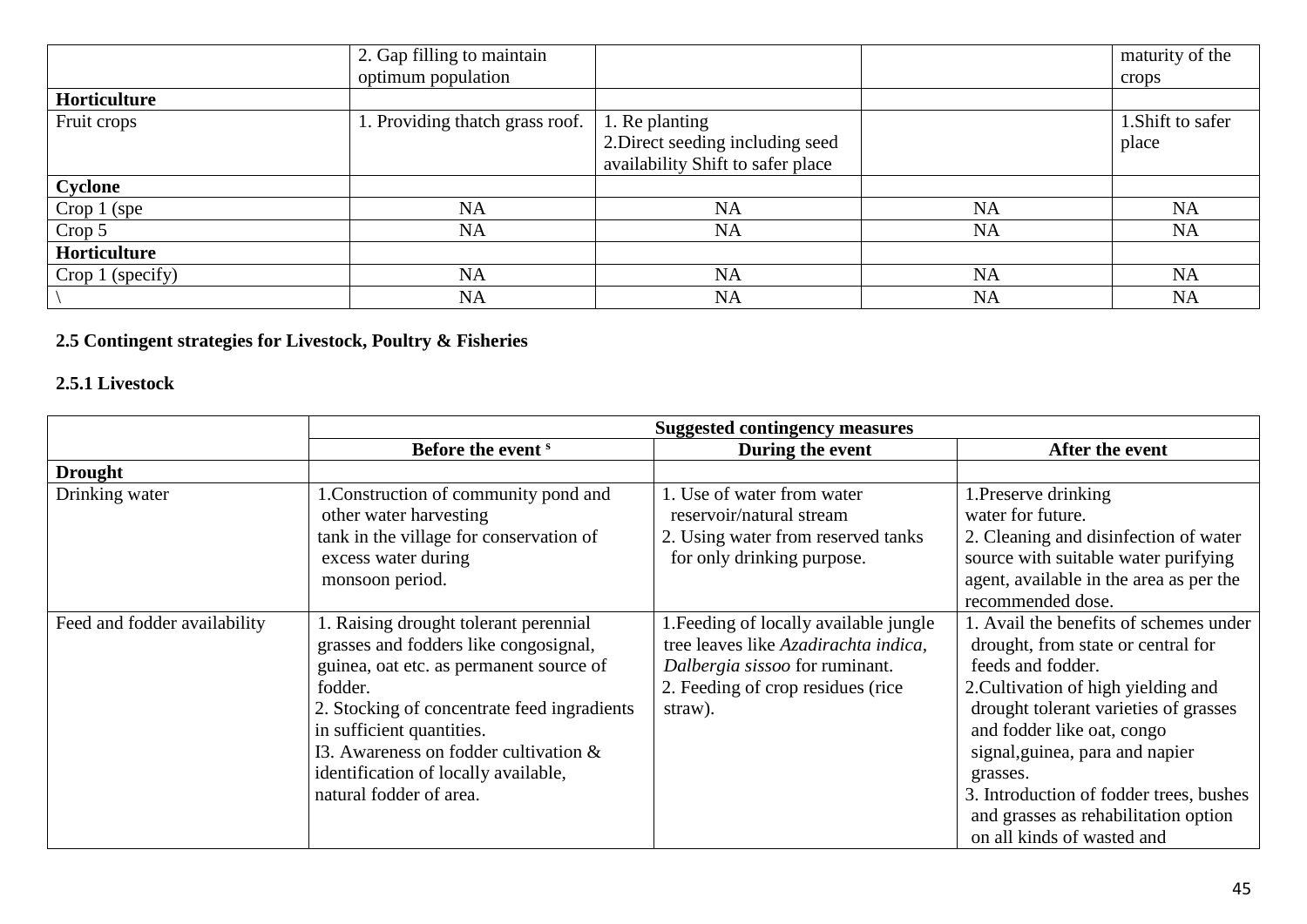|                               |                                              |                                      | abandoned lands.                        |
|-------------------------------|----------------------------------------------|--------------------------------------|-----------------------------------------|
| Health and Disease management | 1. Ensure livestock insurance Deworming      | 1. Mass awareness cum Health camp    | I. Mass awareness cum Health camp       |
|                               | to reduce worm load.                         | and symptomatically prompt           | and symptomatically prompt              |
|                               | 2. Stocking of veterinary medicines, vitamin | treatment accordingly.               | treatment accordingly.                  |
|                               | and mineral supplements.                     | 2. Supplementary feeding of vitamin  | ii. Culling unproductive                |
|                               |                                              | and mineral to improve general body  | and sick livestock.                     |
|                               |                                              | health.                              |                                         |
| <b>Floods</b>                 |                                              |                                      |                                         |
| Feed and fodder availability  | i. Advance early warning system              | i. Do not allow the animals for free | 1. Avail the benefits of schemes under  |
|                               | through Agromet advisories.                  | grazing.                             | flood, from state or central for feeds  |
|                               | ii. Proper storage of feeds and fodder in    | ii.Use storage feed and fodder.      | and fodder.                             |
|                               | well constructed house                       | iii.Supply of concentrated feed      |                                         |
|                               | iii. Planting of trees as a wind break in    |                                      |                                         |
|                               | farm area                                    |                                      |                                         |
|                               | iv. Excess fodder may be stored as           |                                      |                                         |
|                               | hay/silage or converted into feed            |                                      |                                         |
|                               | block in the flush season, for lean          |                                      |                                         |
|                               | period.                                      |                                      |                                         |
| Drinking water                | 1. Storage of safe drinking water in         | I.Chlorination of the drinking water | 1. Cleaning of water storage tanks,     |
|                               | community tanks / water harvesting           | and use of sand filter.              | canals and drainage system.             |
|                               | structures.                                  | 2. Provide fresh potable water       | 2. Cleaning and disinfection of water   |
|                               | 2. Advance early warning system              |                                      | source with suitable water purifying    |
|                               | through Agromet advisories for               |                                      | agent, available in the area as per the |
|                               | preparedness to combat the situation.        |                                      | recommended dose.                       |
| Health and Disease management | 2. Ensure livestock insurance                | i. Mass awareness cum Health camp    | I.Immediate attention to the ailing     |
|                               | 2. Deworming to reduce worm load             | and symptomatically prompt           | animals.                                |
|                               | 3. Stocking of veterinary medicines,         | treatment accordingly.               | 2. Selective culling of injured animal  |
|                               | vitamin and mineral supplements.             | 2. Supplementary feeding of vitamin  |                                         |
|                               | 4. Training of paravets and identifying      | and mineral to improve general body  |                                         |
|                               | key man in each village to combat            | health.                              |                                         |
|                               | the situation if arise.                      |                                      |                                         |
|                               | 5. Regular radio/TV telecast to follow       |                                      |                                         |
|                               | the instruction of Do $&$ Don'ts from        |                                      |                                         |
|                               | experts.                                     |                                      |                                         |
|                               | 6. Providing available communication         |                                      |                                         |
|                               | and transportation facilities in every       |                                      |                                         |
|                               | dispensary / clinic for consultations.       |                                      |                                         |
| Cyclone                       | <b>NA</b>                                    | <b>NA</b>                            | NA                                      |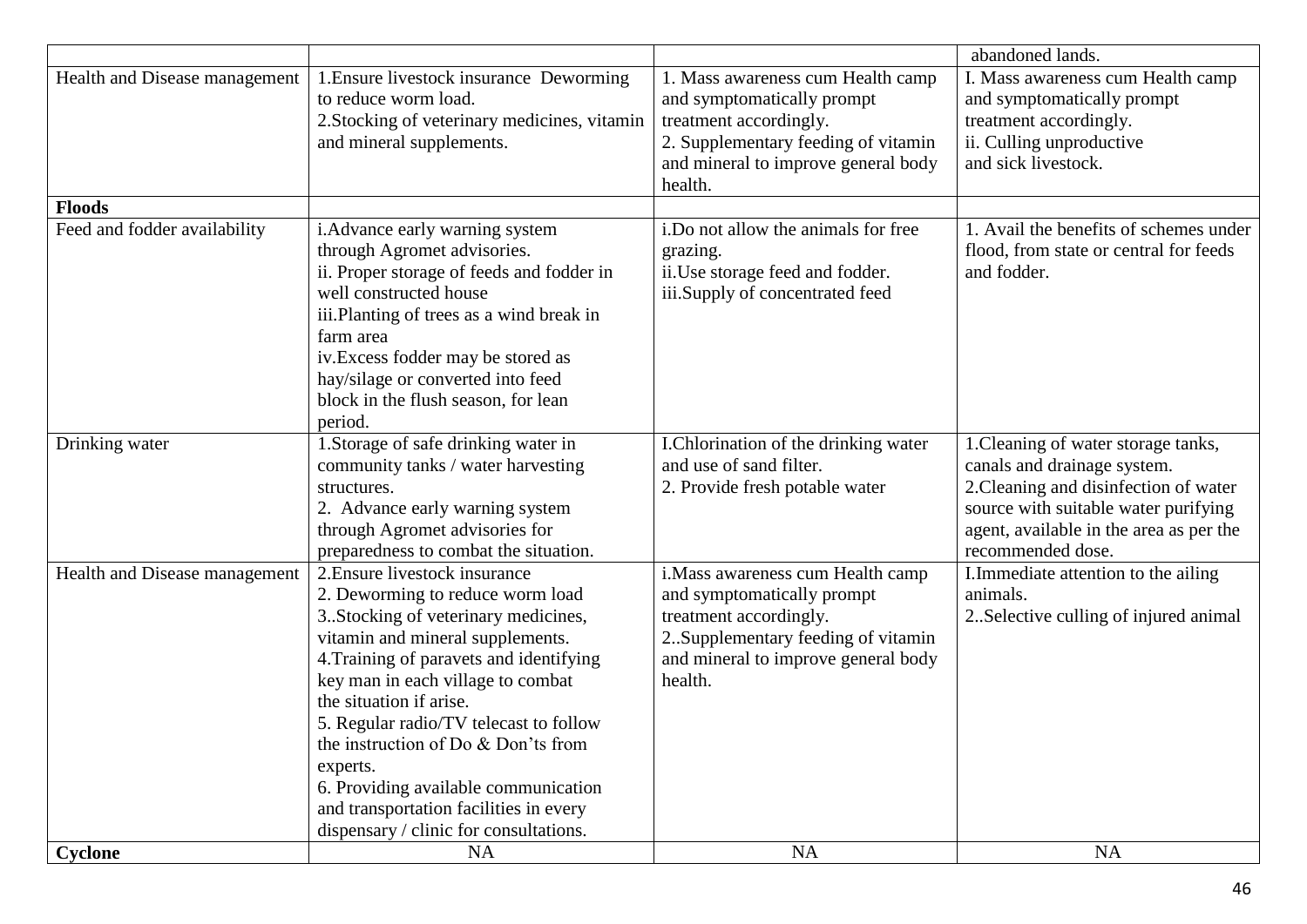| Feed and fodder availability  |           |    |           |
|-------------------------------|-----------|----|-----------|
| Drinking water                |           |    |           |
| Health and Disease management |           |    |           |
| Heat wave and cold wave       | <b>NA</b> | NA | <b>NA</b> |
| Shelter/environment           |           |    |           |
| management                    |           |    |           |
| Health and Disease management |           |    |           |
|                               |           |    |           |

#### **2.5.2 Poultry**

|                               | <b>Suggested contingency measures</b>                                                                                                                                                                                                                          |                                                                                           |                                                                                                                                                                            |  |
|-------------------------------|----------------------------------------------------------------------------------------------------------------------------------------------------------------------------------------------------------------------------------------------------------------|-------------------------------------------------------------------------------------------|----------------------------------------------------------------------------------------------------------------------------------------------------------------------------|--|
|                               | Before the event <sup>s</sup>                                                                                                                                                                                                                                  | During the event                                                                          | After the event                                                                                                                                                            |  |
| <b>Drought</b>                |                                                                                                                                                                                                                                                                |                                                                                           |                                                                                                                                                                            |  |
| Drinking water                | 1. Creation of alternate drinking water<br>bodies                                                                                                                                                                                                              | 1. Use of water from water<br>reservoir/stream                                            | 1. Development of watershed based<br>poultry farming.<br>2. Harvesting of rain water through<br>Jalkund.                                                                   |  |
| Shortage of food ingredients  | 1. Establishment of permanent storage<br>facilities for feed ingredients.<br>2. Raising drought tolerant non conventional<br>grasses, crops, bushes like Job tears, Buck<br>wheat, Jack beans, Stylosanthens etc as<br>permanent feed ingredients for poultry. | 1. Feeding of non conventional feed<br>and forage resources                               | 1. Cultivation of non conventional<br>grasses, crops, bushes like Job tears,<br>Buck wheat, Jack beans,<br>Stylosanthens etc as permanent feed<br>ingredients for poultry. |  |
| Health and Disease management | 1. Precautionary measures like vaccination<br>and deworming of animals should be done.                                                                                                                                                                         | .Health checkup of bird particularly<br>for dehydration which may cause<br>death of birds | 1. Deworming and vaccination<br>against common diseases should be<br>done.<br>2. Supplementation of minerals and<br>vitamins in feed for few days.                         |  |
| <b>Floods</b>                 |                                                                                                                                                                                                                                                                |                                                                                           |                                                                                                                                                                            |  |
| Drinking water                | Creation of alternate drinking water bodies                                                                                                                                                                                                                    | Use of water from water<br>reservoir/stream                                               | 1. Development of watershed based<br>poultry farming.<br>2. Harvesting of rain water through<br>Jalkund.                                                                   |  |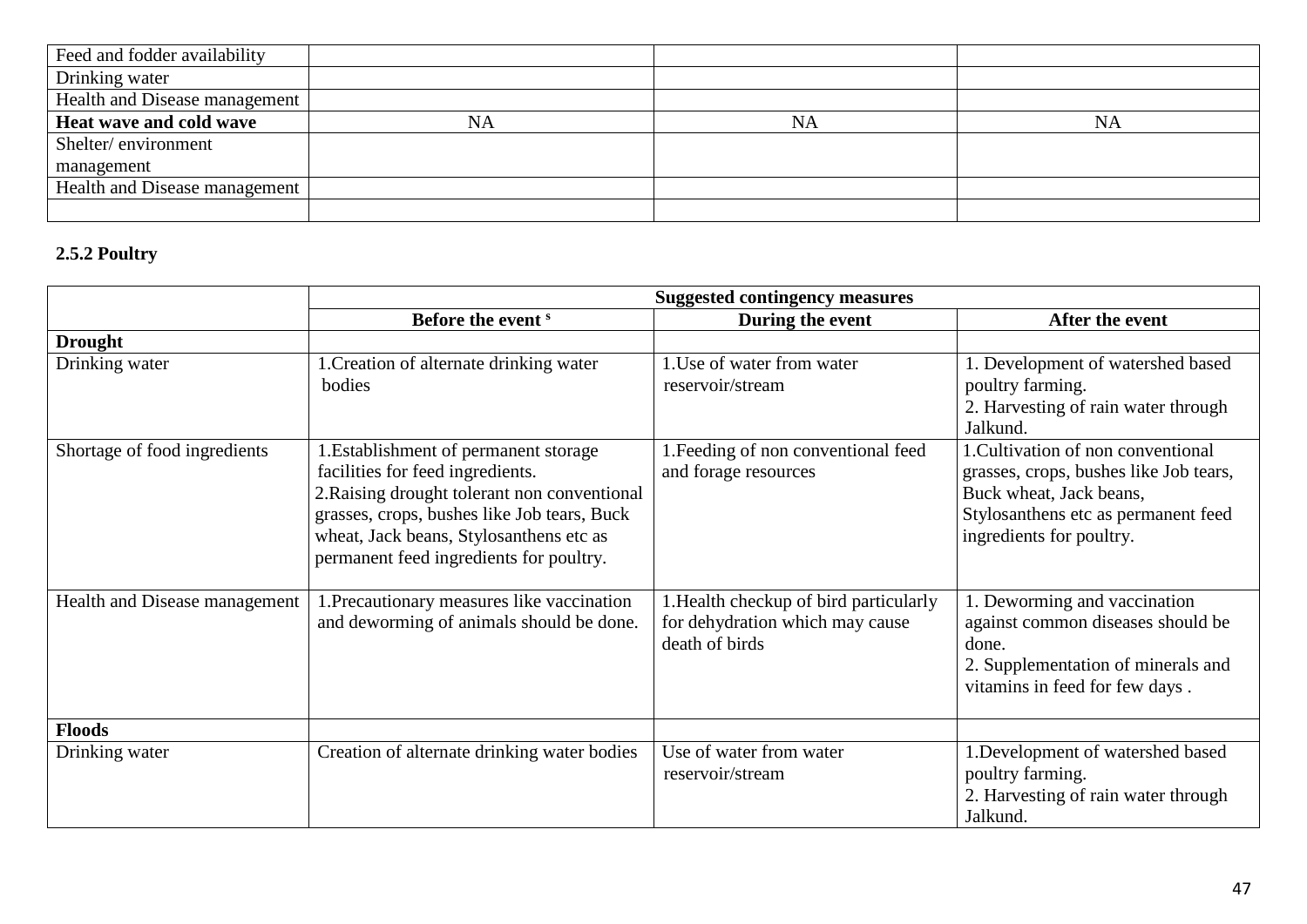| Shortage of food ingredients  | 1. Establishment of permanent storage        | 1. Feeding of non conventional feed   | 1. Cultivation of non conventional                                   |
|-------------------------------|----------------------------------------------|---------------------------------------|----------------------------------------------------------------------|
|                               | facilities for feed ingredients.             | and forage resources                  | grasses, crops, bushes like Job tears,                               |
|                               | 2. Raising drought tolerant non conventional |                                       | Buck wheat, Jack beans,                                              |
|                               | grasses, crops, bushes like Job tears, Buck  |                                       | Stylosanthens etc as permanent feed                                  |
|                               | wheat, Jack beans, Stylosanthens etc as      |                                       | ingredients for poultry.                                             |
|                               | permanent feed ingredients for poultry.      |                                       |                                                                      |
| Health and Disease management | 1. Precautionary measures like vaccination   | .Health checkup of bird particularly  | 1. Deworming and vaccination                                         |
|                               | and deworming of animals should be done.     | for dehydration which may cause       | against common diseases should be                                    |
|                               |                                              | death of birds                        | done.                                                                |
|                               |                                              |                                       | 2. Supplementation of minerals and<br>vitamins in feed for few days. |
| Cyclone                       | <b>NA</b>                                    |                                       |                                                                      |
| Shortage of food ingredients  | 1. Preserve feed ingredient at village level | 1. Do not allow the bird to move pout | 1. Feed regeneration programme                                       |
|                               |                                              | side Use stored feed ingradients      |                                                                      |
| Drinking water                | 1. Preserve drinking water in tanks          | 1. Supply of clean drinking water     | 1. Supply of clean and treated water                                 |
| Health and Disease management |                                              |                                       |                                                                      |
| Heat wave and cold wave       |                                              |                                       |                                                                      |
| Shelter/environment           | 1. Prepare shelter shed with all             | 1. Shift the birds to                 | 1. Prepared scientific poultry house                                 |
| management                    | precautionary measure at village level       | shelter shed                          | with locally available materials                                     |
|                               |                                              |                                       |                                                                      |
| Health and Disease management | 1. Prepare medicine and vaccines etc. at     | Organized health camp.                | 1. Organized health camp                                             |
|                               | village. Veterinary sub center/dispensary.   |                                       |                                                                      |

s based on forewarning wherever available

# **2.5.3 Fisheries/ Aquaculture**

|                                | <b>Suggested contingency measures</b> |                                   |                              |  |
|--------------------------------|---------------------------------------|-----------------------------------|------------------------------|--|
|                                | Before the event <sup>a</sup>         | During the event                  | After the event              |  |
| 1) Drought                     |                                       |                                   |                              |  |
| A. Capture                     |                                       |                                   |                              |  |
| Marine                         |                                       |                                   |                              |  |
| Inland                         |                                       |                                   |                              |  |
| (i) Shallow water depth due to | 1. Water supply from other sources    | 1. Water supply from other        | 1. Partial harvesting & lime |  |
| insufficient rains/inflow      |                                       | sources/Reduce stock              | application                  |  |
| (ii) Changes in water quality  |                                       | 1. Undulation of water surface to |                              |  |
|                                |                                       | increase the dissolved Oxygen     |                              |  |
| (iii) Any other                |                                       |                                   |                              |  |
| B. Aquaculture                 |                                       |                                   |                              |  |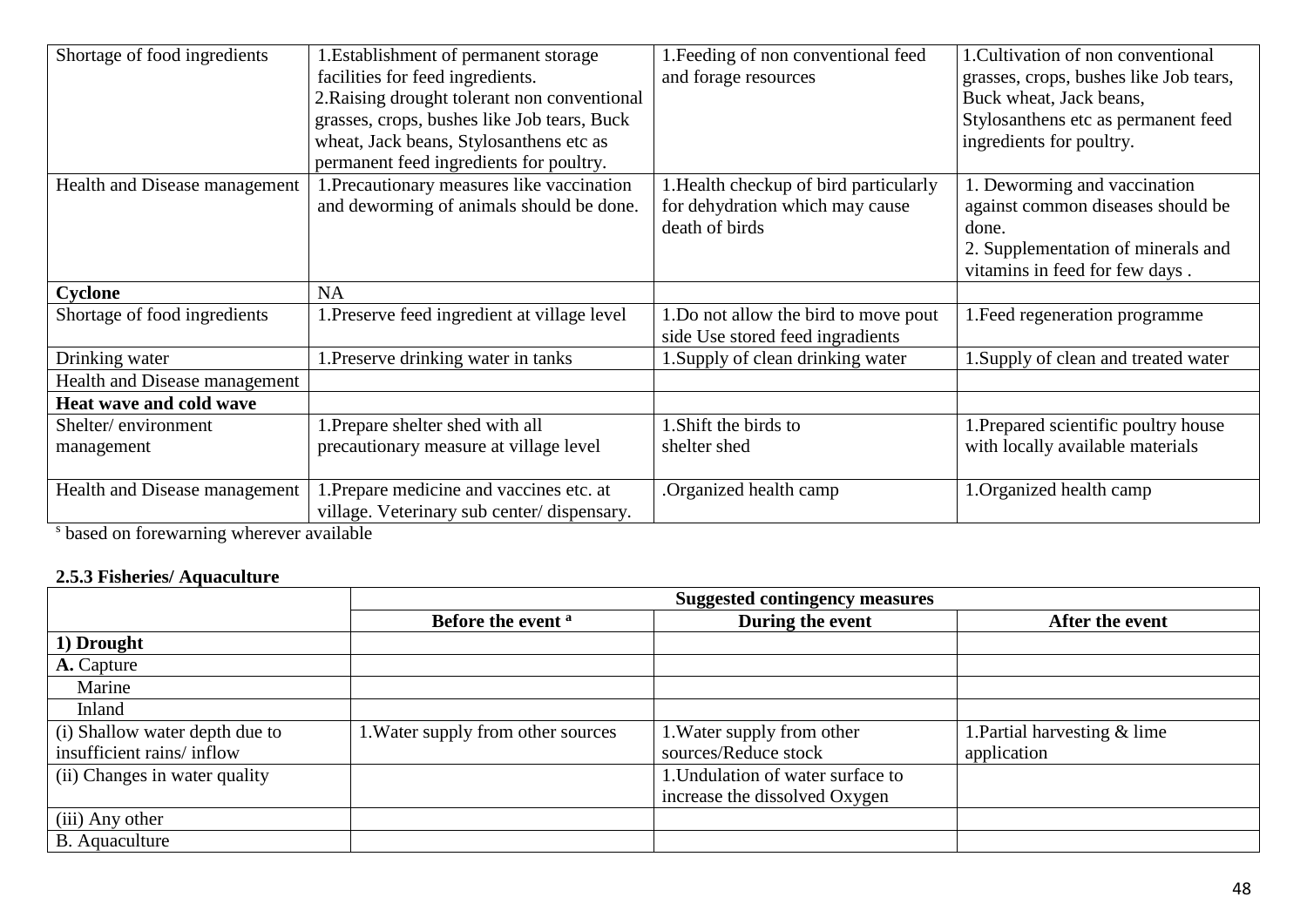| (i) Shallow water depth due to         | 1. Deepening of ponds 1.5 to 2 m,        | 1. Integrated farming, air breathing | 1. Early harvesting of crop       |
|----------------------------------------|------------------------------------------|--------------------------------------|-----------------------------------|
| insufficient rains/inflow              | Desilting, repair of bunds, restrictd    | finsh to be practised                |                                   |
|                                        | use of manures and fertilizers           |                                      |                                   |
| (ii) Impact of salt load build up in   | 1. Rain water harvesting, deepening,     |                                      | 1. Control feeding to avoid water |
| ponds/ change in water quality         | desilting of existing water bodies       |                                      | accumulation and eutrofication    |
| 2) Floods                              |                                          |                                      |                                   |
| A. Capture                             |                                          |                                      |                                   |
| Marine                                 |                                          |                                      |                                   |
| Inland                                 | 1. Pan culture, nursery raising of seeds | 1. Water quality monitoring          | 1. Water quality monitoring       |
| (i) Average compensation paid due to   |                                          |                                      |                                   |
| loss of human life                     |                                          |                                      |                                   |
| (ii) No. of boats/nets damaged         |                                          |                                      |                                   |
| (iii) No. of houses damaged            |                                          |                                      |                                   |
| (iv) Loss of stock                     |                                          |                                      |                                   |
| (v) Changes in water quality           |                                          |                                      |                                   |
| (vi) Health and Diseases               |                                          |                                      |                                   |
| <b>B.</b> Aquaculture                  |                                          |                                      |                                   |
| (i) Inundation with flood water        |                                          |                                      |                                   |
| (ii) Water continuation and changes in |                                          |                                      |                                   |
| water quality                          |                                          |                                      |                                   |
| (iii) Health and diseases              |                                          |                                      |                                   |
| (iv) Loss of stock and inputs (feed,   |                                          |                                      |                                   |
| chemicals, etc)                        |                                          |                                      |                                   |
| (v) infrastructure damage (pumps,      |                                          |                                      |                                   |
| aerators, huts etc)                    |                                          |                                      |                                   |
| (vi) Any other                         |                                          |                                      |                                   |
| 3) Cyclone/Tsunami                     |                                          |                                      |                                   |
| A. Capture                             |                                          |                                      |                                   |
| Marine                                 |                                          |                                      |                                   |
| (i) Average compensation paid due to   |                                          |                                      |                                   |
| loss of fishermen lives                |                                          |                                      |                                   |
| (ii) Average no. of boats/nets         |                                          |                                      |                                   |
| damaged                                |                                          |                                      |                                   |
| (iii) Average mo. of houses damaged    |                                          |                                      |                                   |
| Inland                                 |                                          |                                      |                                   |
| <b>B.</b> Aquaculture                  |                                          |                                      |                                   |
| (i) Overflow/flooding of ponds         |                                          |                                      |                                   |